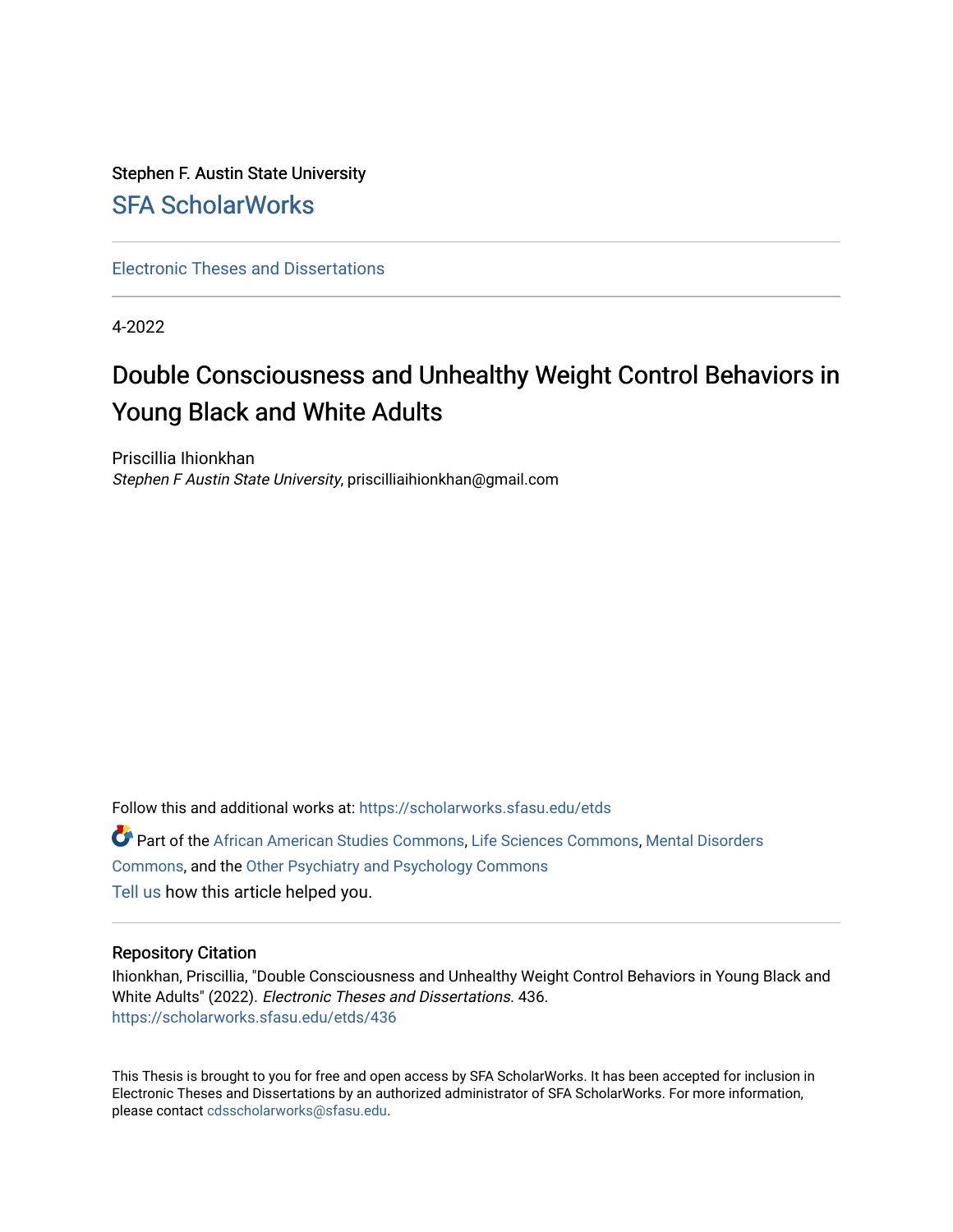# Double Consciousness and Unhealthy Weight Control Behaviors in Young Black and White Adults

# Creative Commons License



This work is licensed under a [Creative Commons Attribution-Noncommercial-No Derivative Works 4.0](https://creativecommons.org/licenses/by-nc-nd/4.0/) [License](https://creativecommons.org/licenses/by-nc-nd/4.0/).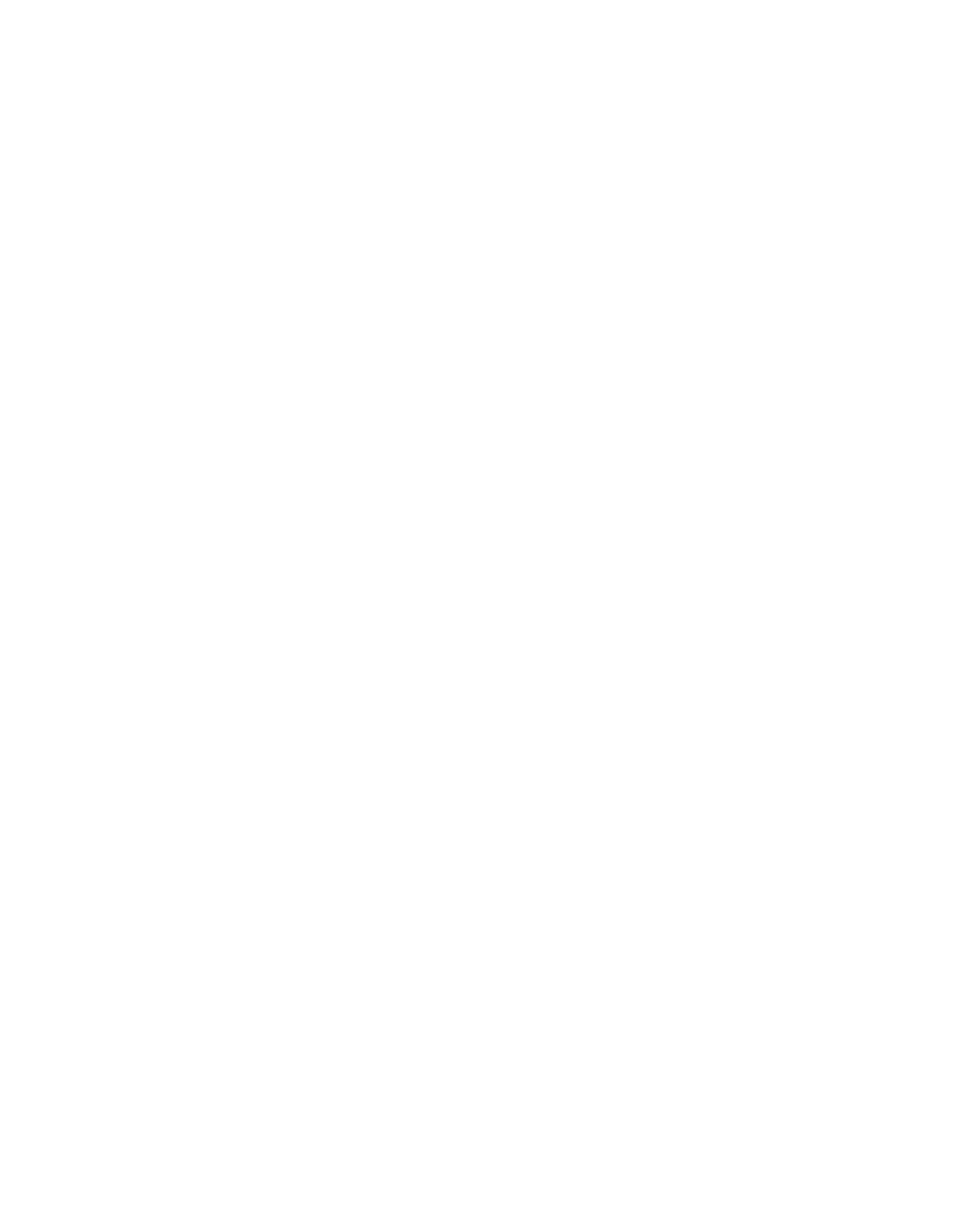# Double Consciousness and Unhealthy Weight Control Behaviors in Young Black and White Adults

By

Priscillia Ihionkhan, Bachelor of Arts

Presented to the Faculty of the Graduate School of Stephen F. Austin State University In Partial Fulfillment Of the Requirements

> For the Degree of Masters of Arts in Psychology

STEPHEN F. AUSTIN STATE UNIVERSITY May 2022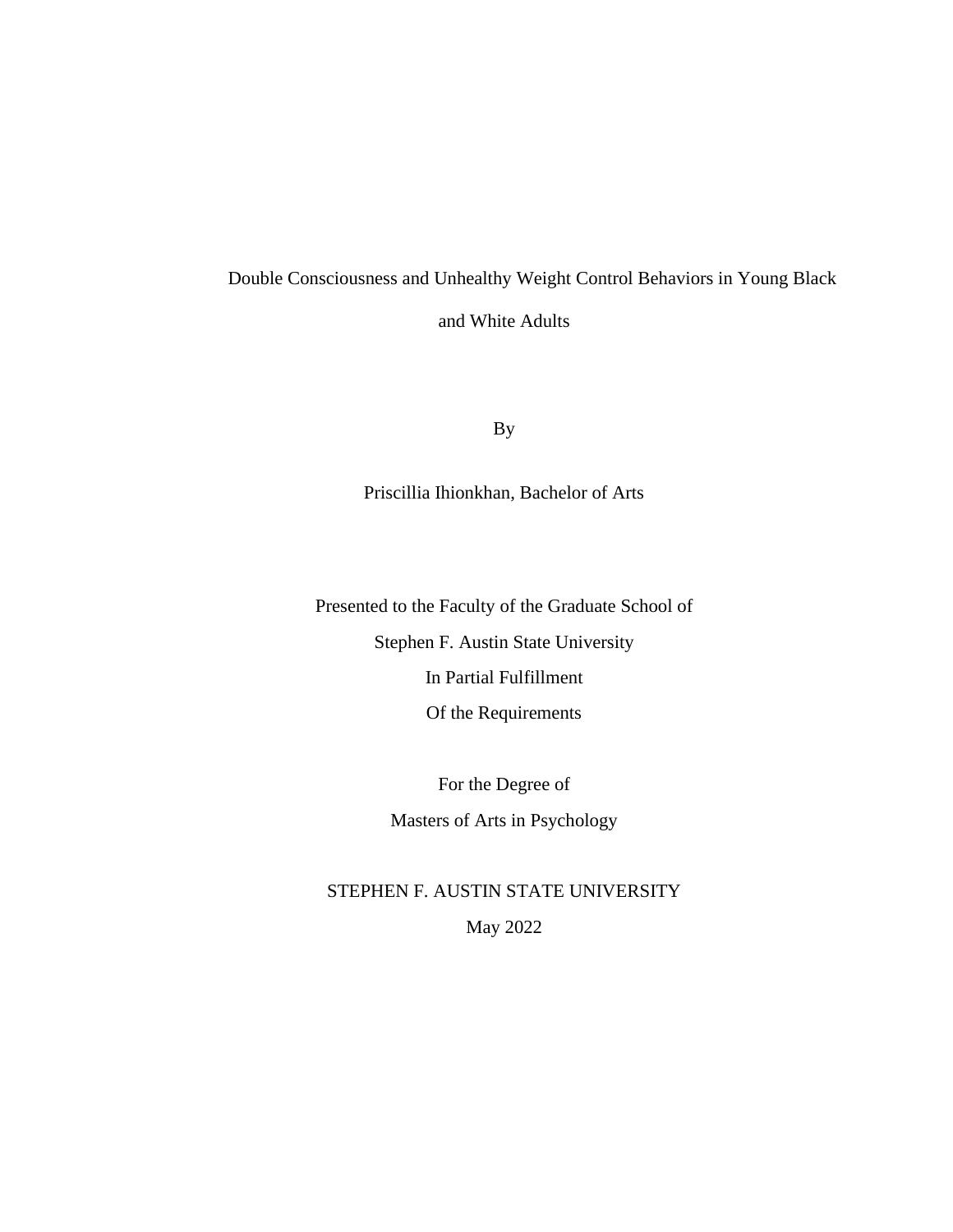# Double Consciousness and Unhealthy Weight Control Behaviors in Young Black and White Adults

By

Priscillia Ihionkhan, Bachelor of Arts

APPROVED:

Dr. Sarah Savoy, Thesis Director

Dr. Sylvia Middlebrook, Committee Member

Dr. Catherine Pearte, Committee Member

Dr. Nina Ellis-Hervey, Committee Member

Freddie Avant, Ph.D. Interim Dean of Research and Graduate Studies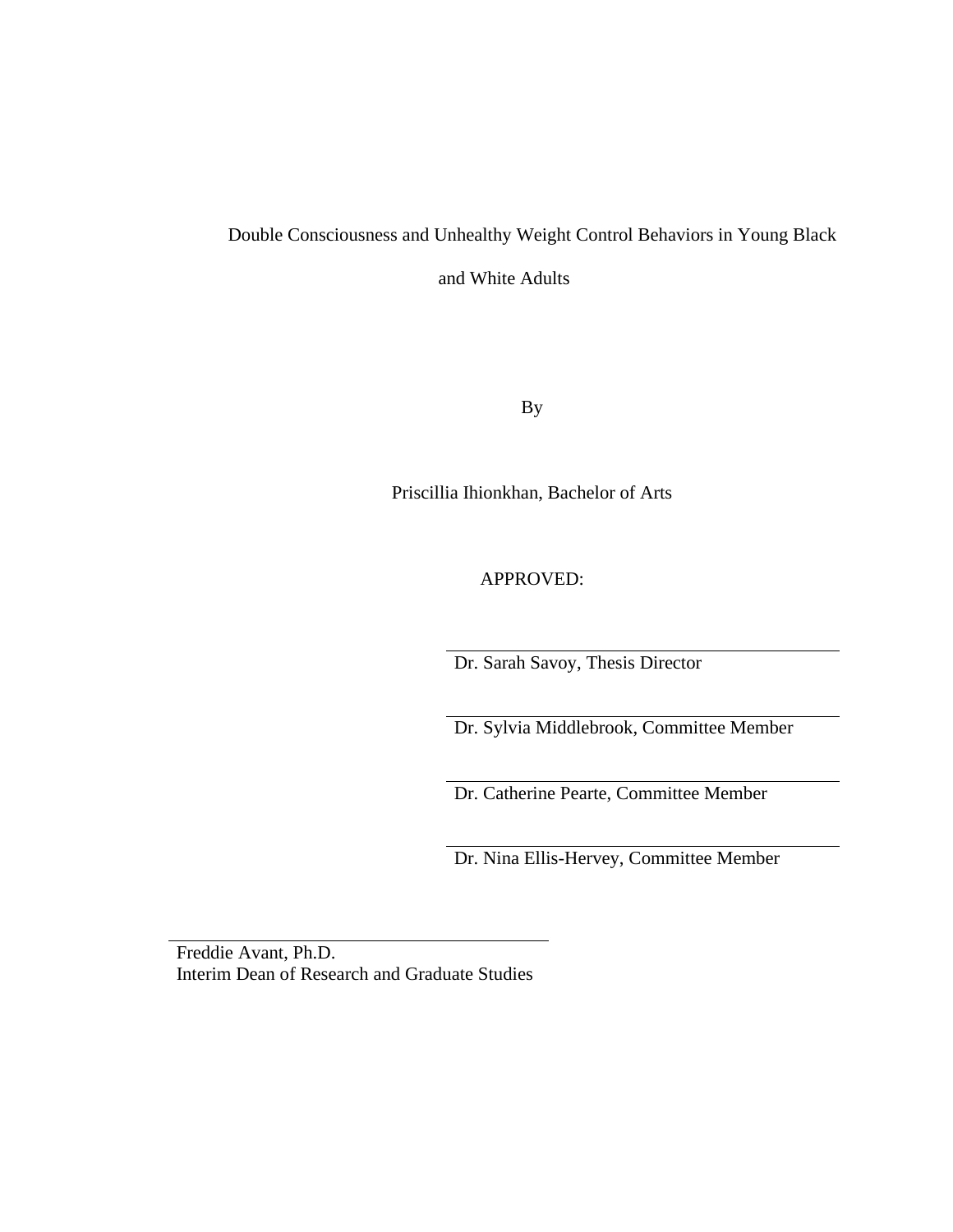### **ABSTRACT**

The present study examined the previously understudied notion that Black individuals are buffered against being dissatisfied with their bodies and in turn developing unhealthy eating and weight control behaviors. Double consciousness, a racially/ethnically sensitive measure of body dissatisfaction, was tested as a mediator of the relation between ethnic identity and unhealthy eating and weight control behaviors in Black and White adults. It was anticipated that unhealthy weight control behaviors would be more common in Black women compared to White women and that double consciousness would mediate the association between ethnic identity and unhealthy weight control behaviors among Black women, but not White women. The same hypotheses were tested in men. Unhealthy eating and weight control behaviors were significantly less common in Black compared to White participants (regardless of gender) and double consciousness did not mediate the association between ethnic identity and unhealthy weight control behaviors in Black women, White women, or White men. For Black men, however, double consciousness did mediate the association between ethnic identity and unhealthy weight control behaviors. This finding warrants further exploration, perhaps pointing to a culturally unique experience of appearance-related distress among Black men with unhealthy eating concerns.

*Keywords*: double consciousness, body image, disordered eating, ethnicity, race, gender.

i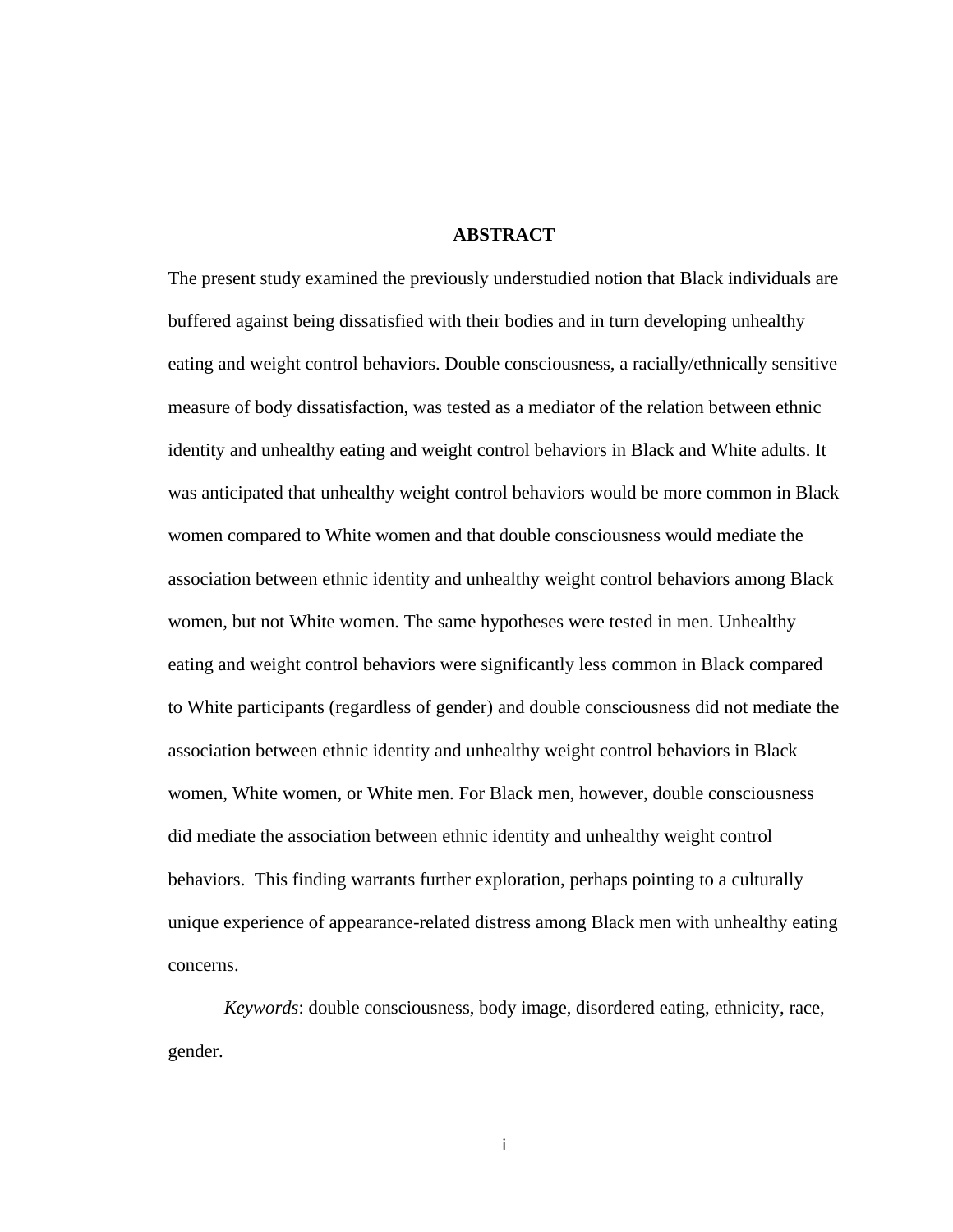#### **Acknowledgement**

First, I would like to express the deepest appreciation to my committee chair, Dr. Sarah Savoy who guided me to conduct meaningful research. Dr. Savoy stayed late with me on weekdays and sacrificed some of her weekends so she could help me analyze my data. Without her patience, encouragement, and expertise, this project would not have been possible. I could not have asked for a better mentor/thesis chair. I also would like to thank Dr. Middlebrook for her constructive feedback, attention to detail, and unfailing support; Dr. Pearte for her high expectations, motivation, and demand for greatness; Dr. Nina Ellis-Hervey for her expertise in cultural factors and for asking the questions that I overlooked. This project would not be the same without each of these committee members. I would also like to thank my family and friends for their support during graduate school. Finally, I would like to acknowledge myself for my hard work and for completing my thesis during an incredibly stressful semester.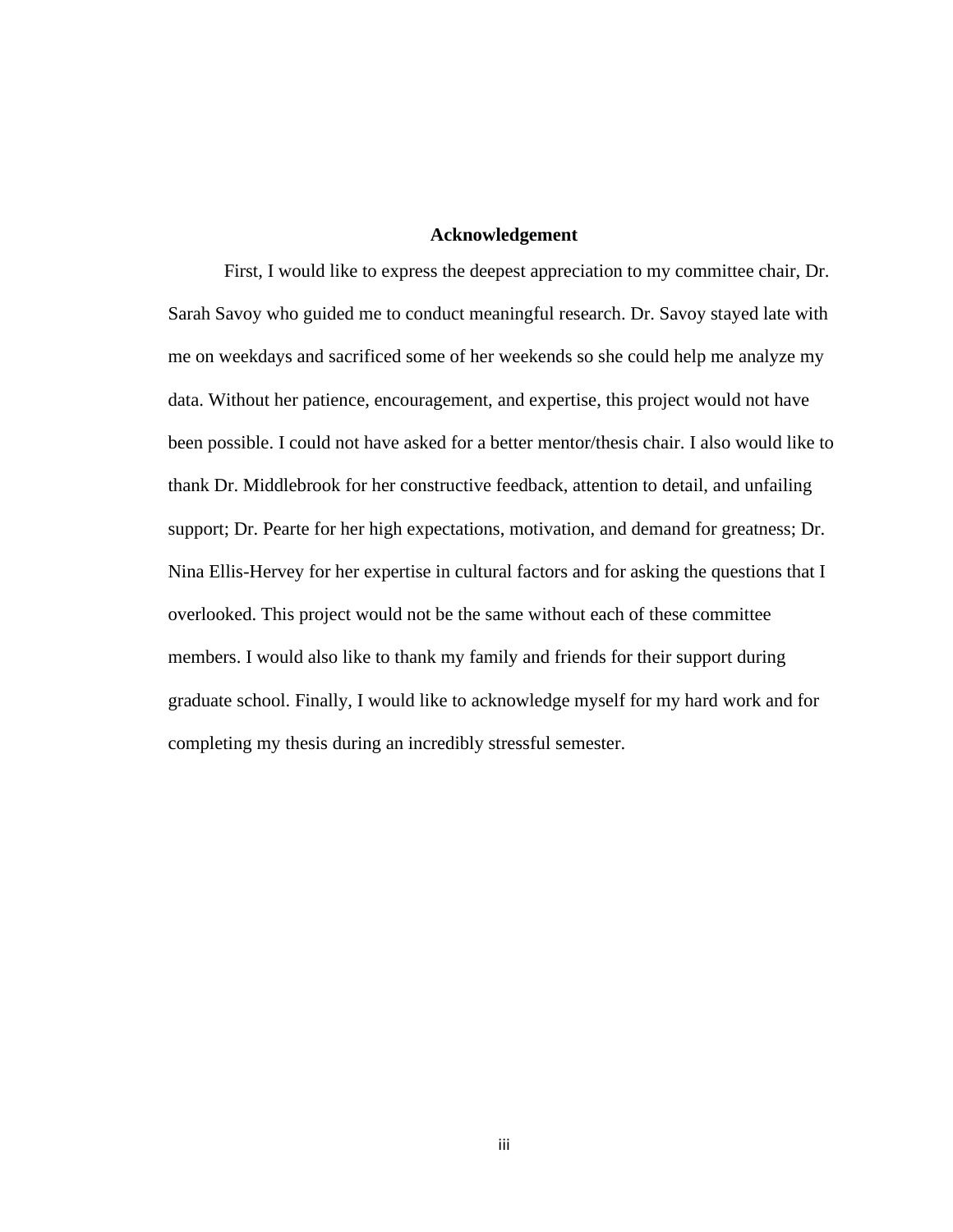# **Table of Content**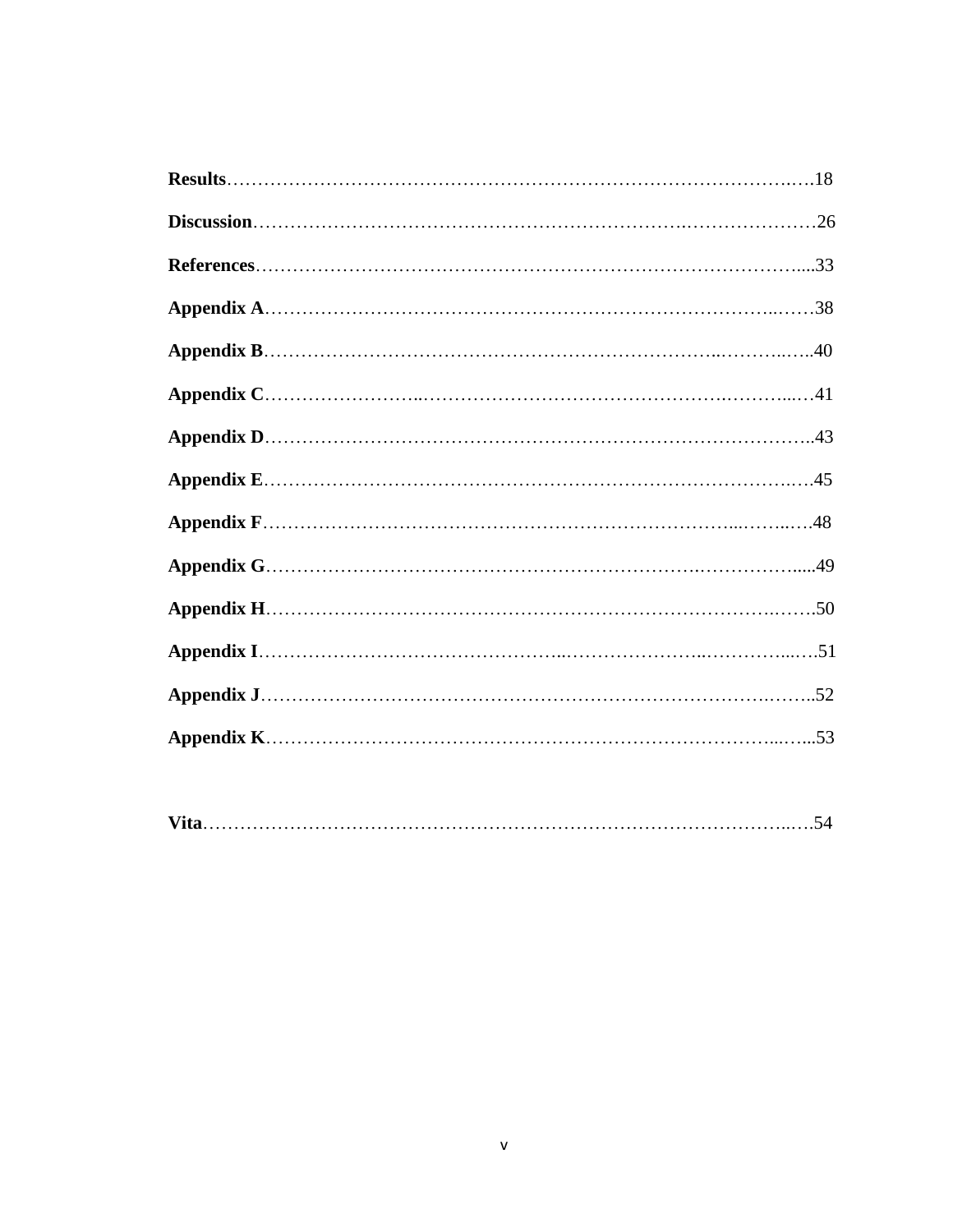# **List of Figures**

| Figure 2. Mediation Model of Ethnic Identity as A Predictor of Unhealthy Eating and |
|-------------------------------------------------------------------------------------|
| Weight Control Behaviors, Mediated by Double Consciousness in Black/African         |
|                                                                                     |
| Figure 3. Mediation Model of Ethnic Identity as A Predictor of Unhealthy Eating and |
| Weight Control Behaviors, Mediated by Double Consciousness in White Males22         |
| Figure 4. Mediation Model of Ethnic Identity as A Predictor of Unhealthy Eating and |
| Weight Control Behaviors, Mediated by Double Consciousness in Black/African         |
|                                                                                     |
| Figure 5. Mediation Model of Ethnic Identity as A Predictor of Unhealthy Eating and |
| Weight Control Behaviors, Mediated by Double Consciousness in White Female24        |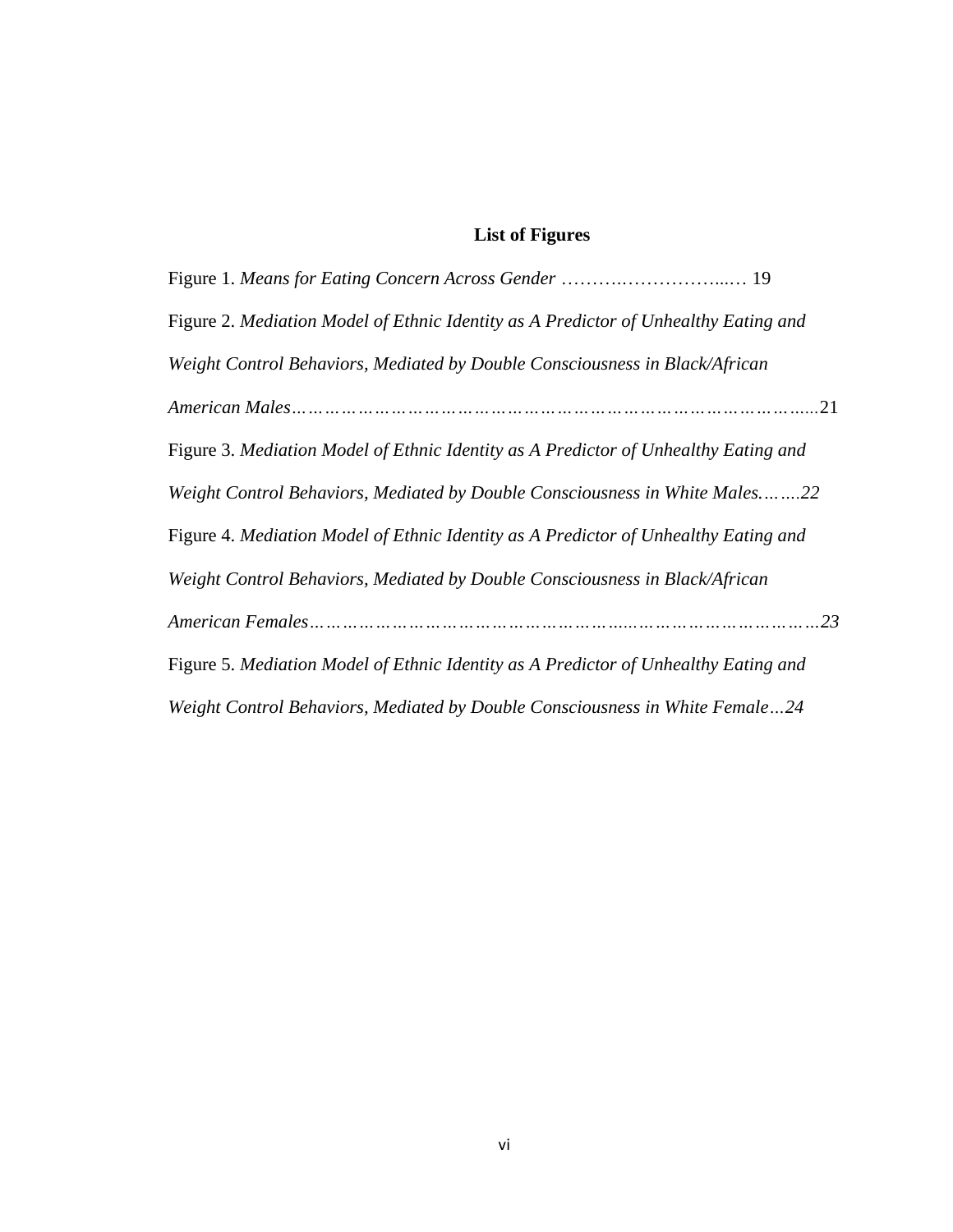# **Double Consciousness and Unhealthy Eating and Weight Control Behaviors in Young Black and White Adults**

#### **Body Image and Body Dissatisfaction**

According to the APA, body image is the picture an individual makes of their body mentally. This mental picture includes their body's physical characteristics and their attitudes towards those characteristics. Heightened body image concerns are common among individuals who engage in unhealthy eating and weight control behaviors such as binge eating, restrictive eating, or self-induced vomiting due to body dissatisfaction (e.g., Hooper et al., 2021; Neumark-Sztainer et al., 2002 a, b, c). Body dissatisfaction, according to Cash & Szymanski 1995, is an individual's negative evaluation of their body that involves an assumed inconsistency between the individual's gauging of their actual and ideal body. People may use maladaptive behaviors in attempt to suppress, avoid, or diminish body image concerns (e.g., Simone et al., 2019). Disordered eating is used to refer to risk behaviors associated with eating disorders. (Leal et al., 2020). Body image concerns also are well-documented precursors to eating disorders such as anorexia nervosa, binge eating disorder, and bulimia nervosa (Klump et al., 2009). Body image concerns have implications for other health risks beyond disordered eating e.g., body dysmorphic disorder, social anxiety, and excessive exercise. A notable drawback that scholarly work on body image and unhealthy eating and weight control behaviors has only begun to address, however, is inadequate recognition of cultural diversity.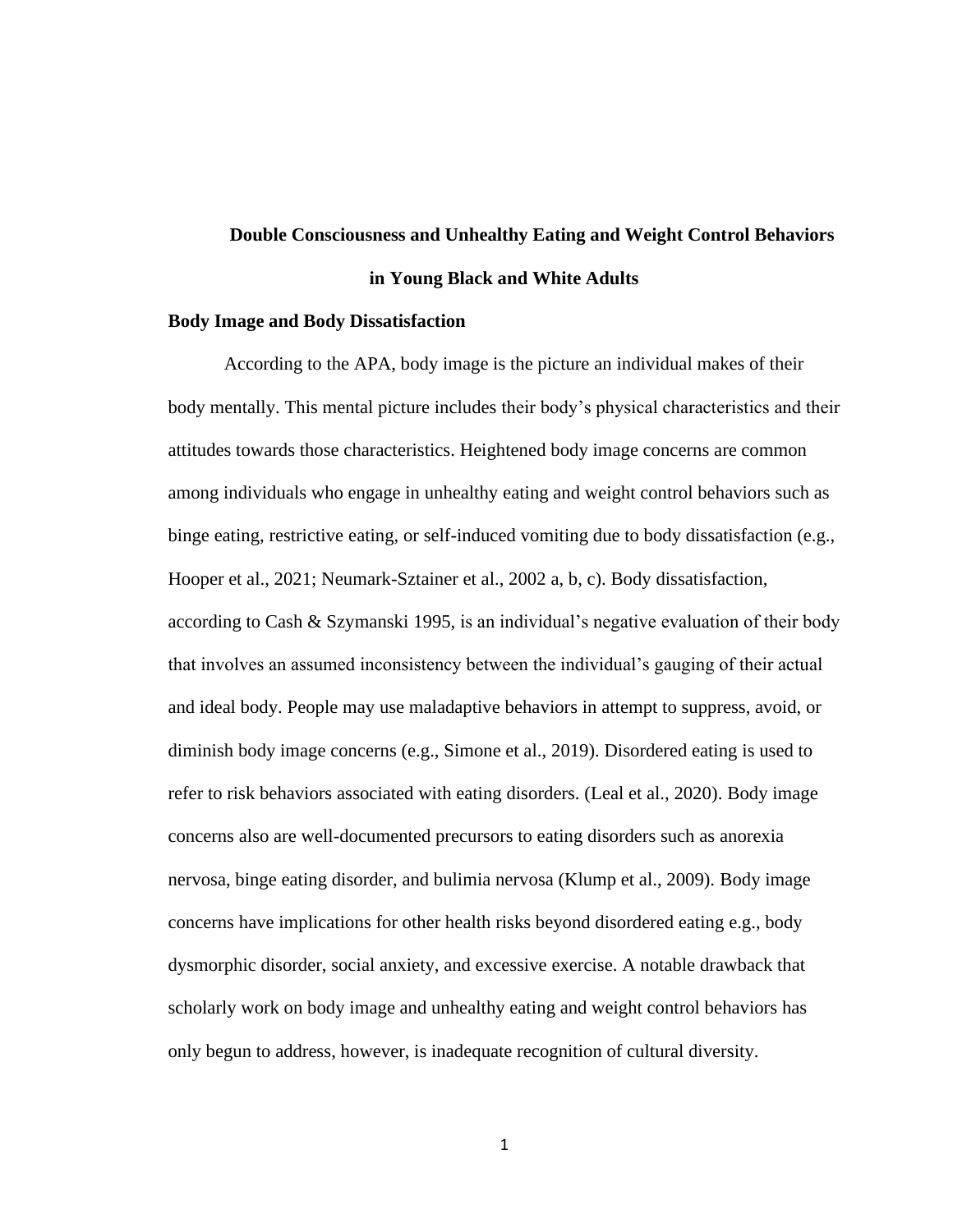Unhealthy eating and weight control behaviors are characterized by behaviors such as fasting, eating little amounts of food or restricting food intake, using meal substitutes such as powders or drinks, taking diet pills, smoking, and skipping meals all with the intention of controlling eating and weight (Leal et al., 2020). Historically, eating disorders were considered quite uncommon among ethnically diverse populations (Smith, 1995). More recent research, however, has shown that there is a high rate of disordered eating and unhealthy weight control behaviors in minority ethnic groups (e.g., Hooper et al., 2021). This has led to many scholars reconsidering the widely held, but misguided assumption that body image and eating concerns are White women's issues (Watson et al., 2018), and that other ethnic groups are out of danger when it comes to body image concerns and unhealthy eating and weight control behaviors.

One problem that must be overcome involves measurement, with the most widely used assessments of body image being insensitive to gender or racial/ethnic differences. Race is defined in terms of physical characteristics such as hair type, physical features (eyes, nose, mouth, body shape, and body size). Ethnicity, on the other hand, is characterized in terms of culture and it is the ethnic affiliation of a group. It includes the cultural traditions like language and religion (Betancourt & Lopez, 1993). Because much of the research on Black women's body image concerns has neglected the unique body image concerns facing Black women, for example, our understanding of how their risks for eating pathology may develop is not well informed. Rakhkovskaya and Warren (2016) compared correlations between ethnic identity and body dissatisfaction in African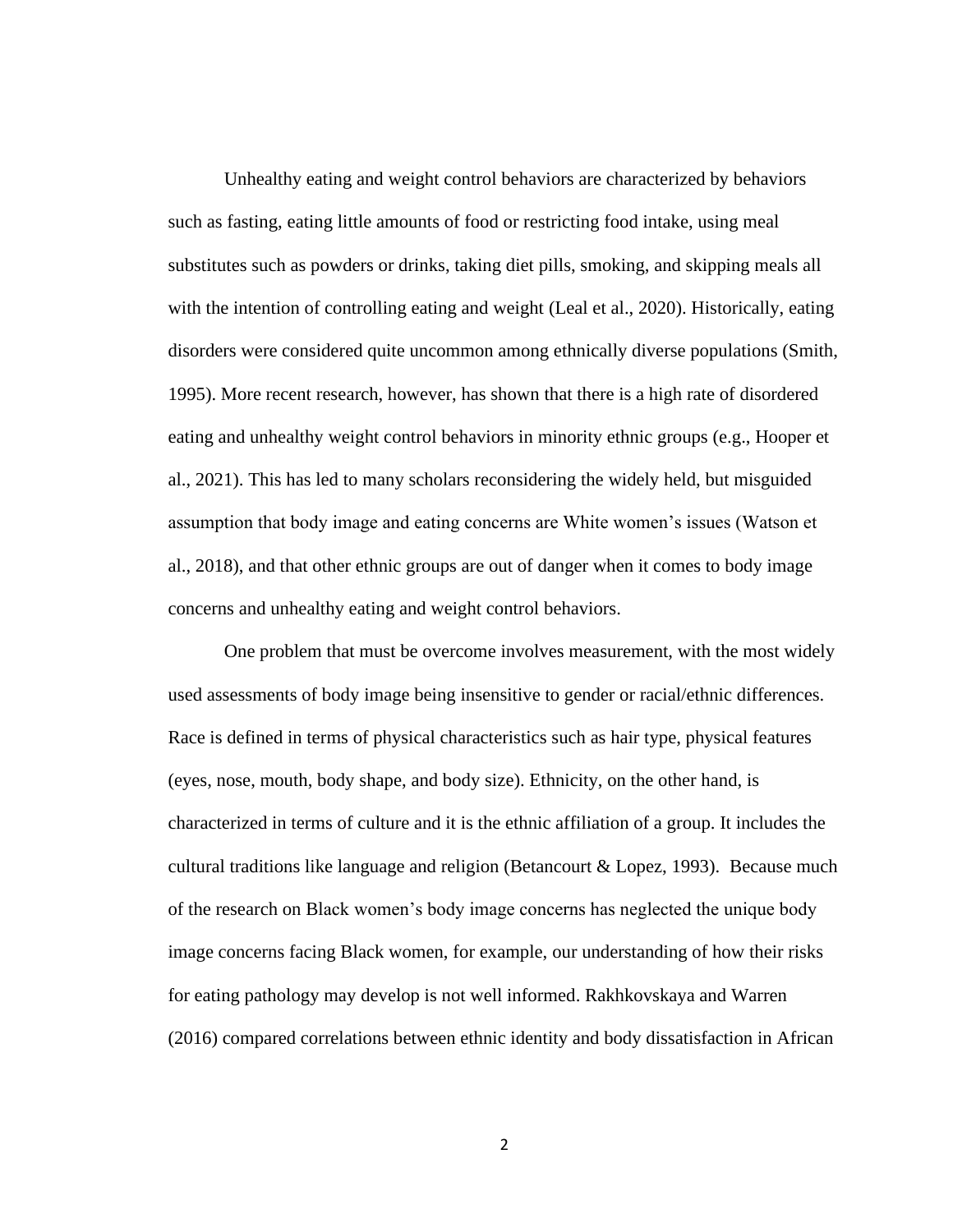American women and European American women. Ethnic identity, according to Phinney (1996), is the identification of an individual's culture and acceptance of their culture's behaviors and practices. Documenting a negative association between ethnic identity and body dissatisfaction in African American women, they concluded African American identity might protect against body dissatisfaction by making body ideals popular in White culture less applicable and increasing acceptance for curvier body types (Rakhkovskaya & Warren, 2016). However, Rakhkovskaya and Warren's measure of body dissatisfaction included shape and weight concerns (e.g., having a desire for a flat stomach; feeling uncomfortable about others seeing your shape or figure in communal changing rooms, when swimming, or wearing tight clothes). They did not specifically measure appearance concerns that have been identified in Black culture (e.g., desire for straighter hair or bigger buttocks; Capodilupo, 2015).

Another problem involves representation, with many samples tending to be too homogenous in terms of gender, race, and ethnicity. White women are disproportionately represented among participants recruited for body image and eating disorder research. Mikhail and Klump (2021) made recommendations for making this body of work more inclusive. A minimal solution they proposed was reporting ethnic/racial representation for samples so that readers can make accurate conclusions about the generalizability of findings. A second solution they proposed was examining whether predictors of disordered eating differ (e.g., body image concerns) across race. Notably, Mikhail and Klump endorsed reporting these differences even when racial/ethnic subsamples are too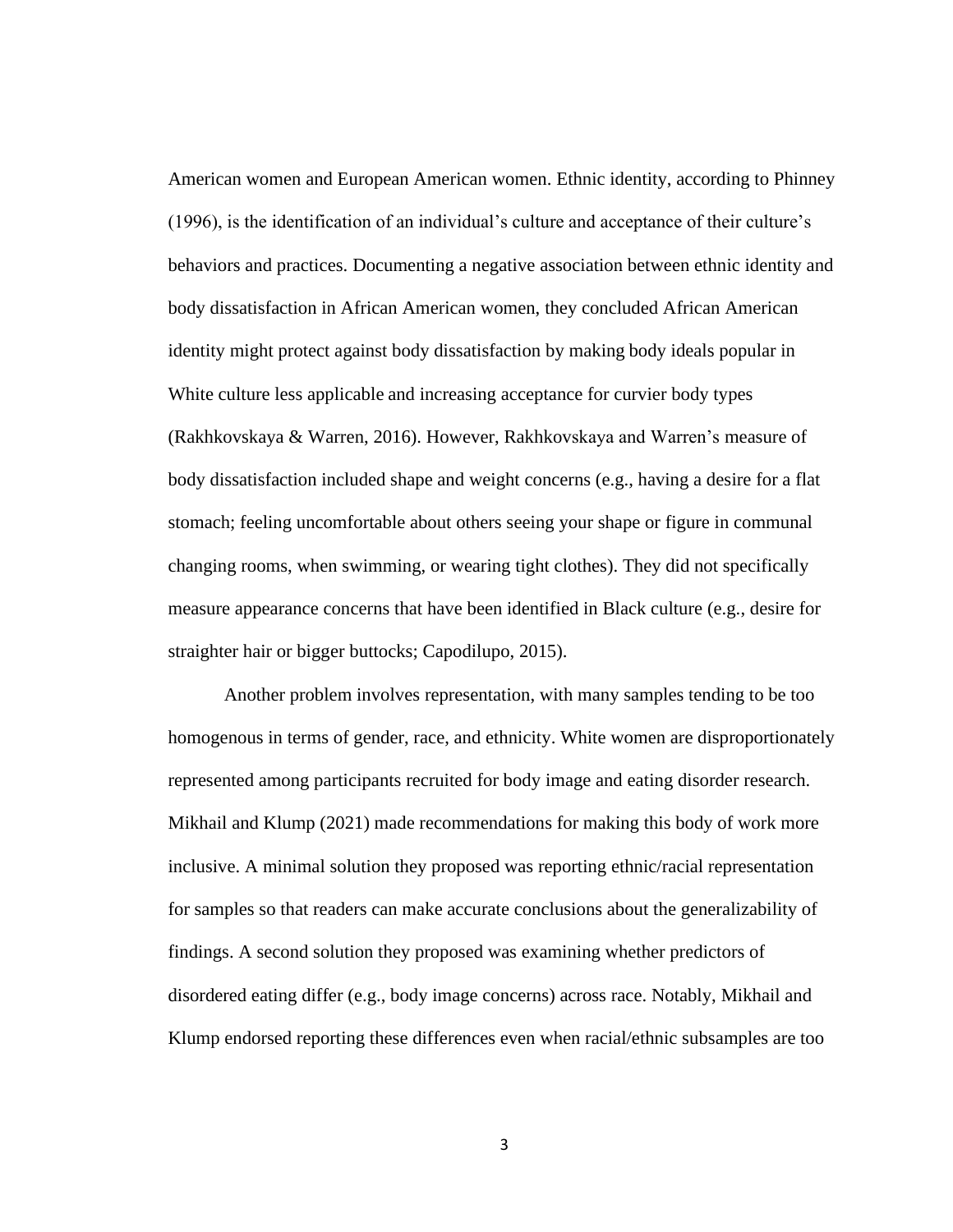small to detect significant differences. They argued that effect size can be informative in these cases and further that findings can be combined with others in subsequent metanalyses (Mikhail & Klump, 2021). The proposed study aims to heed and build on these recommendations. Black women and men are underrepresented in body image studies; thus, the current study will examine both race and gender as moderators of body image concerns using a culturally sensitive measure of body image concerns.

### **Double Consciousness**

Double consciousness is a term coined by W. E. B. Dubois in 1903 to describe the difficulty Black individuals experience in juggling expectations of White culture and Black culture. Several recent studies have examined this dilemma in Black women focusing particularly on cultural standards for body image (e.g., Capodilupo, 2015; Capodilupo & Forsyth, 2014; Wilfred & Lundgren, 2021). Many Black women seem to evaluate themselves using the White gaze while still retaining ideals tied to their own ethnic identity (Wilfred & Lundgren, 2021). Within our society and especially for women, being thin is usually equated with being attractive (Ricciardelli  $&$  McCabe, 2001). This ideal will be hard to reconcile for a Black woman who grew up seeing a curvier body shape on women belonging to their race and ethnicity. Double consciousness can also be present in other appearance related features like hair, skin, and nose. A Black man with a wider nose might find it hard to reconcile their physical characteristics with physical characteristics that have been associated with White culture like more narrow noses. According to Parker et al. (1995), when African American girls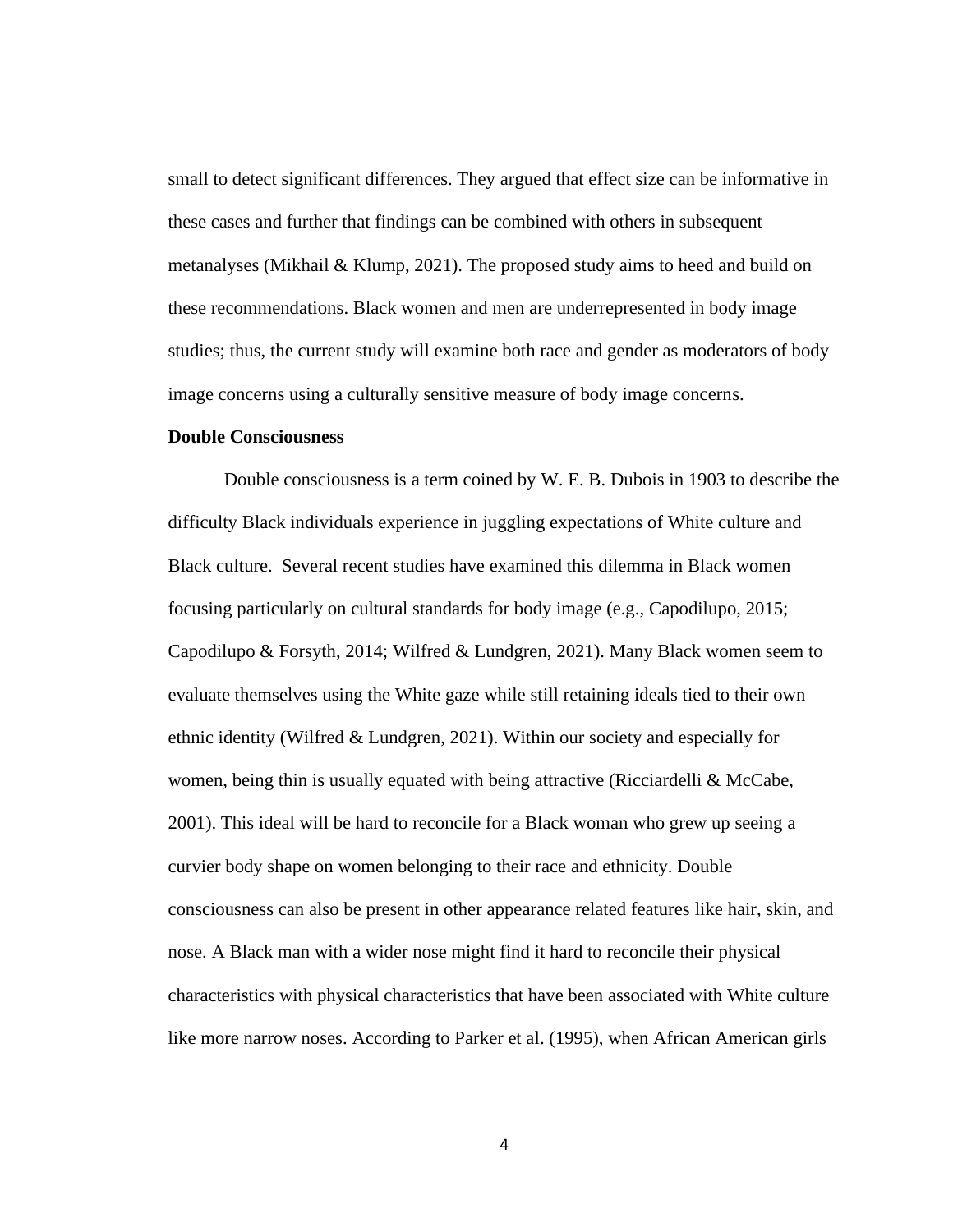were asked about an ideal body image, they requested more explanation, as they were not sure if the researchers were asking about the ideal body image for an African American girl or a White girl. This suggests that even from an early age, double consciousness already exists among people from ethnic minority groups and that appearance-related standards are not universal. Wilfred and Lundgren (2021) recently developed a self-report scale to assess double consciousness as pressure to embody Black and White cultural ideals for body image. They observed that Black women who scored higher on this measure also report higher levels of restraint and binge eating (Wilfred & Lundgren, 2021). Their sample, however, only included Black women. No comparisons were made to White women or men and no comparisons were made to Black men. Documenting differences between White women's and Black women's scores on this double consciousness scale would support its validity. Adapting the measure to assess men's cultural ideals for body image, and recruiting men and women as participants could also allow for a more comprehensive understanding of double consciousness in the domain of body image.

Wilfred and Lundgren (2021) also concluded that their findings pointed to unaddressed eating pathology in Black women, yet their measures did not specifically address eating or weight control behaviors. In a recent longitudinal study of ethnically/racially diverse sample of adolescents followed into early adulthood, higher rates of unhealthy eating and weight control behaviors were identified in participants from minority ethnic groups (Hooper et al., 2021). This study also revealed that rates of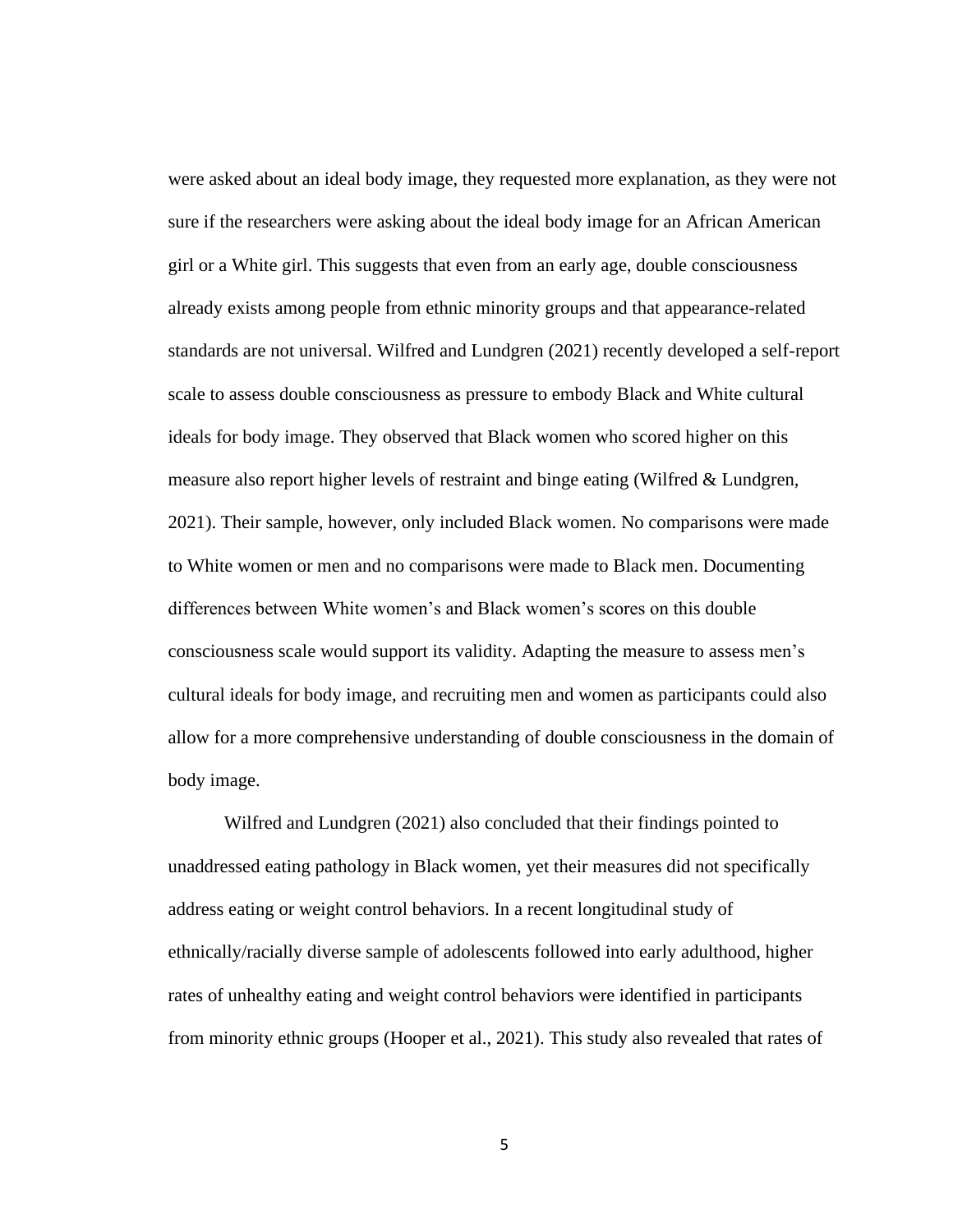weight teasing were similar across participants from majority and minority ethnic groups, suggesting minority groups are not protected from pressures to fit weight ideals. Hooper et al. (2021) focused primarily on group differences in unhealthy eating and weight control behaviors in their study, as opposed to exploring culturally diverse body image pressures and their relation to unhealthy eating and weight control behaviors. Therefore, an aim of the proposed study is to examine the relationship between ethnic identity and unhealthy eating and weight control behaviors, as well as double consciousness as one aspect of body image that may underlie this association in Black women but not White women. Even though body image concerns have other implications and are associated with other forms of psychological distress (Thompson, 1996), this study primary focuses on unhealthy eating and weight control behaviors. This is because body image issues are usually presented as a main feature of individuals with eating disorders (Smolak  $\&$ Thompson, 2009).

### **Hypotheses**

Previous research has understudied body image concerns and unhealthy eating and weight control behaviors in Black individuals. We argue it is shortsighted, given the state of the literature, to assume that Black individuals are buffered against being dissatisfied with their bodies and then developing unhealthy weight control behaviors. Extending previous research documenting higher levels of disordered eating in ethnic minority women compared to White women and double consciousness in Black women (Hooper et al., 2021; Wilfred  $& Lundgren, 2021$ ), the present study tested the hypothesis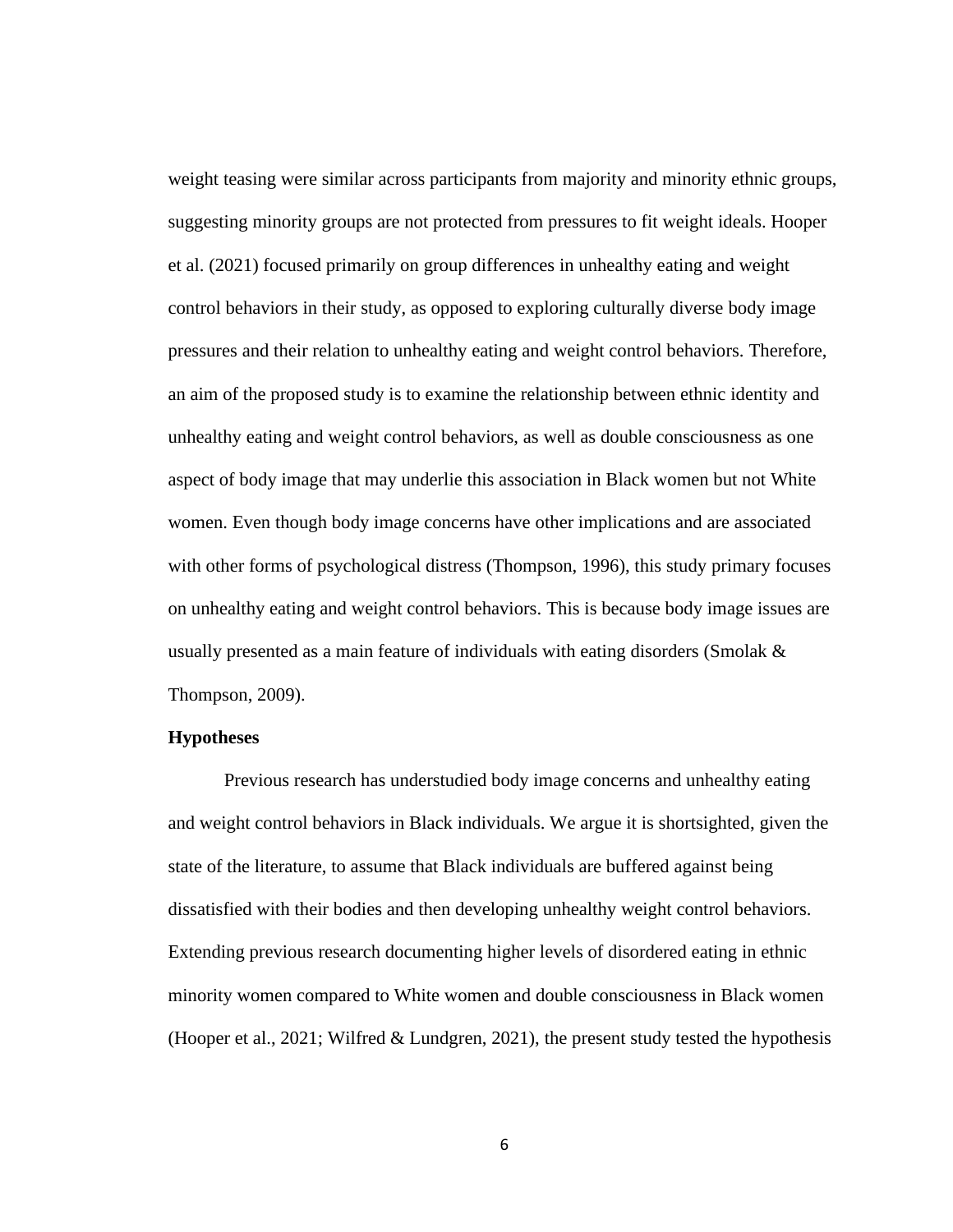that (a) certain unhealthy eating and weight control behaviors would be more common in Black women compared to White women, and (b) double consciousness would mediate the association between ethnic identity and unhealthy weight control behaviors among Black women but not White women. Double consciousness has yet to be examined in men, thus the same mediational hypotheses were examined in Black men and White men.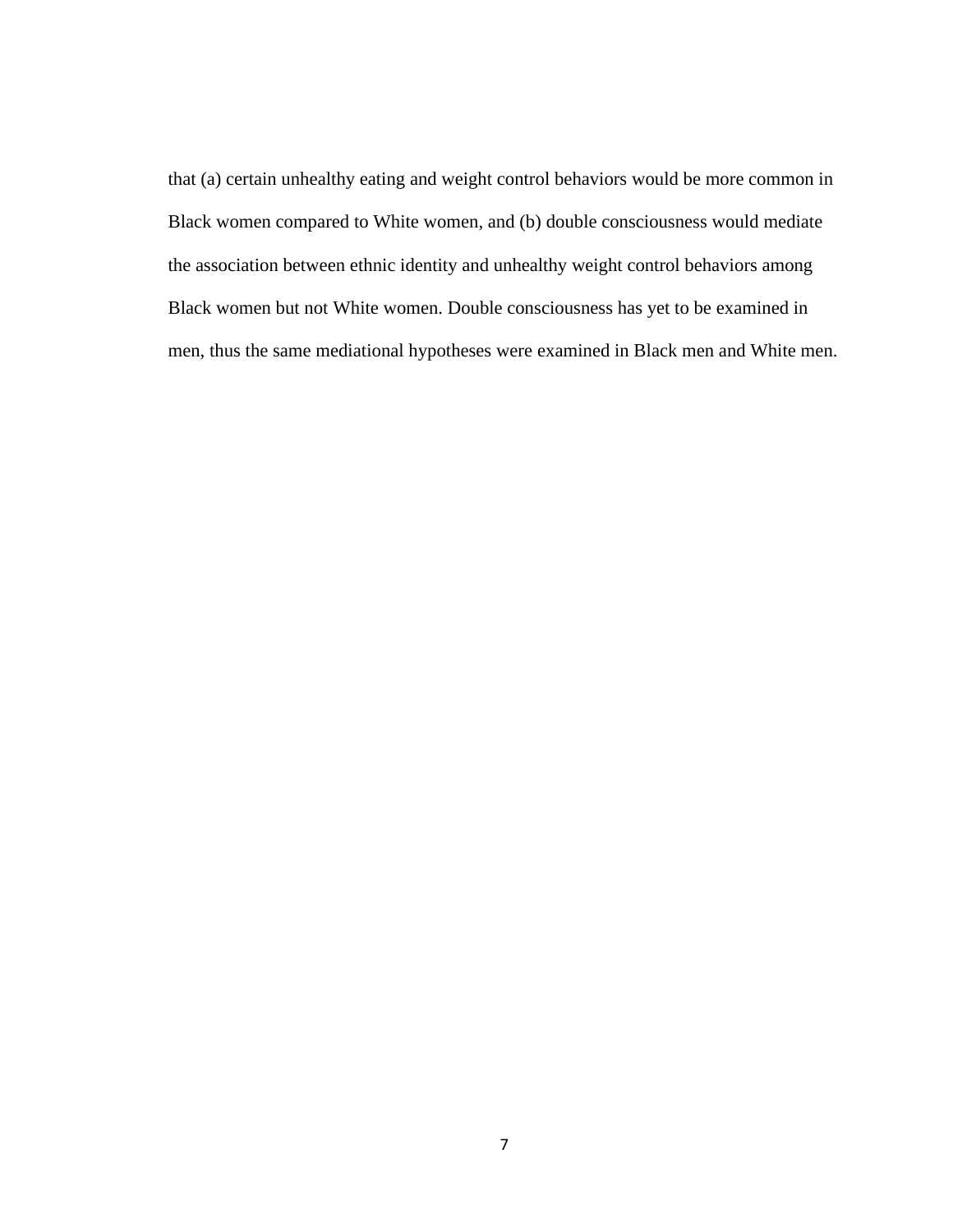#### **Method**

### **Participants**

Participants included 200 adults recruited from the Stephen F. Austin State University psychology subject pool and Amazon Mechanical Turk (MTurk). In preparation for the proposed study, a measure that was adapted for males was piloted. To pilot, the measure was administered to a pilot sample of no more than 30 men and 30 women. The pilot sample was recruited using social media, the Stephen F. Austin State University psychology subject pool, and Amazon Mechanical Turk (MTurk). All participants from the psychology subject pool were compensated for participation with credit towards fulfillment of research requirements. Participants recruited through MTurk were paid \$0.25 for their participation.

### **Measures**

The following measures will be included in the Qualtrics surveys:

#### *Ethnic Identity*

Ethnic identity was measured using the Multigroup Ethnic Identity Measure-Revised (MEIM-R) by Phinney and Ong (2007; see Appendix B). The MEIM-R is a six-item self-report scale that assesses how affiliated an individual is with their ethnic group. Sample items include "I feel a strong attachment towards my own ethnic group" and "I have often talked to other people in order to learn more about my ethnic group." Research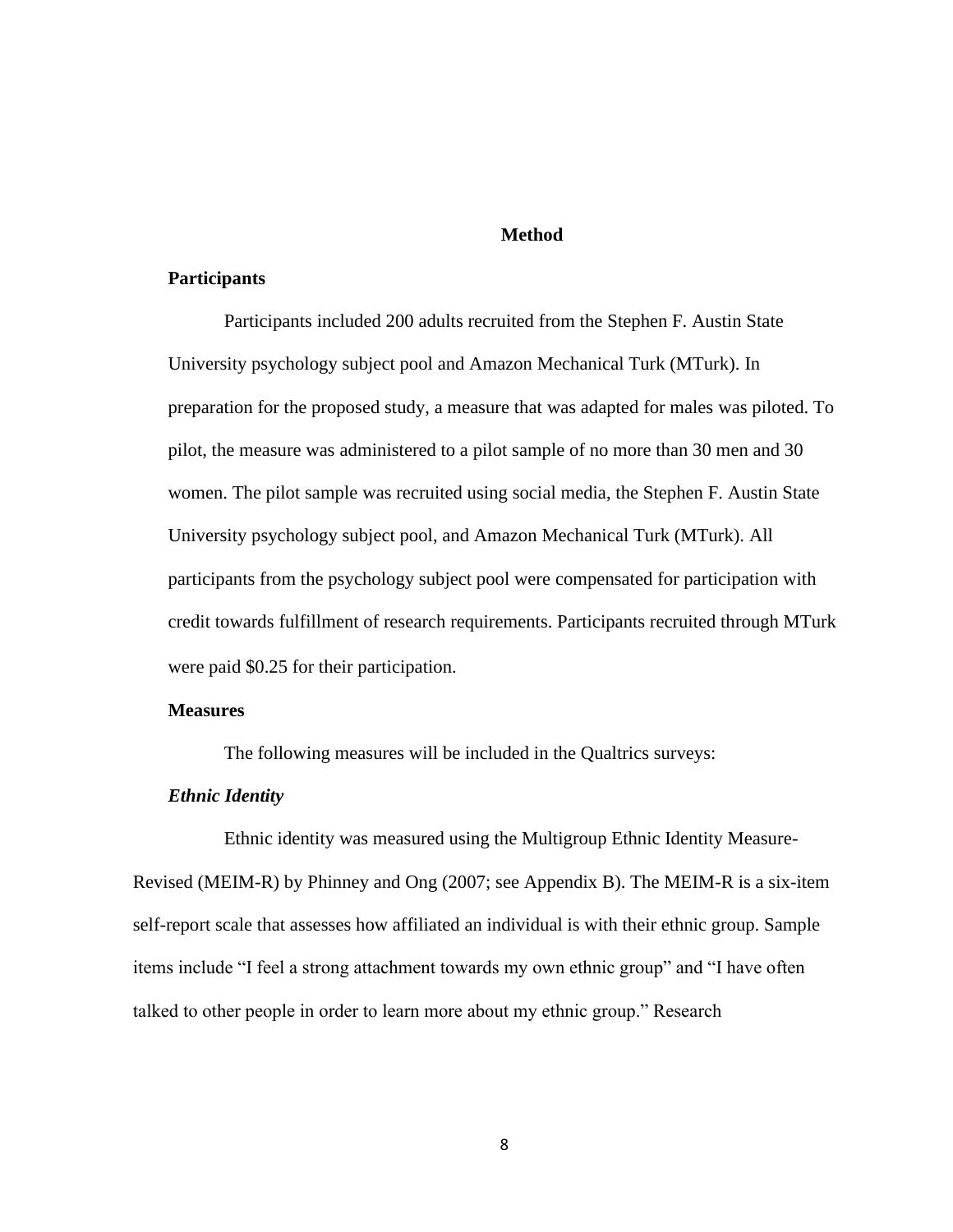in college samples show good reliability with internal consistency ( $\alpha$ s ranging from .81 to .89; Phinney & Ong, 2007; Yoon, 2011). For the current study, the MEIM-R had an acceptable internal consistency (Cronbach's alpha = .885).

### *Double Consciousness*

Double consciousness was assessed using the Double Consciousness Body Image Scale (DCBIS) (Wilfred & Lundgren, 2021) (see Appendix C). The DCBIS is a 34-item ethnically relevant body image assessment that centers on Black women experiences and highlights pressures that have a link to individual and societal based physically attractive attributes. Sample items include "I feel pressure from the opposite sex to have a big butt", "I feel pressure from society to have a small nose," and "I feel pressure from my family to have a flat stomach." Reliability estimates were acceptable across the full scale ( $\alpha = .96$ ) (Wilfred & Lundgren, 2021). A composite was created by summing all the items. Higher scores indicate greater pressure. The DCBIS had an acceptable internal consistency (Cronbach's alpha = .960).

### *Unhealthy Eating Behaviors*

Unhealthy eating and weight control behaviors was measured using the Eating Disorder Examination Questionnaire (EDE-Q) (Fairburn & Cooper, 1993) (see Appendix E). The EDE-Q is a 28-item self-report measure. It has four subscales: Eating Concern, Shape Concern, Weight Concern, and Restraint which are all focused on an individual's eating habits/concerns in the past 28 days. Questions on the EDE-Q include, "Over the past 28 days, how many times have you made yourself sick (vomit) as a means of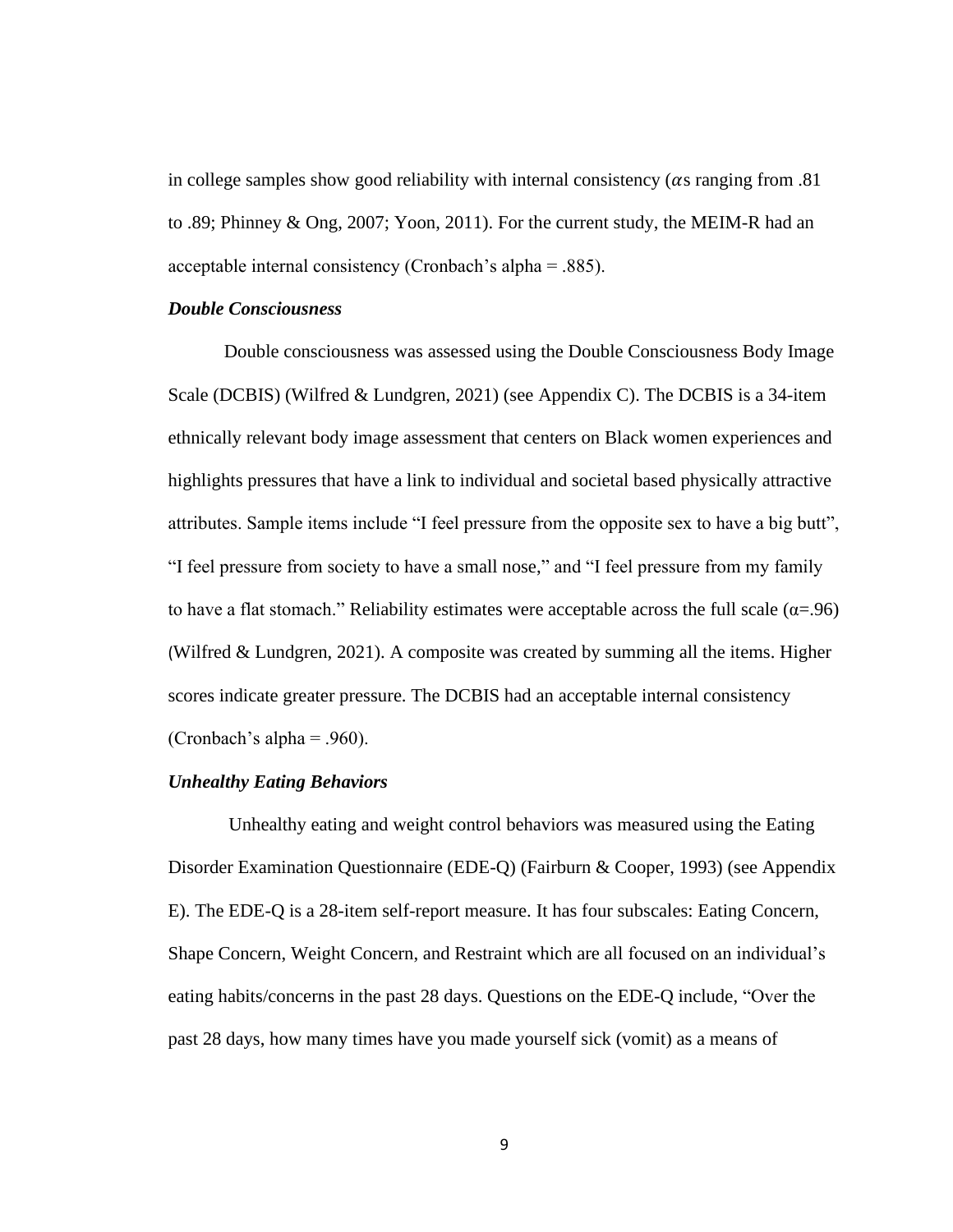controlling your shape or weight?", and "Have you gone for long periods of time (8 waking hours or more) without eating anything at all in order to influence your weight or shape?" Previous work has shown that the internal consistency is acceptable for the four subscales. Cronbach's α ranged from .74 (Restraint) to .89 (Shape Concern) for men and from .75 (Restraint) to .93 (Shape Concern) for women (Rose et al., 2013). Because body image concerns will be addressed in another measure, the Weight and Shape concerns subscale items will not be completed. A composite was created by taking a mean of the items. Higher scores indicate a greater degree of eating concerns and restraint. For the current study, the restraint and eating concerns scales had acceptable internal consistencies (Cronbach's alpha for restraint  $= .846$ , and for eating concerns  $=$ .752).

### *Body Image Concerns*

Body Image concerns was assessed using the Body Shape Questionnaire (BSQ) (Cooper et al., 1987; see Appendix F). The BSQ-8C is a one-dimensional, shorter assessment of the BSQ which measures behaviors relating to body dissatisfaction. Some questions on the questionnaire include "Have you felt excessively large and rounded?" and "Have you been afraid that you might become fat (or fatter)?". The BSQ-8c has a Cronbach's alpha of .92. (Welch et al., 2012). The BSQ in the current study had an acceptable internal consistency (Cronbach's alpha = .891).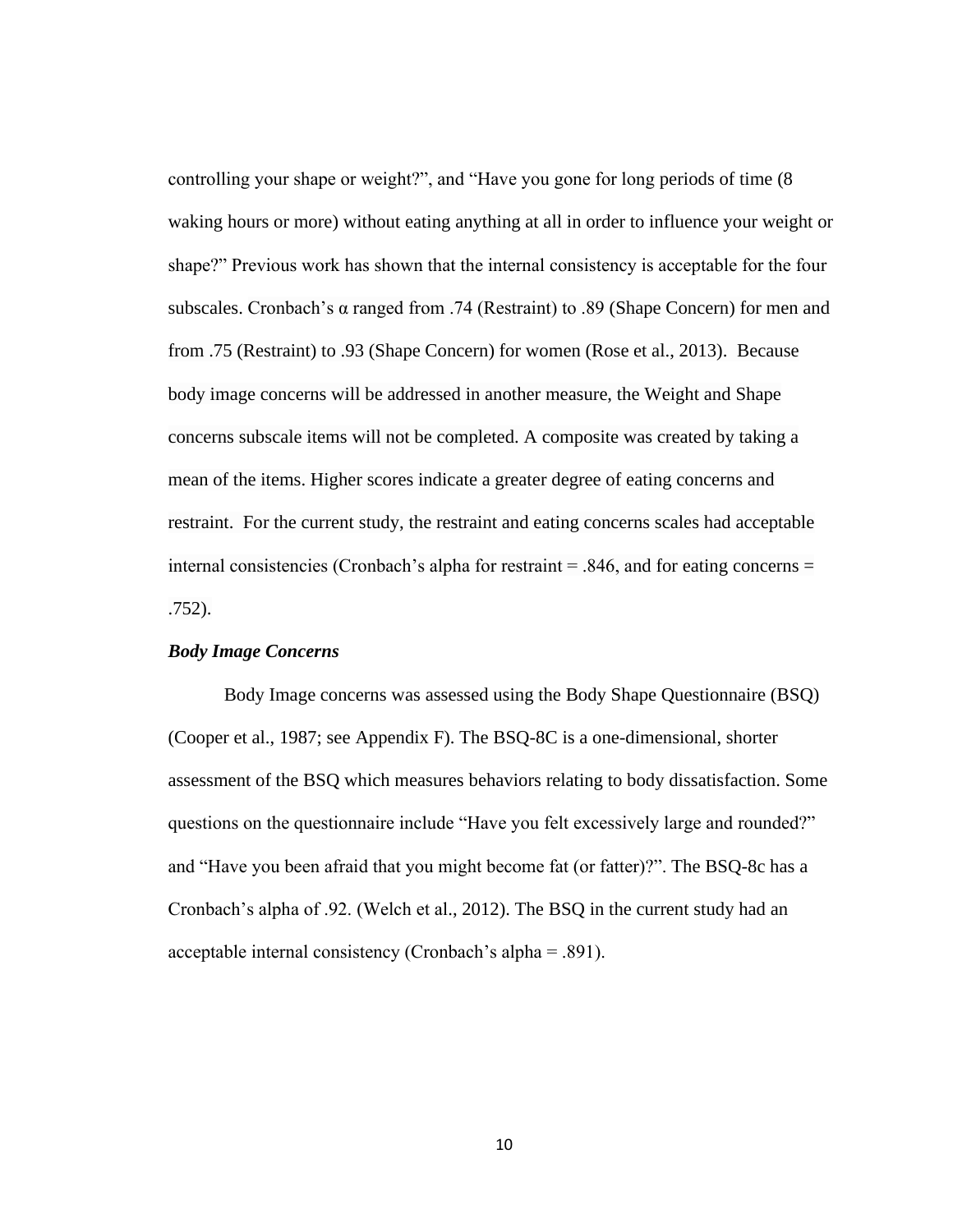#### *Investment in One's Appearance*

To assess how much time men and women are willing to invest in their appearance, and how much they are willing to sacrifice for their own appearance, participants were asked 2 questions which will be assessed using the Investment in One's Appearance scale (Quittkat et al.,2019; see Appendix G)

### *Functional Impairment*

A modified version of the Short-Form Disability Scale by Ware et al., 1996 was used to assess functional health and well-being. See appendix H.

### *Attention Check*

To ensure attention, participants were presented with two attention check items. Items were presented in the first and second half of the survey (Appendix I).

### *Demographic Information*

Participants then reported basic demographic information including gender, race/ethnicity, weight, height, and age (see Appendix J). Height and weight were used to compute Body Mass Index (BMI) as a potential control variable.

### **Procedure**

The survey was administered using the Qualtrics survey distribution website. Participants signed up to participate in the study through the SONA system which will give the participants access to a link to the survey. Participants from MTurk and social media had access to the survey link which sent them straight to Qualtrics. First, participants read the consent form (see Appendix A) in Qualtrics and choose if they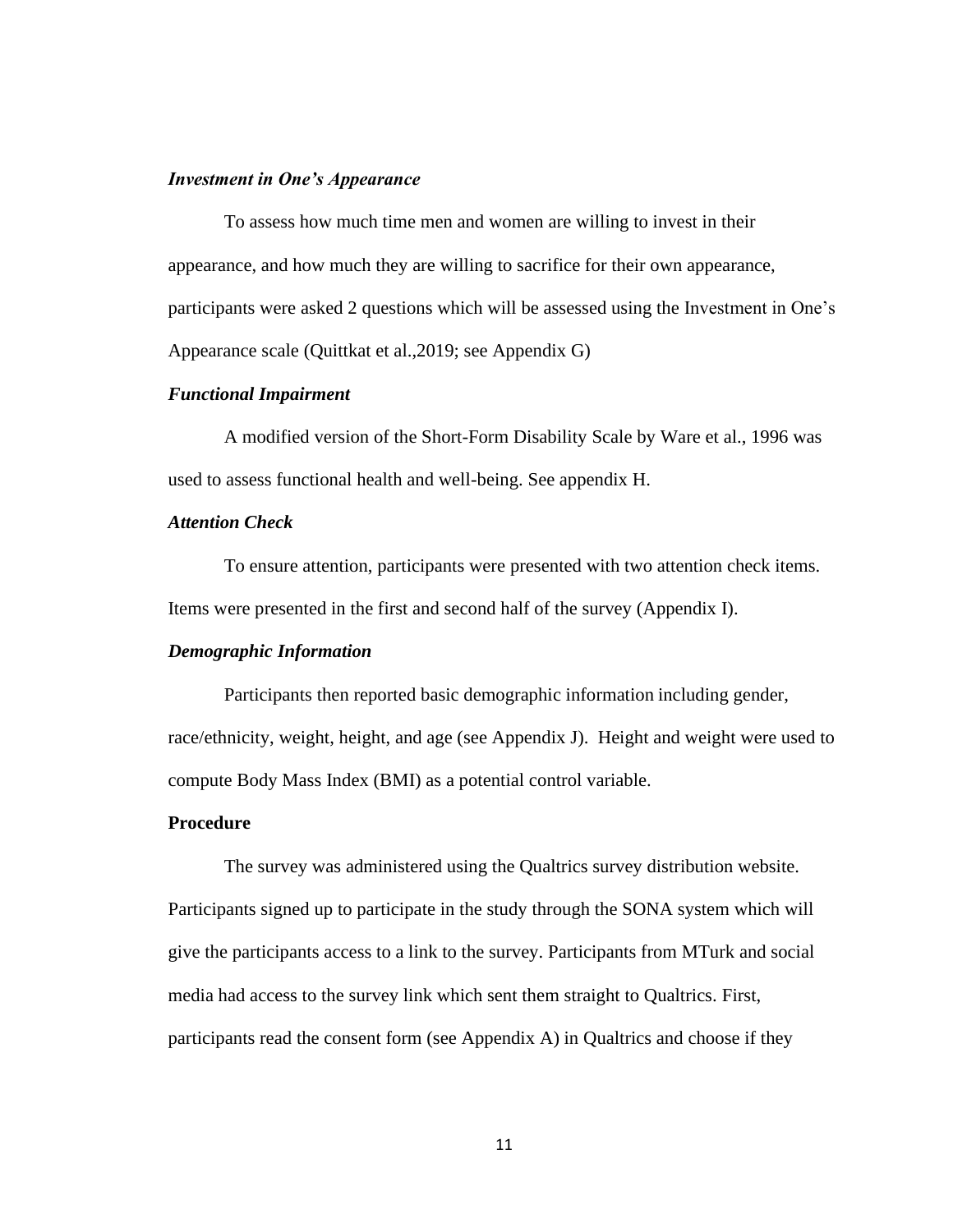wanted to participate in the study or not. During the informed consent process, participants were told that the goal of the study is to gather information on young adults' perceptions about themselves and their eating behavior. The consent form let the participants know they might become slightly distressed when completing the survey due to the nature of the survey and that they are free to skip any questions or withdraw their participation anytime. If the participants chose to not participate, Qualtrics automatically directed them to an end of study page skipping over the survey items. If the participants chose to participate, they clicked the "I consent, begin the study."

Then, participants began the survey by completing the Multigroup Ethnic Identity Measure-Revised (MEIM-R). The Double Consciousness Body Image Scale (DCBIS), Eating Disorder Examination Questionnaire (EDE-Q), Body Shape Questionnaire (BSQ), the Investment in One's Appearance Questionnaire, and the Functional Impairment Questionnaire. Survey measures were presented in a counterbalanced order to minimize order effects. There were two attention check items embedded among the survey items to make sure that participants were paying attention to the survey. At the end of the survey, participants were asked to complete demographic items. Finally, participants were presented with a statement thanking them for their participation (see Appendix G). The statement also included contact information for the National Eating Disorders helpline and the National Suicide Prevention Lifeline if they felt they needed any counselling or support as questions about sensitive areas could potentiate triggers related to psychological concerns.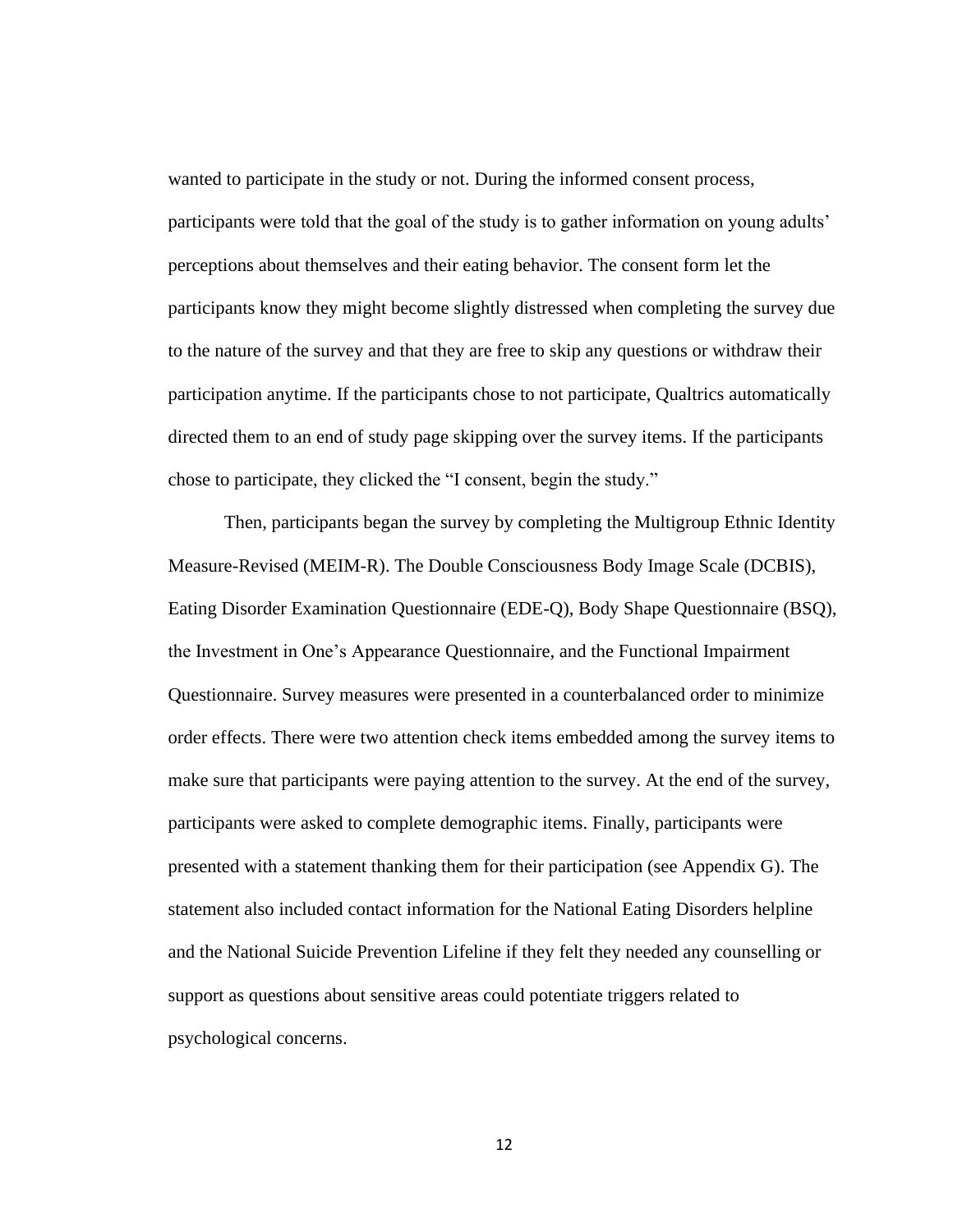### **Plan of Analyses**

To test the hypothesis that certain unhealthy eating and weight control behaviors would be more common in Black participants compared to White participants, a multivariate analysis of covariance was run with ethnic/racial group and gender entered as the independent variables and the EDE-Q subscales for eating concerns and restriction were entered as the dependent variables. Age was entered as the covariate in this analysis. To test the hypothesis that double consciousness would mediate the association between ethnic identity and unhealthy weight control behaviors among Black women, but not White women, separate hierarchical regression analyses were used to assess the direct and indirect relationships between ethnic identity and each of the dependent variables (one regression for Black women and one regression for White women). Double consciousness was entered in a second step following ethnic identity. Two separate double consciousness measures were administered (the original measured designed for women, and a new measure adapted for men), thus two additional regression analyses were used to compare the mediational model across Black men and White men. To explore convergent and predictive validity, Pearson's correlations were run to examine the double consciousness scales' associations with the BSQ as well as investment in one's appearance and appearance concern-related functional impairment. A power analysis was conducted to determine sample size. The smallest relationship of interest was  $f^2 = 0.15$ . Using G\*Power, with power at 0.80, an  $\alpha$  of .05, and 3 predictors a sample size of 77 is required.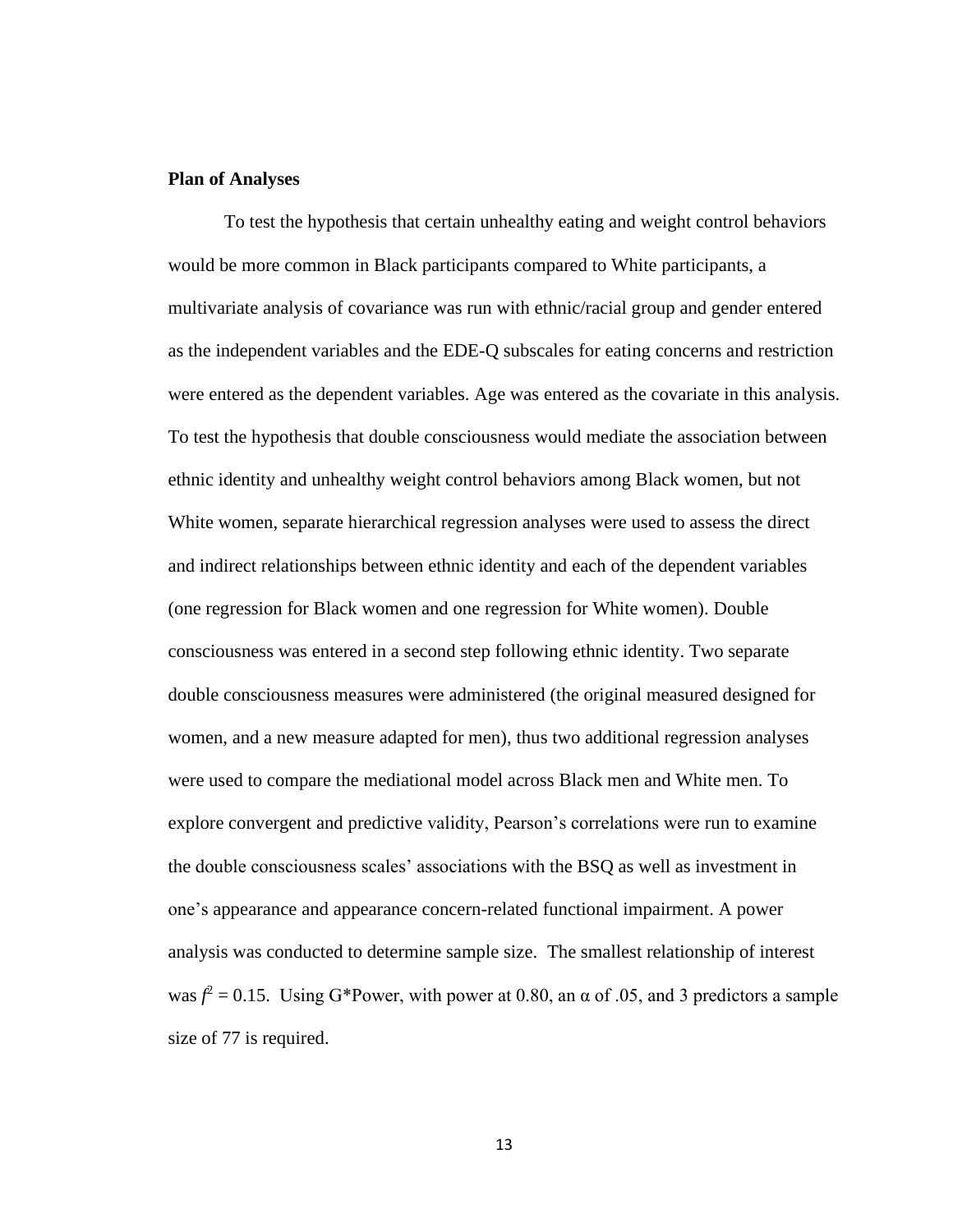### **Data Screening and Cleaning**

Data was tested for assumptions, cleaned, and analyzed using IBM's SPSS statistical software. 19 participants who did not complete more than 10% of the items were removed from the dataset. Nine participants were removed for failing one or more attention checks. Two participants were removed for not meeting the age requirement of being 18 and older. Five participants were removed for having duplicate IP addresses. Ten participants were removed for non-differential responding (i.e., straight lining). Two participants were removed for not replying to the race and ethnicity items. There were 45 missing values for the male version of the DCBIS, 35 missing values for the female version of the DCBIS, 27 missing values for the MEIM-R, 21 missing values for the EDE-Q, 31 missing values for the BSQ, and nine missing values for the FI. All missing values were replaced with the series mean (i.e., the sample mean for the raw item was computed and this score was used to replace each missing value, Donders et al., 2006). There were 14 missing BMI values, these missing values were replaced with a series mean. The MANCOVA and regression analyses excluded participants who are from races/ethnicities other than White (non-Hispanic) and Black (African or African American).

Univariate and multivariate outliers were screened for before running the multiple regression analyses. Normality, linearity, homoscedasticity, multicollinearity, and independence assumptions were tested. There were seven univariate outliers for the MEIM-R predictor variable, and the outliers were replaced with Winsorized values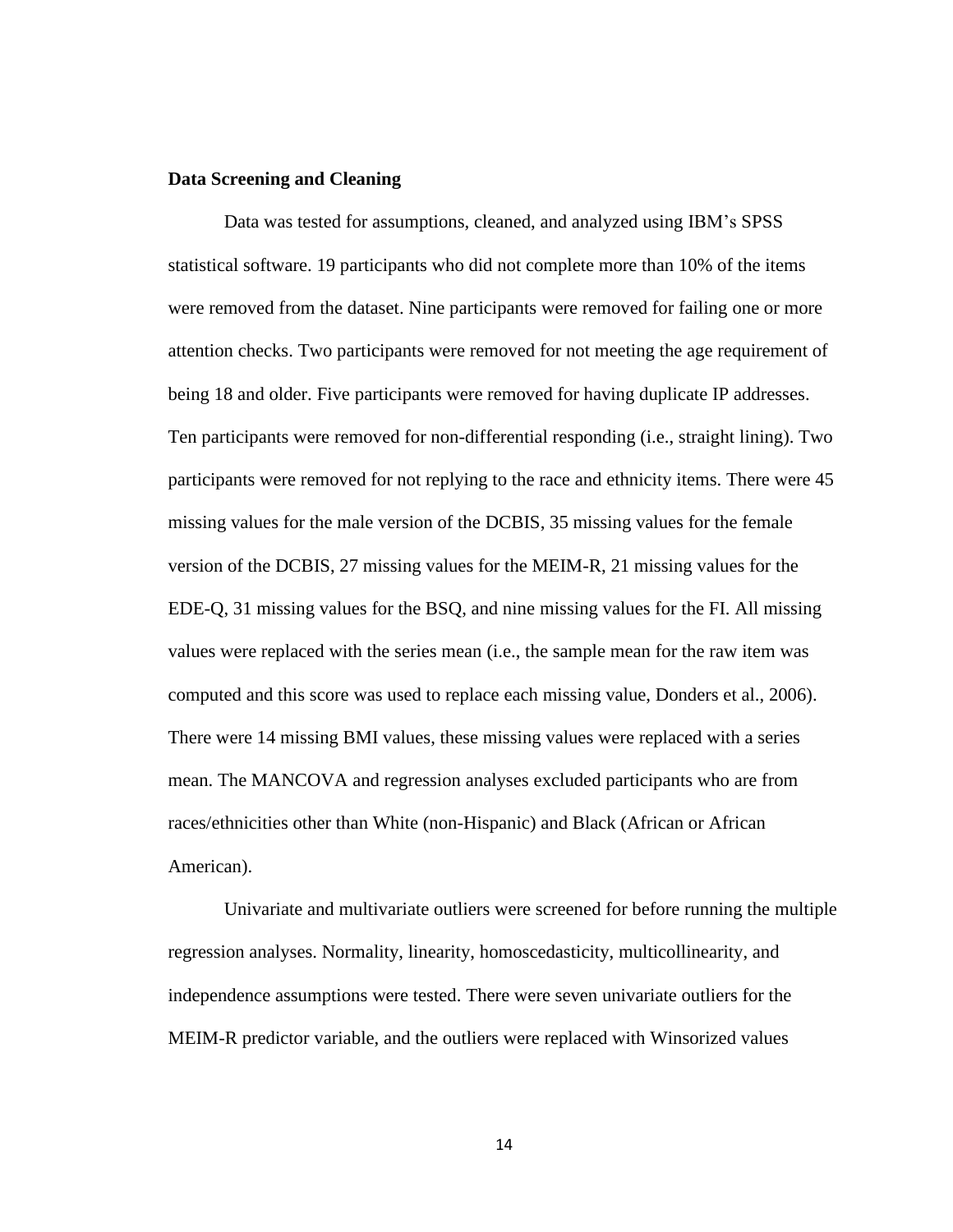(Ghosh & Vogt, 2012). There was one outlier for the female version of the DCBIS predictor variable, and the outlier was replaced with a Winsorized value. There were two univariate outliers for BMI and these outliers were Winsorized. There were no multivariate outliers for predictor variables included in the regression for male participants and no multivariate outliers for predictor variables included in the regression for female participants (Mahalanobis distance values were all within range). There was univariate normality for the regression predictor variables as skew and kurtosis statistics were not below -2 and not above 2. Multivariate normality was confirmed using skew and kurtosis statistics computed for the predictor variables' standardized residual. Collinearity statistics (Tolerance and VIF) were checked for each regression model. Black and African American men had a tolerance of .541 and a VIF of 1.847. Tolerance values were above .2 VIF values were all below 4. Scatter plots of the residuals against the predicted values revealed no evidence of heteroscedasticity. Durbin-Watson tests supported independence of errors as no score was under one or more than three (Field, 2009). Bivariate correlations were run to determine whether BMI correlated with the dependent variables (ethnic identity and double consciousness) and the predictor variables (EDE-Q eating concerns and restriction). There was a significant correlation between BMI with ethnic identity (MEIM; Pearson's *r* = .231). Because BMI was only correlated with one of the predictor variables but none of the dependent variables, it was ruled out as a confound and thus not controlled for in the multiple regression analyses. Bivariate correlations were also run to determine whether age was correlated with ethnic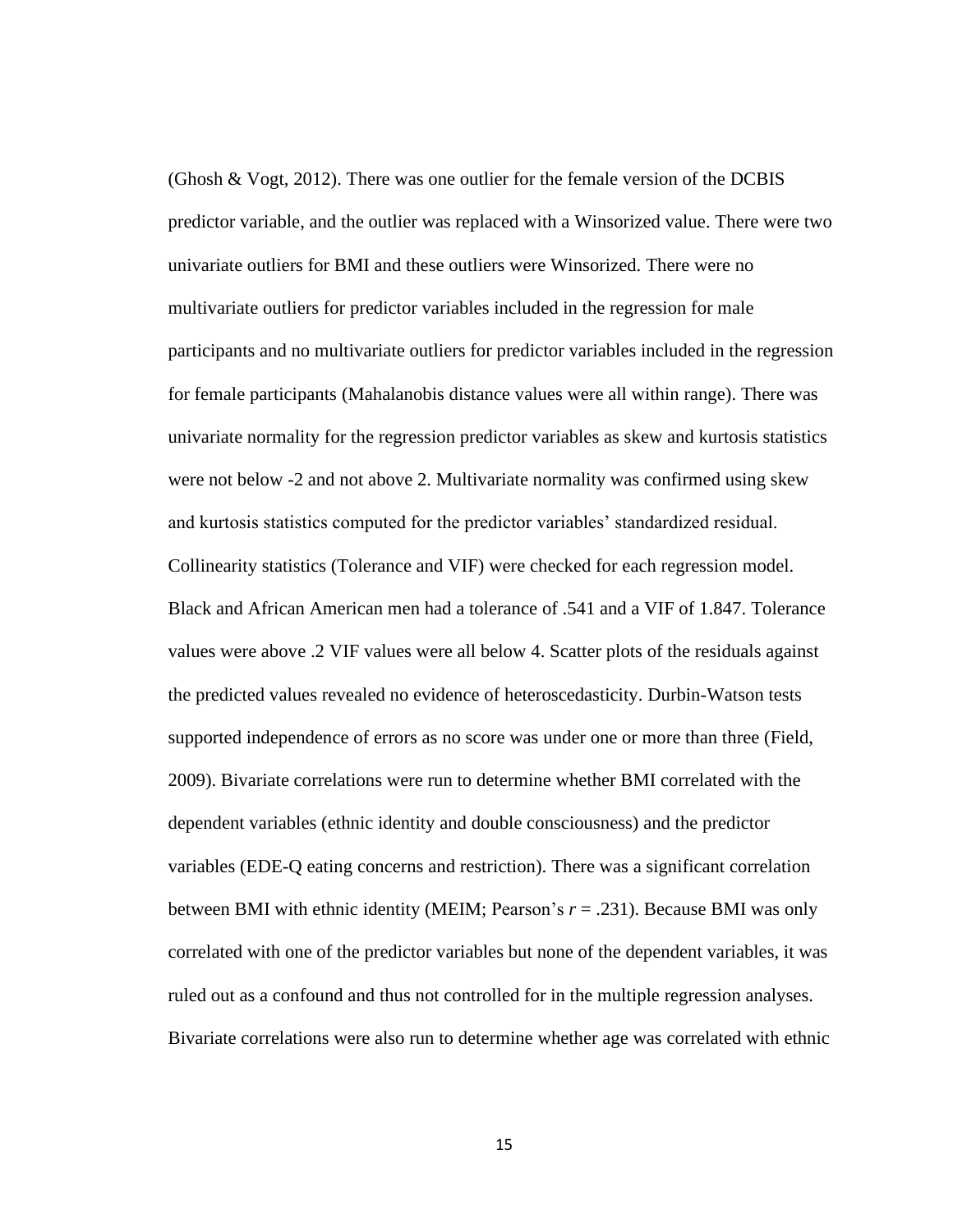identity, double consciousness, restraint, and eating concerns. There was a correlation between age and ethnic identity ( $r = -0.226$ ,  $p < 0.001$ ) as well as age and the female version of the double consciousness measure ( $r = .288$ ,  $p < .001$ ), however age was not correlated with the dependent variable (the unhealthy eating and weight control behavior sum). Age was thus not controlled for in the regression analyses.

When the data was screened for MANCOVA, there were five univariate outliers and they were Winsorized. 12 missing values for year of birth were replaced with the series mean. Two participants were removed from the dataset because their responses were multivariate outliers for dependent variables included in the MANCOVA (Mahalanobis distance values were out of range). Univariate and multivariate normality was confirmed with skewness and kurtosis values for mean predicted values of the dependent measures and their standardized residual.

Bivariate correlations were run to check for correlations between BMI, the MANCOVA dependent variables (EDE-Q eating concerns and restriction), and predictor variables (race and gender). BMI was not significantly correlated with any of these variables. This is likely due to the fact that the double consciousness scale measures several aspects of body image other than weight (e.g.., shape, facial features, hair). The EDE-Q scales (eating concerns and restriction) also did not include questions concerning weight or shape. Bivariate correlations were also run to check for associations between age and the MANCOVA dependent variables and predictor variables. Age was significantly correlated with eating concerns  $(.120, p = .039)$ , race  $(.291, p < .001)$ , and gender  $(-.312, p = .039)$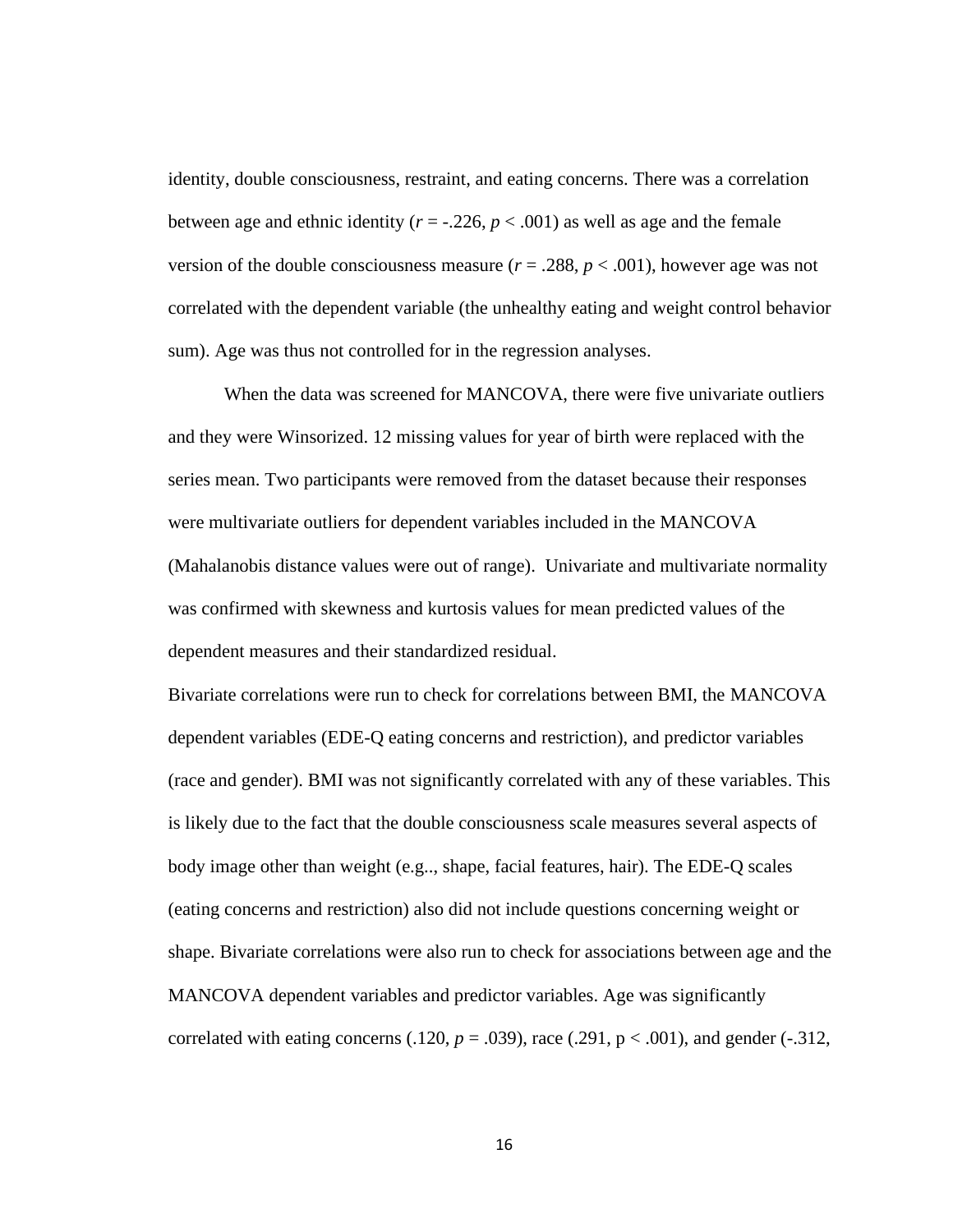$p < .001$ ). Age was thus entered as a covariate in the MANCOVA. After the data cleaning and screening, and removal of the participants from race/ethnic groups other than Black and White, there were 240 participants (20 Black/African American men, 49 Black/ African American women, 67 White men, and 104 White women). A Levene's test and a Box's M test were run to check for homogeneity of variances and covariances in the MANCOVA. The Box's M test was nonsignificant, however the Levene's test was significant.

Due to the significant Levene's test indicating an overrepresentation of White males and females, participants were randomly selected to allow for approximately equal representation of Black and White males and Black and White females (Puhl & Brownell, 2006). When the Levene's test was re-run on this smaller sample with more equivalent representation, the Levene's test was no longer significant. The results reported below are for the smaller sample.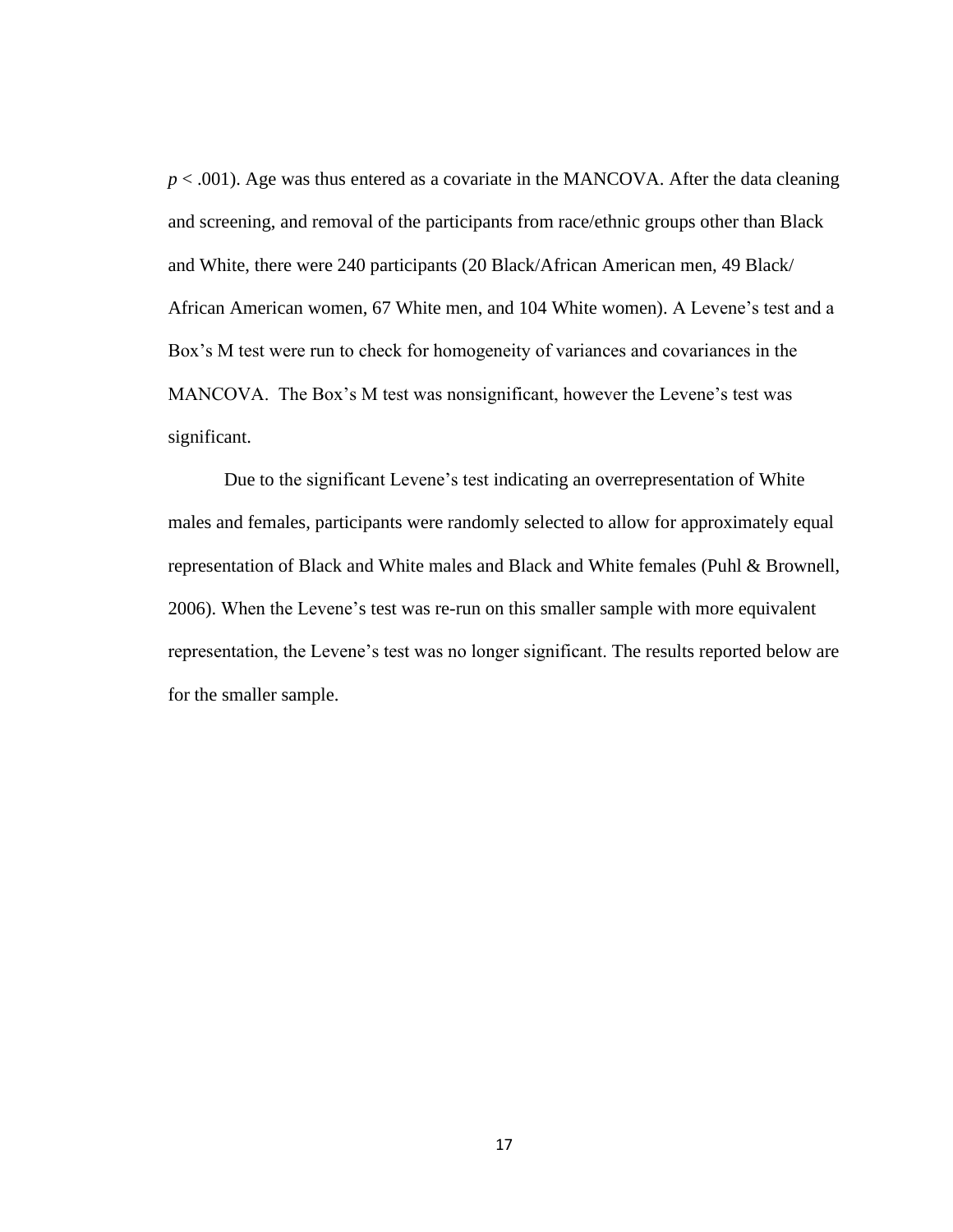#### **Results**

### **Demographics**

Within the 240 participants included in the analyses, there was a total of 87 males and 153 females with 69 of the participants identifying as Black/African American and 171 identifying as White (20 Black/African American males, 67 White males, 49 Black/African American females and 104 White females;  $M_{\text{age}} = 30.679$ ,  $SD = 10.732$ ;  $M_{\text{BMI}} = 25.769$ ,  $SD = 5.589$ ). The smaller sample created to achieve more equal representation for race/ethnicity and gender included 20 Black/African American males, 30 White males, 30 Black/African American females, and 30 White females.

#### **Hypothesis One**

To test the hypothesis that certain unhealthy eating and weight control behaviors would be more common in Black participants compared to White participants, a Multivariate Analysis of Covariance (MANCOVA) was run with race and gender entered as the independent variables, the EDEQ restraint and eating concerns subscale means were entered as the dependent variables, and age was entered as the covariate.

The multivariate tests using Pillai's Trace indicated that there was a significant effect for race,  $V = .075$ ,  $F(2, 104) = 4.225$ ,  $p = .017$ ,  $\eta_p^2 = .075$ , but no significant effect for gender ( $p = .584$ . There was also no significant interaction between race and gender  $(p = .651)$ . Separate univariate tests on the dependent variables revealed a non-significant race effect on restriction,  $F(1, 105) = .025$ ,  $p = .874$ , but a significant race effect on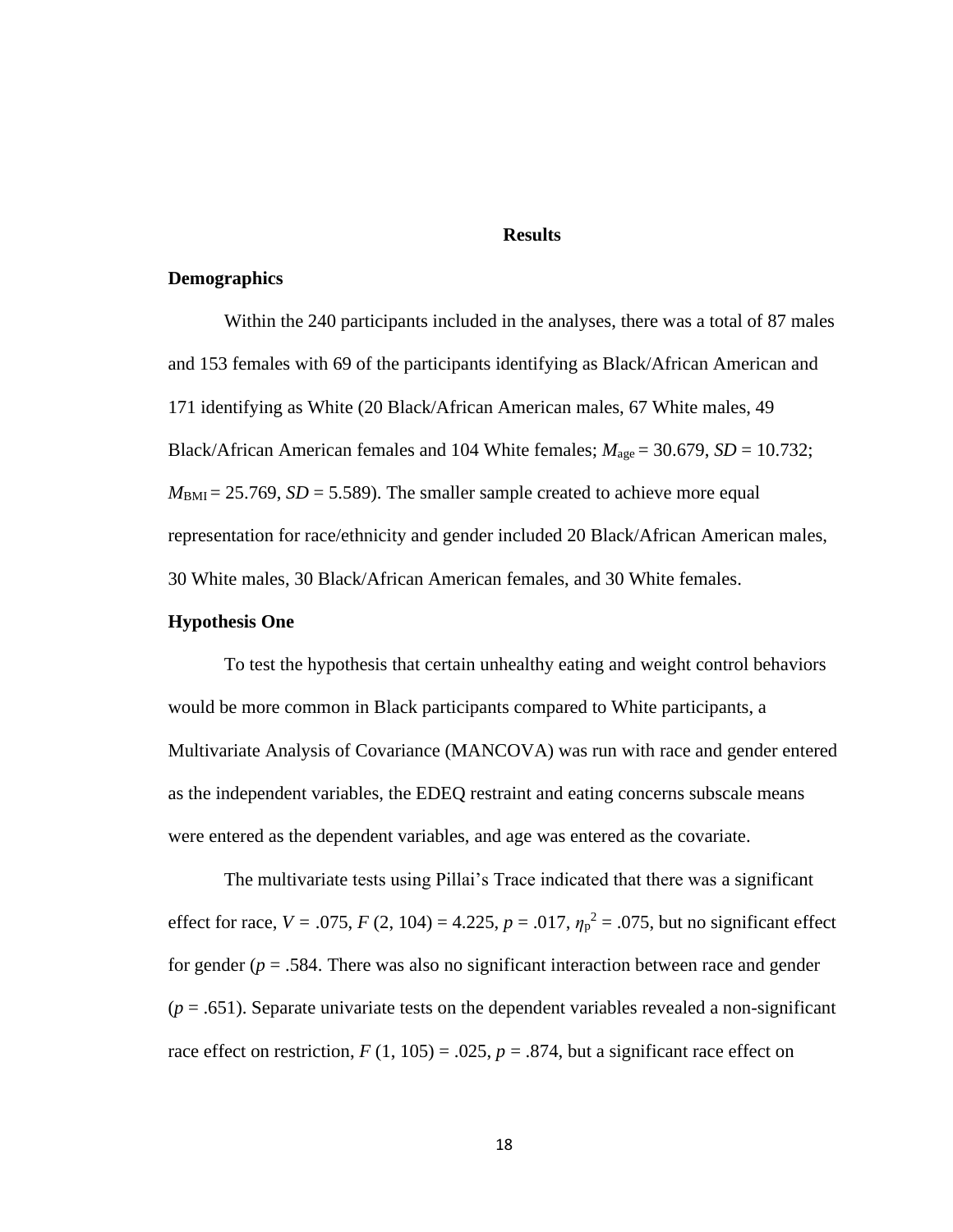eating concerns,  $F(1, 105) = 5.498$ ,  $p = .021$ ,  $\eta_p^2 = .050$ . Inconsistent with the first hypothesis, regardless of gender, participants who identified as Black or African American reported significantly lower levels of eating concerns (*M* = 2.487, *SE* = .229) compared to White participants ( $M = 3.223$ ,  $SE = .205$ ; See Figure 1).

### **Figure 1**





race/ethnicity representation, it should be noted that the pattern of results (only a race main effect, with no main effect for gender, and no interaction) was the same for the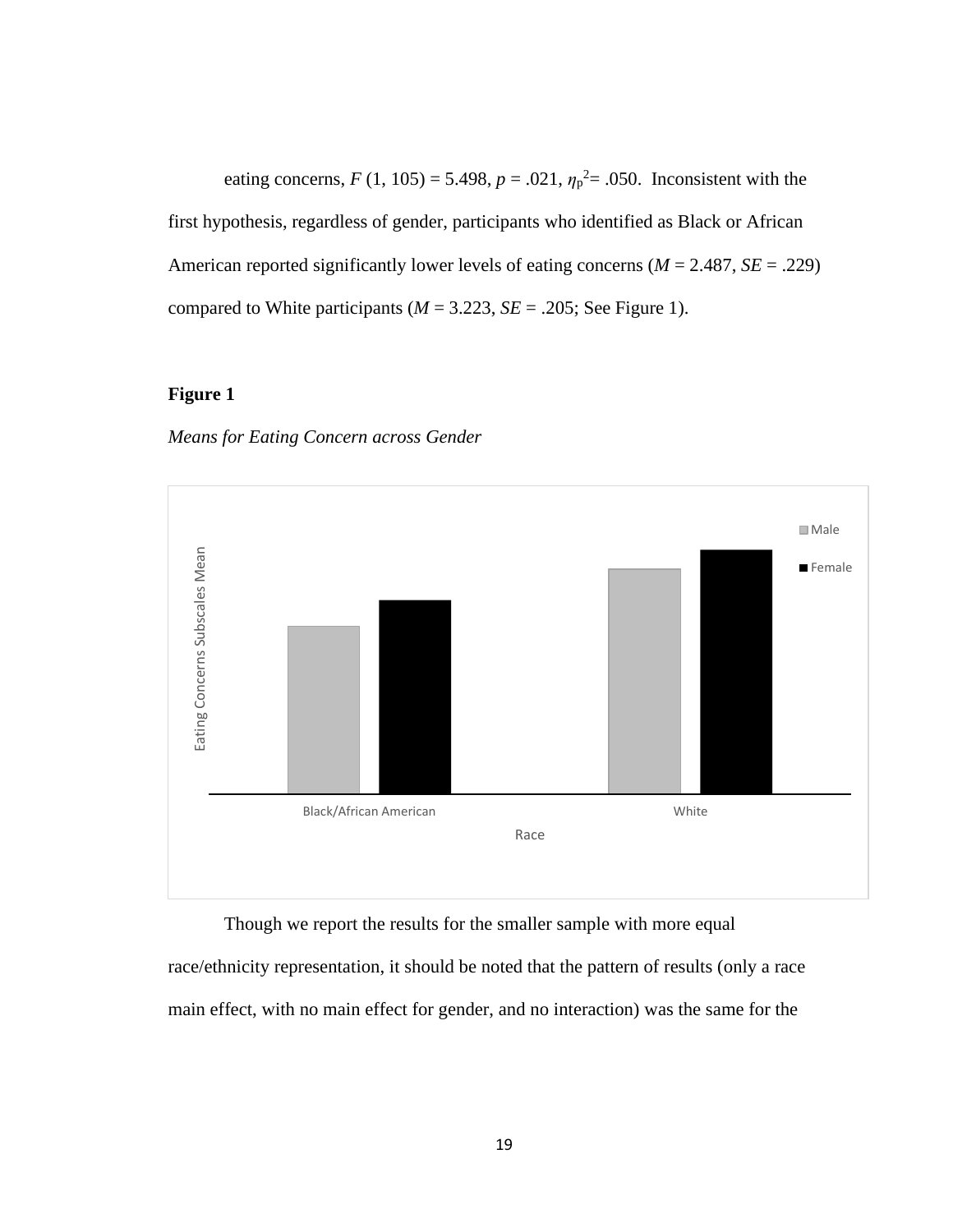larger sample include all Black participants and all White participants. The Levene's test results was the only difference across these two analyses.

#### **Hypothesis Two**

To test the second hypothesis that double consciousness would mediate the association between ethnic identity and unhealthy weight control behaviors among Black participants but not to White participants, a mediation analysis was run using linear regression and PROCESS version 4.0 (Hayes, 2018). The indirect effects and associated confidence intervals were bootstrapped based on 10,000 samples. These analyses were run separate by race/ethnicity and gender. Ethnic identity was entered as the primary predictor variable, unhealthy weight control behavior was entered as the dependent variable and double consciousness was entered as the mediator variable in each analysis. In Black and African American males, the analysis showed that double consciousness had a mediated effect on unhealthy eating behaviors (95% CI for indirect effect [-6.523, -1.524]; see Figure 2). This indicates that in Black males, ethnic identity predicts double consciousness and double consciousness mediates the relationship between ethnic identity and unhealthy eating and weight control behavior. Mediation was not supported for White males (95% CI for indirect effect [-1.154, 0.587]; see Figure 3), Black and African American females (95% CI for indirect effect [-1.996, 0.406]; see Figure 4), or White females (95% CI for indirect effect [-1.157, 0.068]; see Figure 5).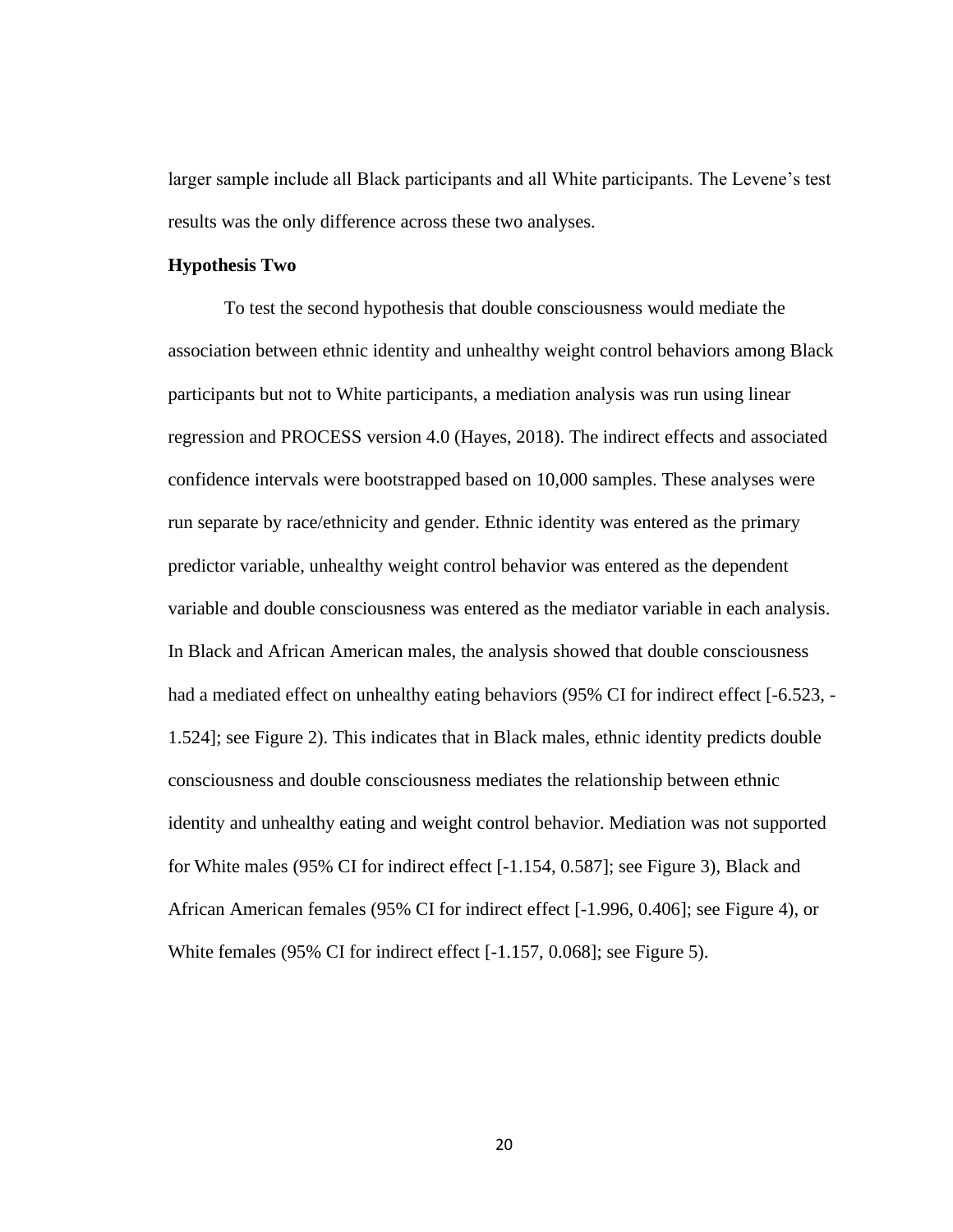

*Mediation Model of Ethnic Identity as a Predictor of Unhealthy Eating and Weight Control Behaviors, Mediated by Double Consciousness in Black/African American Males*



Direct Effect, *b* = 5.789, *SE* = 1.512, *p* = .707 Indirect Effect = -3.978, 95% CI [-6.523, -1.524]

*Note.* The confidence interval for the indirect effect is a bootstrapped CI based on 10,000 resamples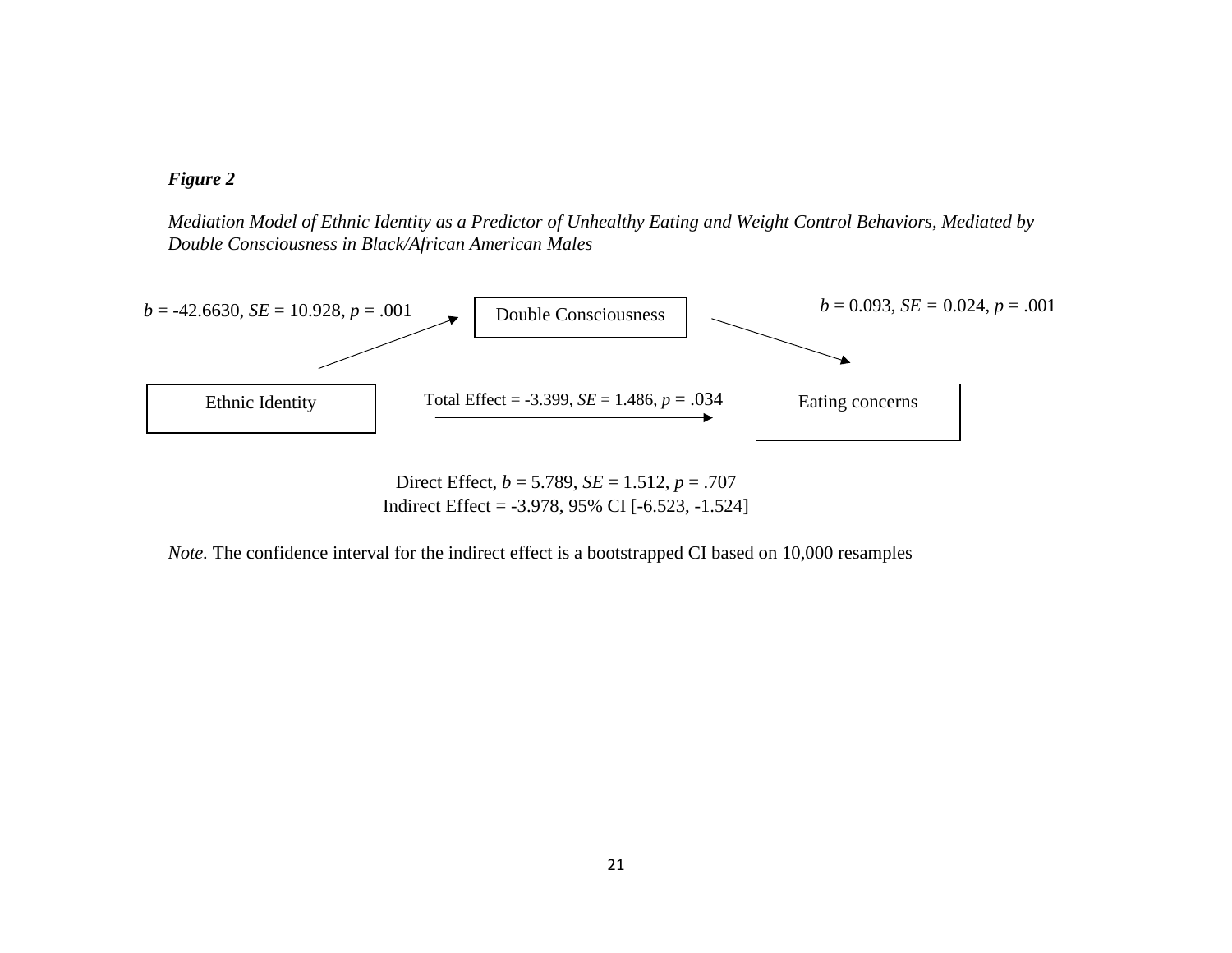### *Figure 3*

*Mediation Model of Ethnic Identity as A Predictor of Unhealthy Eating and Weight Control Behaviors, Mediated by Double Consciousness in White Males.*



Direct Effect = -1.743, *SE* = 0.957 *p* = .079 Indirect Effect =  $-0.089$ , 95% CI  $[-1.154, 0.587]$ 

*Note.* The confidence interval for the indirect effect is a bootstrapped CI based on 10,000 resamples.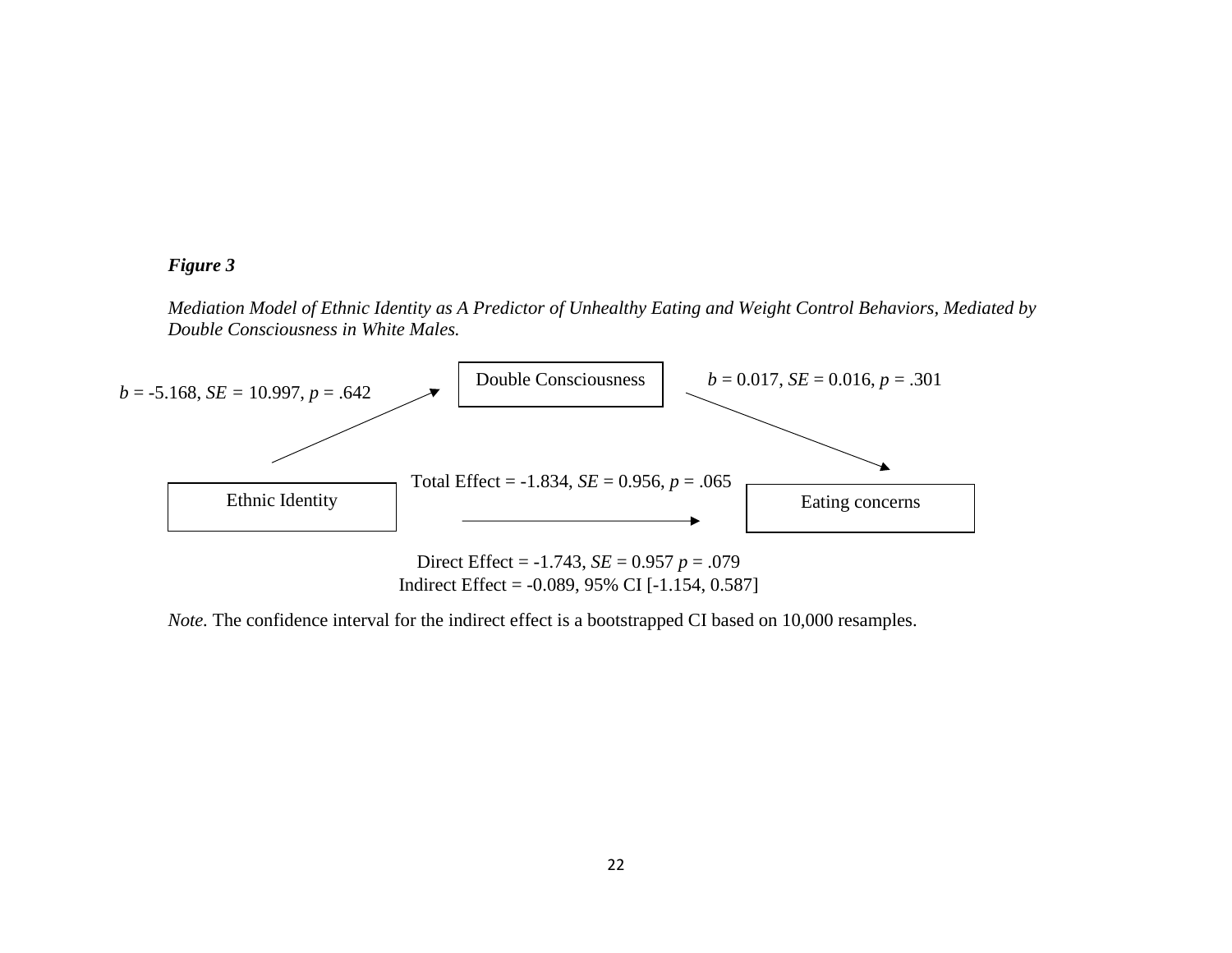

*Mediation Model of Ethnic Identity as A Predictor of Unhealthy Eating and Weight Control Behaviors, Mediated by Double Consciousness in Black/African American Females*



*Note.* The confidence interval for the indirect effect is a bootstrapped CI based on 10,000 resamples.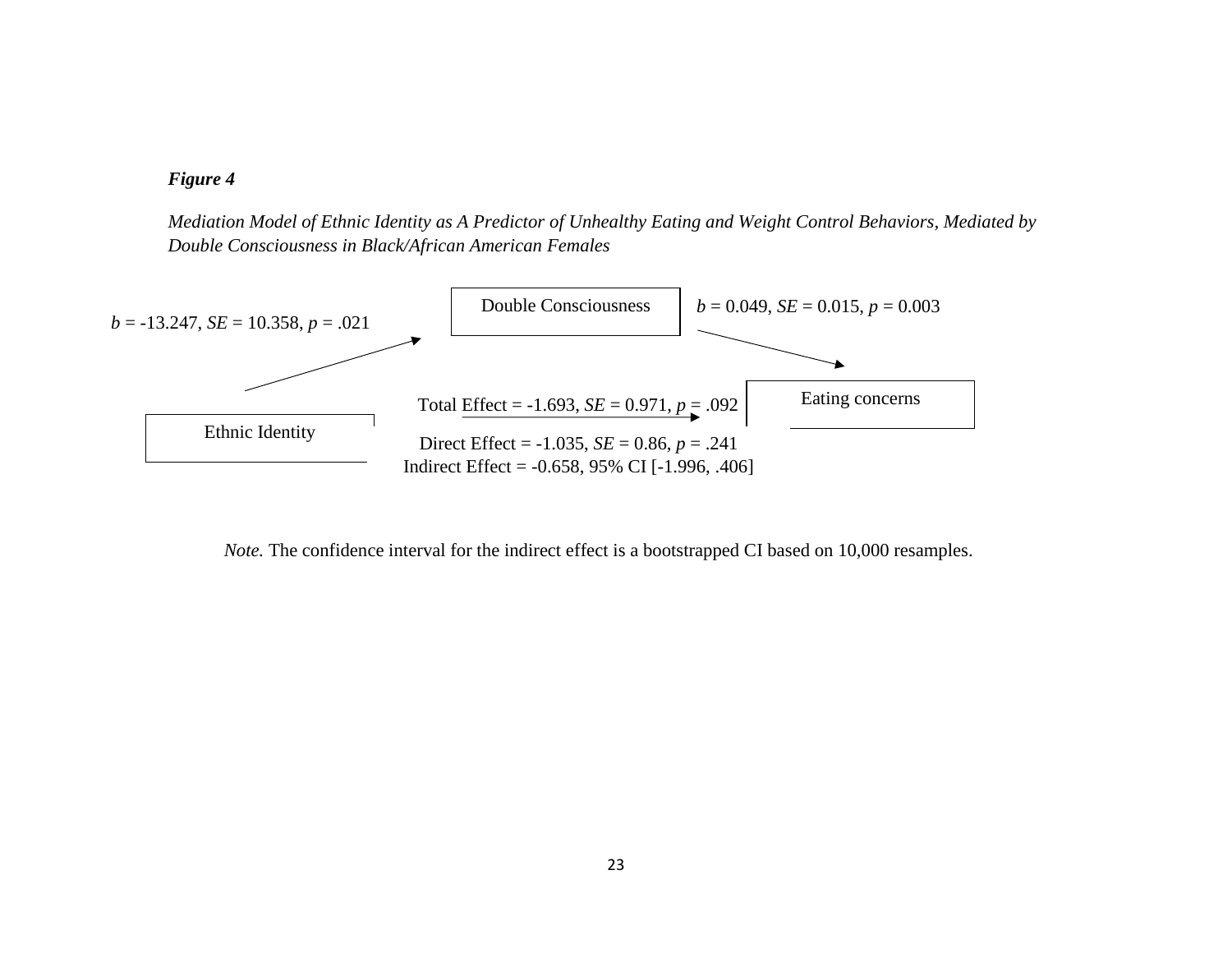

*Mediation Model of Ethnic Identity as A Predictor of Unhealthy Eating and Weight Control Behaviors, Mediated by Double Consciousness in White Females*



*Note.* The confidence interval for the indirect effect is a bootstrapped CI based on 10,000 resamples.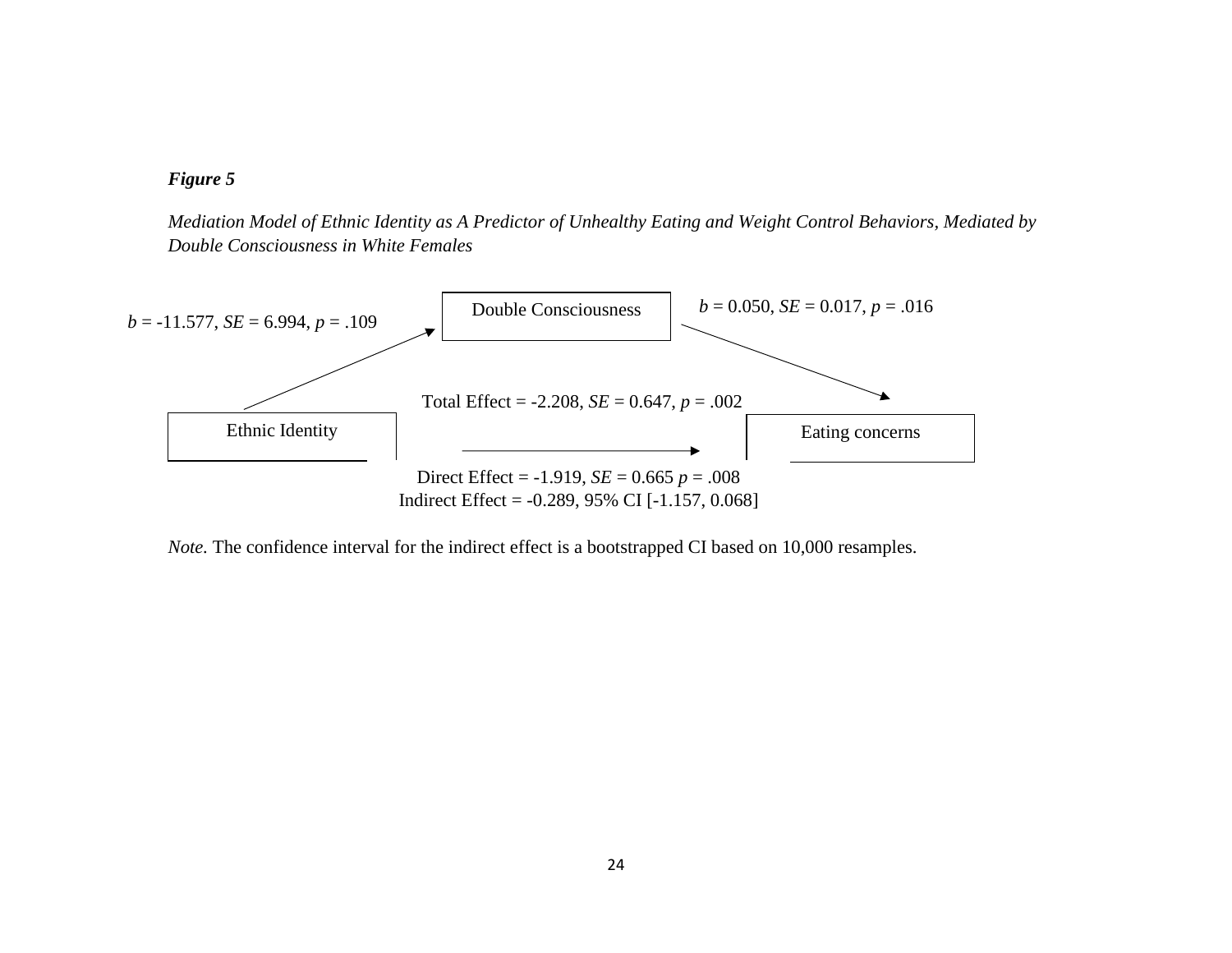### **Convergent and Predictive Validity**

Bivariate correlations supported the convergent and predictive validity of the double consciousness scales for women and men. For women, double consciousness was significantly positively correlated with BSQ sum scores ( $r = .481$ ,  $p < .001$ ), investment in one's appearance  $(r = .421, p < .001)$  and appearance concern-related functional impairment ( $r = .512$ ,  $p < .001$ ). For men, double consciousness was significantly positively correlated with BSQ sum scores ( $r = .726$ ,  $p < .001$ ), investment in one's appearance (*r* = .489, *p* < .001) and appearance concern-related functional impairment (*r*  $= .490, p < .001$ ).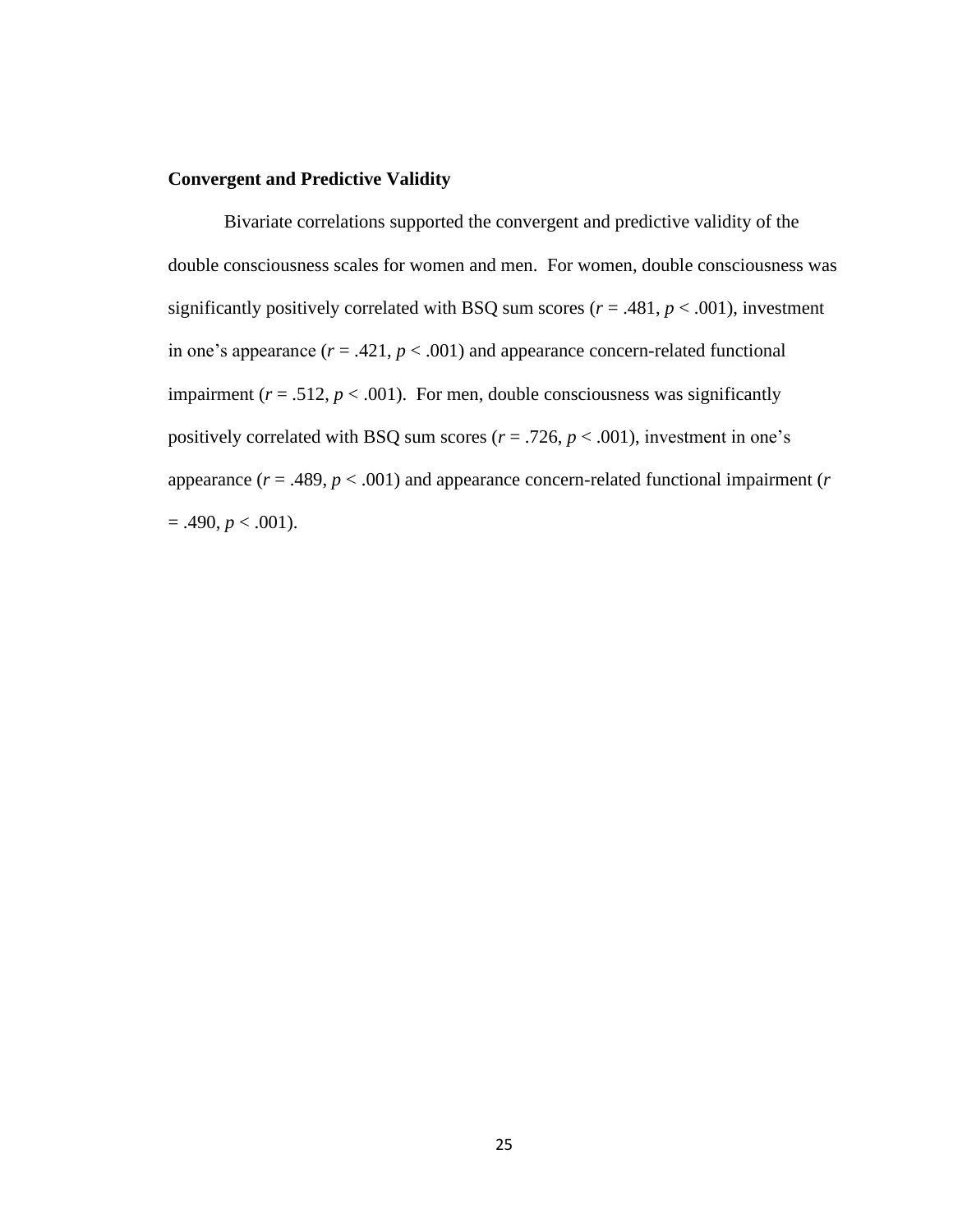#### **Discussion**

Body image concerns and unhealthy eating and weight control behaviors have not been studied comprehensively in Black individuals. Despite this limitation in the literature, Rakhkovskaya and Warren (2016) suggested that Black individuals are buffered against body dissatisfaction and developing unhealthy weight control behaviors. On the other hand, recent research conducted by Hopper et al. (2021) has documented higher levels of disordered eating in ethnic minority females compared to White females. Further, double consciousness has been identified as a form of body dissatisfaction unique to Black women (Wilfred  $&$  Lundgren, 2021). The goal of the present study was to test the hypothesis that (a) certain unhealthy eating and weight control behaviors would be more common in Black women compared to White women, and (b) double consciousness would mediate the association between ethnic identity and unhealthy weight control behaviors among Black women but not White women. Because double consciousness has yet to be examined in Black men, we examined whether or not the same mediational hypothesis could be supported in men.

The first hypothesis was not supported. Regardless of gender, participants who identified as Black or African American reported significantly lower levels of eating concerns compared to White participants. This could be due to the fact that in Southern American culture, food is often a central component of social gatherings. Historically, this is particularly emphasized in Black and African American culture. Moreover,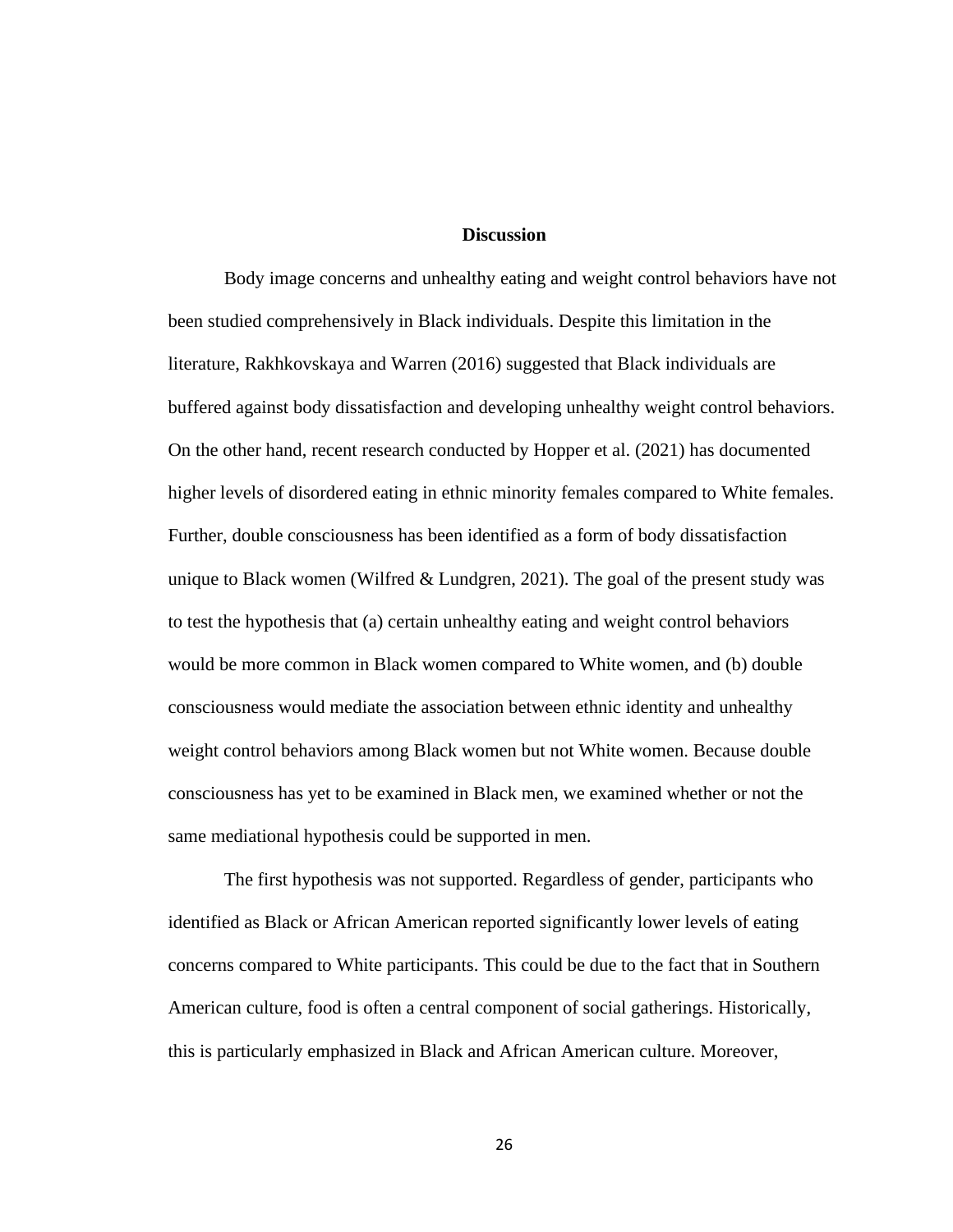because the dietary habits, food choices, and cooking methods of African Americans evolved from a long history of slavery, persecution, and segregation, food and how plentiful food is may take on a unique meaning (e.g., soothing, comfort, union). These are influences that warrant further exploration in relation to eating concerns and dietary consciousness. Also. the present study included the EDEQ subscales of eating restraint and eating concerns as measures of unhealthy eating and weight control behaviors. Items on these subscales differ substantially (both in content and breadth) from the items Hooper et al. used to measure unhealthy eating and weight control behaviors (e.g., chronic dieting, skipping meals, vomiting, and taking diet pills, laxatives, or diuretics). Assessing a similar or wider range of behaviors could have resulted in the expected racial/ethnic differences in the present study. In addition, the sample for the present study comprised a wide age range of adults, whereas Hooper et al. surveyed teens and young adults. Pressures for unhealthy eating and weight control behaviors could thus be more extreme in younger Black individuals.

The second hypothesis was partially supported with double consciousness mediating the association between ethnic identity and unhealthy eating and weight control behaviors in Black males but not White males. Double consciousness did not however mediate the association between ethnic identity and weight control behaviors in females, regardless of race. Given this was the first study to include a male version of the double consciousness measure, future work should explore this new measure's factor structure. However, results of the present study suggest there may be a culturally unique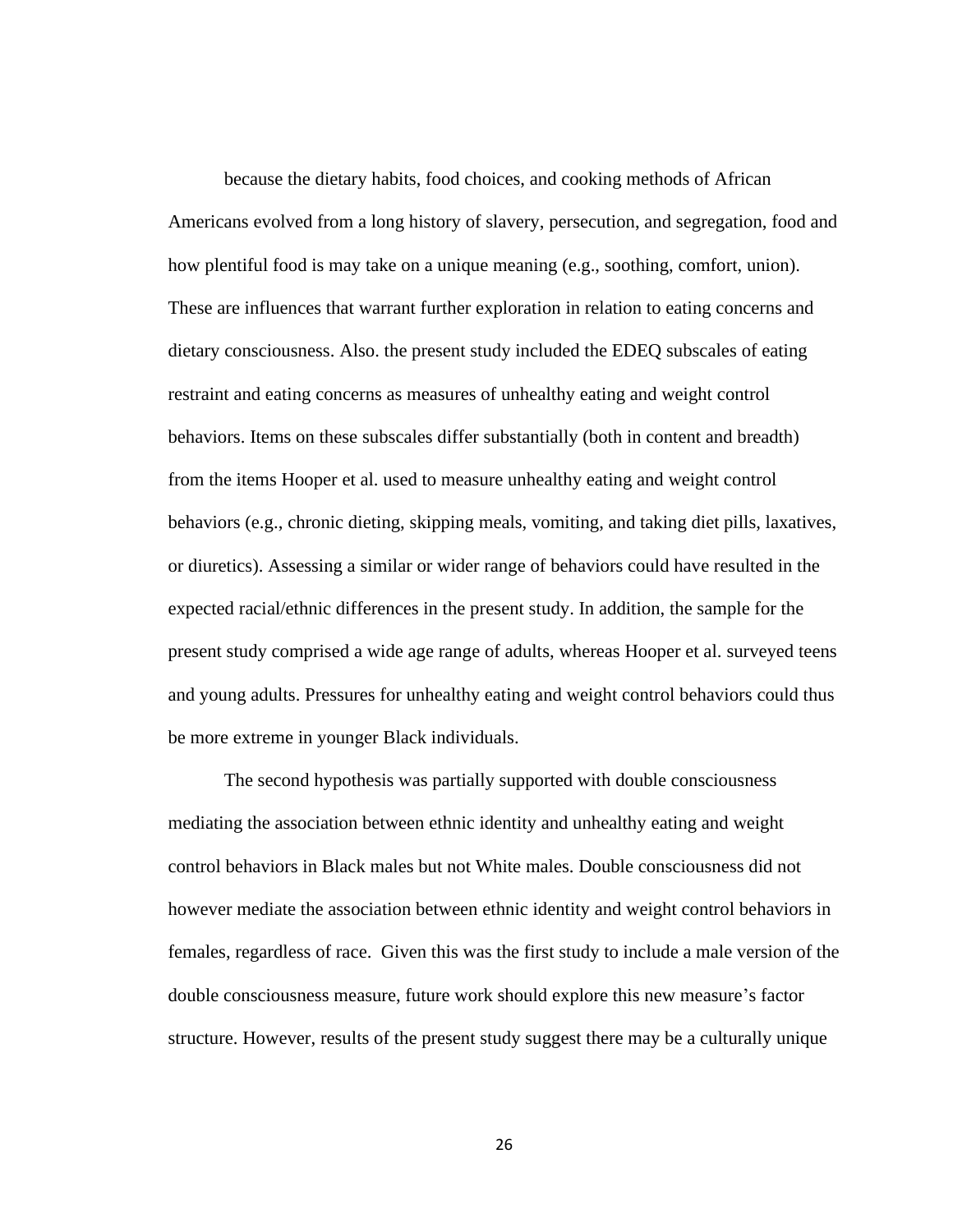experience of appearance-related distress among Black men who engage in restrictive eating or experience eating concerns. Perhaps efforts to promote body positivity and acceptance of diverse body types are not well developed in male culture as there might be a different perspective with more emphasis musculature and fitness than the "slender" ideal. Black men who experience these concerns may instead resort to unhealthy eating behaviors to cope. Longitudinal research designs, testing directionality, would be a logical next step to test this proposal. The lack of mediation for Black females could indicate that double consciousness is not a risk factor for restriction or eating concerns among Black women who strongly identify with their ethnic group. It is also possible that this mediational pathway would be supported with different unhealthy eating or weight control behaviors (e.g., binge eating, or vomiting, use of diet pills, laxatives, or diuretics). Another factor to consider is that stronger ethnic identity might weaken appearance ideals-related turmoil experienced by Black and African American women with restrictive eating or other eating concerns. An unexpected finding in the present study was that ethnic identity did not positively predict double consciousness in Black and African American women. Perhaps Black and African American women who are strongly committed to their ethnic identity are more likely to reject White appearance ideals and embrace Black appearance ideals. This could result in overall lower scores on the double consciousness measure. Alternatively, strong ethnic identity might encourage Black and African American women to appreciate their bodies, accept diverse body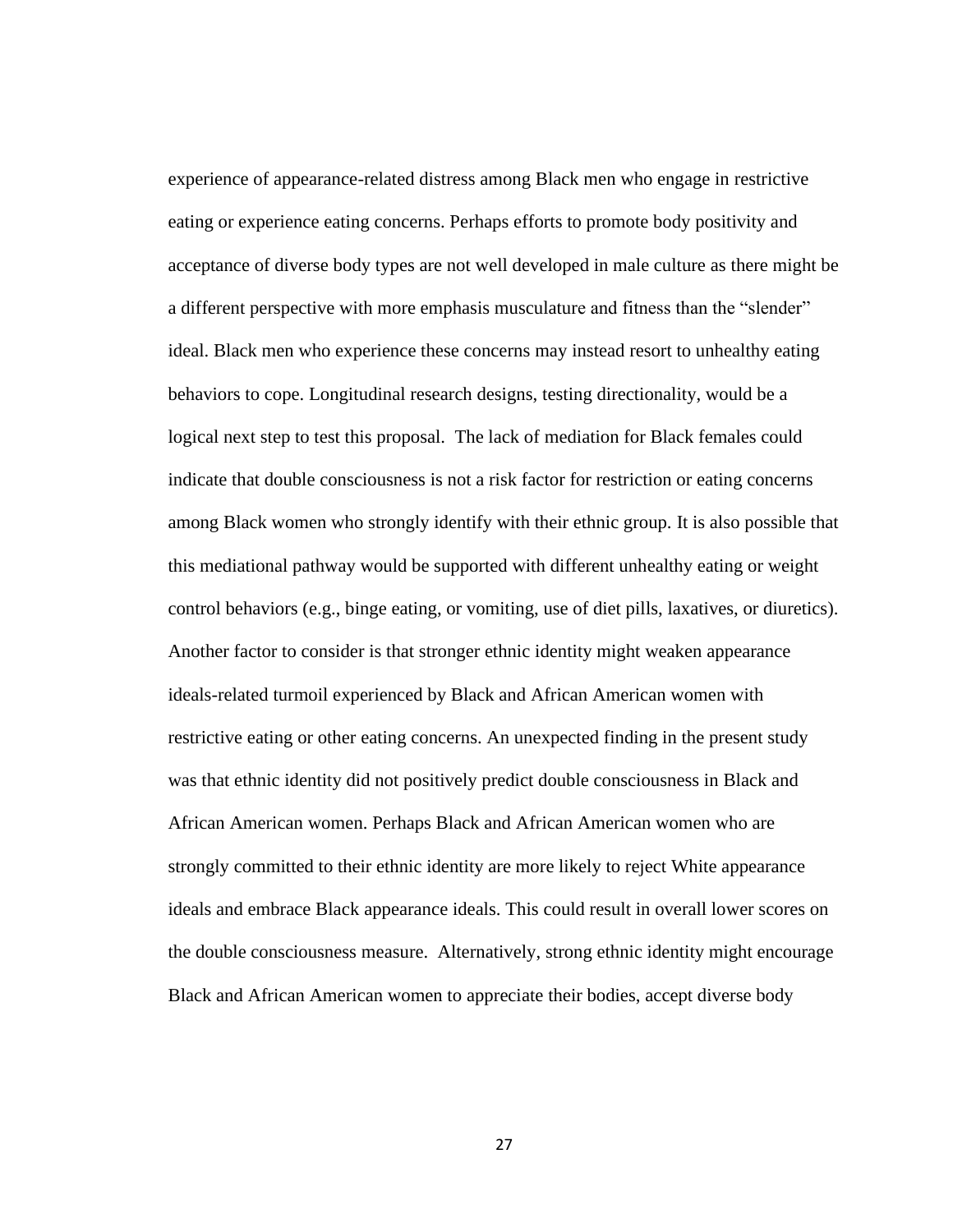types, and in turn reject rigid appearance ideals or rigid rules or beliefs regarding eating behavior.

Convergent and predictive validity was supported for the double consciousness scale. Women and men with higher scores on the double consciousness scale had higher levels of body dissatisfaction as measured by the BSQ. This finding was consistent with Wilfred and Lundgren's (2021) finding for women. Women and men with higher scores on the double consciousness scale also reported stronger investment in one's appearance and a higher degree of appearance concern-related functional impairment. Notably, the present study was the first to develop a male version of the double consciousness scale and the first to document its convergent and predictive validity. These findings support the continued use of the double consciousness scale to understand body image concerns in Black and African American individuals.

### **Limitations**

Research on unhealthy weight behaviors in ethnic minority groups is socially significant and useful, but this study is not without limitations. While the homogeneity of variance was addressed in this study by achieving more equivalent subsample sizes for blacks and whites and men and women, future studies should aim for larger sample sizes representing race, gender, and age groups so that the generalizability of body image findings can be expanded. The informed consent indicated that the study related to individuals' perceptions of themselves and their eating behaviors and the disparity in the number of Black individuals vs White individuals who participated might be due to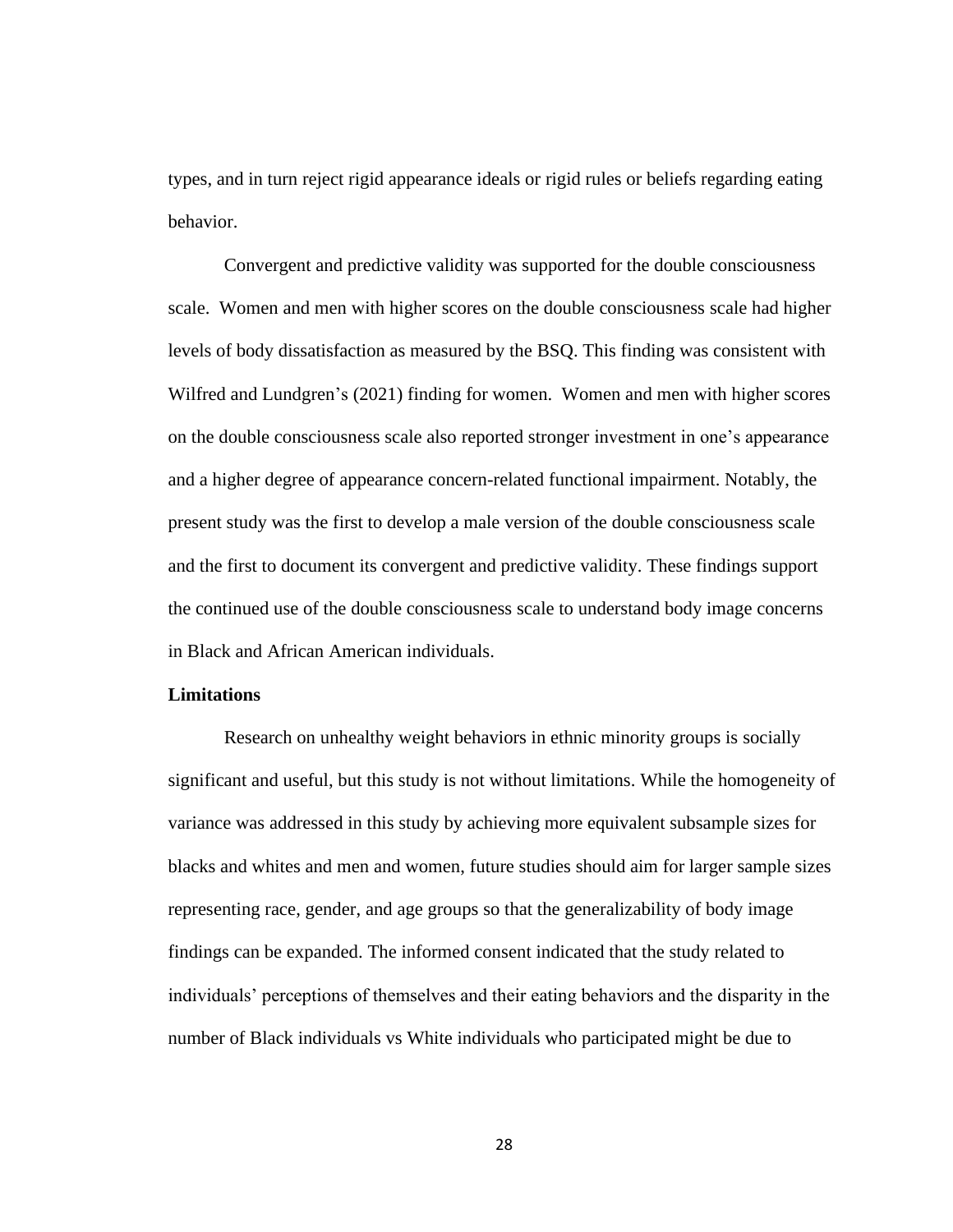individuals feeling that they had a choice regarding which studies they selected. This may be due to avoidance of discomfort associated with body image research for Black participants, or heightened interest by White participants due to the emphasis of body image in the United States White culture. While the double consciousness scale aims to tap into the unique distress that Black individuals experience in juggling White and Black appearance ideals, it could be argued that summing concerns associated with each of these ideals does not address an important issue that may evolve for Black individual, managing or prioritizing appearance goals when White and Black appearance ideals fall in opposition to one another. In other words, the present scoring technique used for the double consciousness measure may not fully account for body image-related distress that may arise when Black and White appearance ideals conflict with one another. In the current study, age was not explored as a moderator, it was only examined as a control variable. There could be an age by race and gender interactions to explore in larger samples.

### **Directions for Future Research**

Future research should continue to examine body dissatisfaction and double consciousness, and a wide range of unhealthy eating and weight control behaviors in adolescents and young adults from minority ethnic groups. The results of the present study point to a need for persistence in recruiting Black and African American males for studies focusing on body image and expanded investigation of culture specific stressors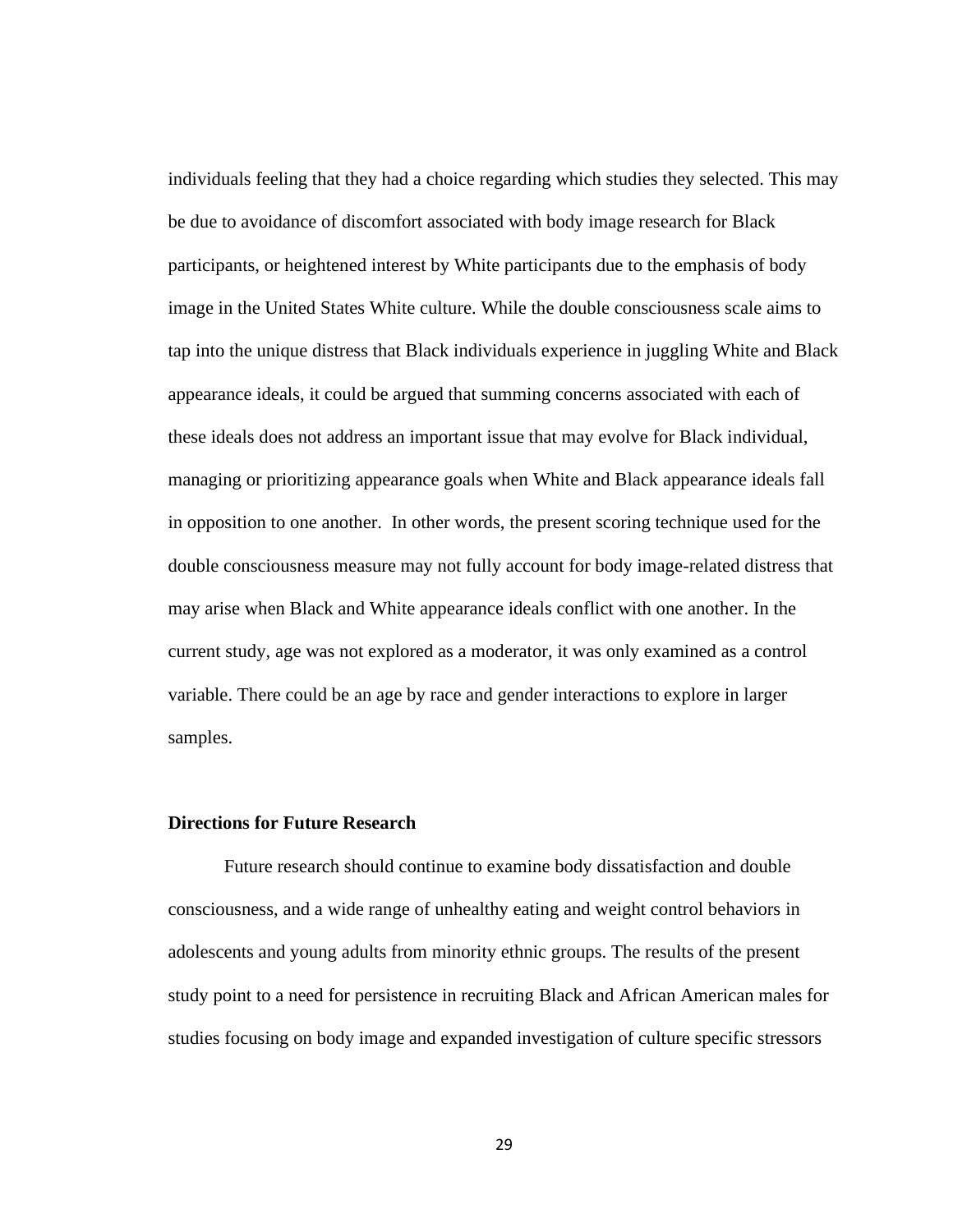that may explain restriction or other eating concerns in this understudied group. Using supplements, steroids, and excessive weight lifting to achieve an "ideal" body image could also be explored as correlates of double consciousness in Black and African American males. Future studies should aim to understand the influences of athletic role models in Black and African American males. There are many Black and African American males represented in college and professional football, basketball, and other sports, and this could influence the ideals for body function and appearance in young Black and African American males. A potential solution to the limitation of the double consciousness scale described would be dividing the scale into a subscale that addresses concerns regarding White ideals and a subscale that addresses concerns regarding Black ideals. This would allow researchers to examine how the two types of concerns interact in predicting adjustment outcomes (e.g., unhealthy eating or weight control behaviors, exercise, depression, anxiety). This could be particularly useful in determining whether the experience of both types of concerns results in additional distress. The relationship between double consciousness and ethnic identity needs further exploration. Examining these constructs in younger samples may be useful for understanding recent trends in appearance concerns. Future work should consider further expanding the measurement tools and procedures used to explore the body image concerns and ideals of Black and African American individuals. Implicit measures and computer-based tasks have been employed to assess the thin ideal and related appearance-related concerns (e.g., word stem completion tasks, and Stroop tasks). These tasks need to be adapted to examine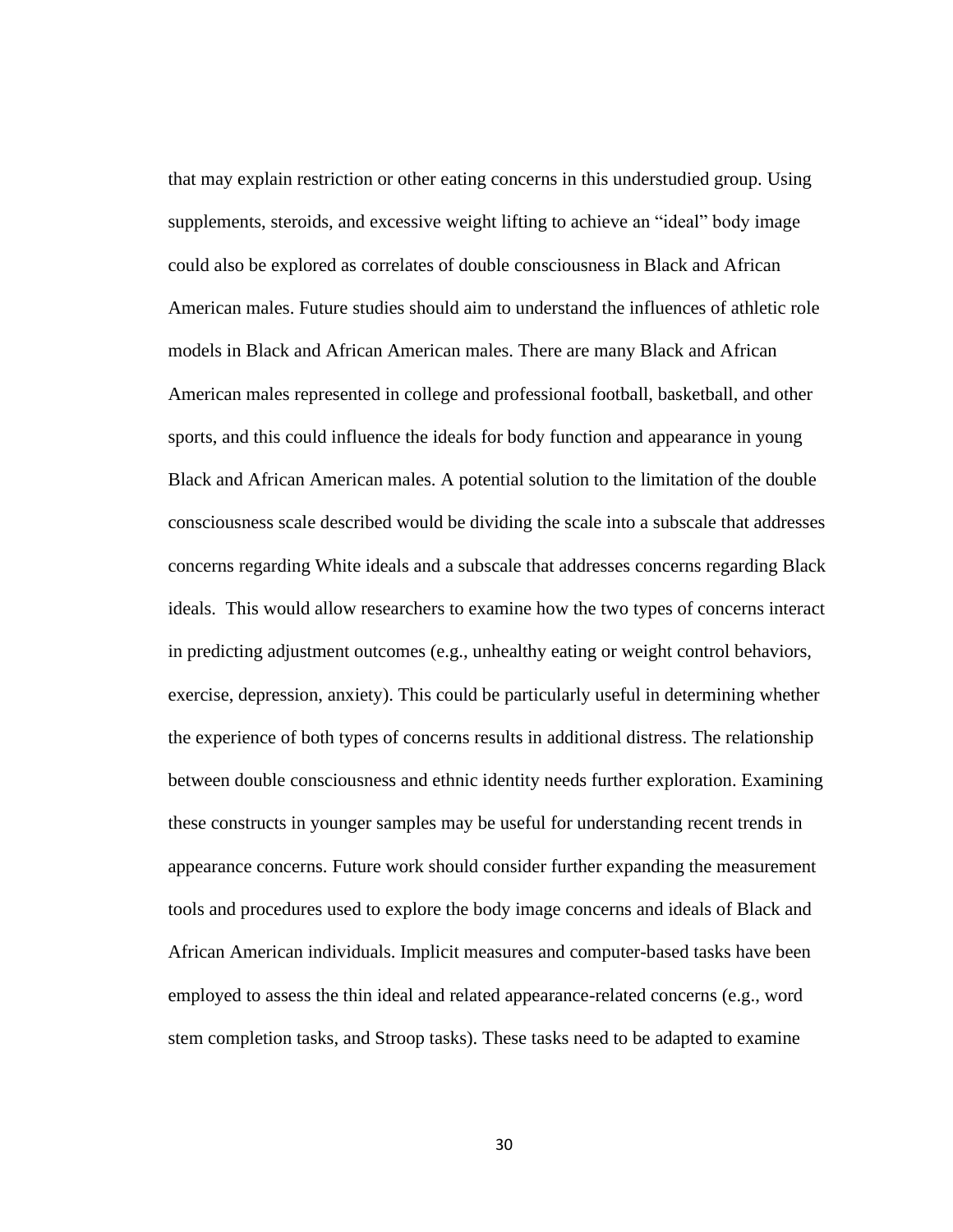ideals and concerns for more diverse populations. Finally, future work examining the mediational pathways explored in the present study should include longitudinal designs. Longitudinal design and cross-lagged analyses are necessary to confirm the direction of the mediational paths proposed in the present study.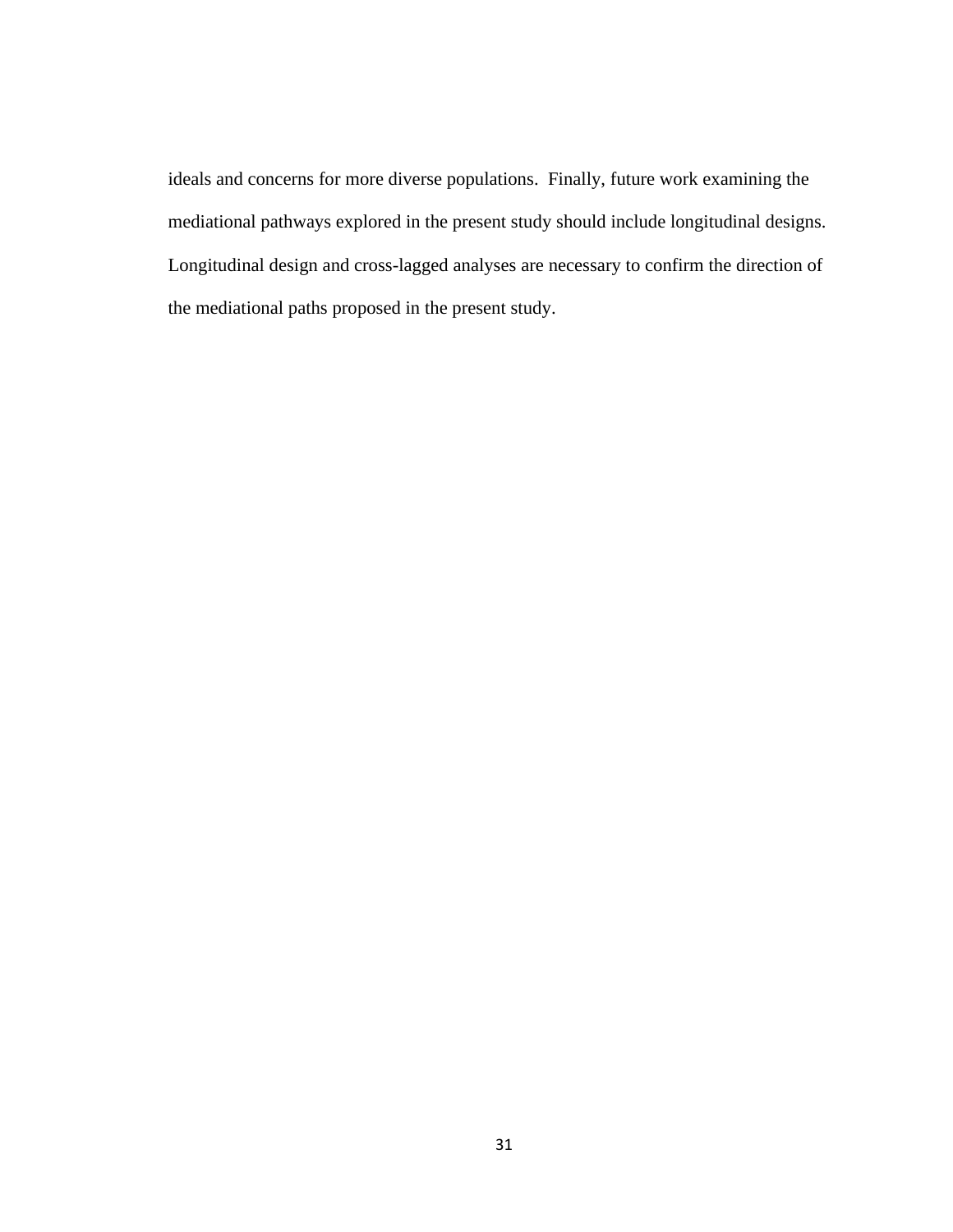#### **References**

- American Psychiatric Association. (2013). Diagnostic and statistical manual of mental disorders (5th ed.).
- American Psychiatric Association. (2013). Diagnostic and statistical manual of mental disorders (4th ed.).
- Betancourt, H., & López, S. R. (1993). The study of culture, ethnicity, and race in American psychology. *American psychologist*, *48*(6), 629.
- Bulik, C. M., Klump, K. L., Thornton, L., Kaplan, A. S., Devlin, B., Fichter, M. M., & Kaye, W. H. (2004). Alcohol use disorder comorbidity in eating disorders: a multicenter study. *The Journal of Clinical Psychiatry*, *65*(7),0- 0 [https://doi.org/10.4088/JCP.v65n0718](https://psycnet.apa.org/doi/10.4088/JCP.v65n0718)
- Cachelin, F. M., Rebeck, R., Veisel, C., & Striegel‐Moore, R. H. (2001). Barriers to treatment for eating disorders among ethnically diverse women. *International Journal of Eating Disorders*, *30*(3), 269-278.<https://doi.org/10.1002/eat.1084>
- Capodilupo, C. M. (2015). One size does not fit all: Using variables other than the thin ideal to understand Black women's body image. *Cultural Diversity and Ethnic Minority Psychology, 21*(2), 268–278.<https://doi.org/10.1037/a0037649>
- Capodilupo, C. M., & Forsyth, J. M. (2014). Consistently inconsistent: A review of the literature on eating disorders and body image among women of color. In M. L. Miville & A. D. Ferguson (Eds.), *Handbook of Race-Ethnicity and Gender in Psychology* (pp. 343–359). New York, NY: Springer Science + Business Media. https://doi.org/10.1007/978-1-4614-8860-6\_16.
- Cash, T. F., & Szymanski, M. L. (1995). The development and validation of the Body-Ideals Questionnaire. Journal of Personality Assessment, 64, 466–477.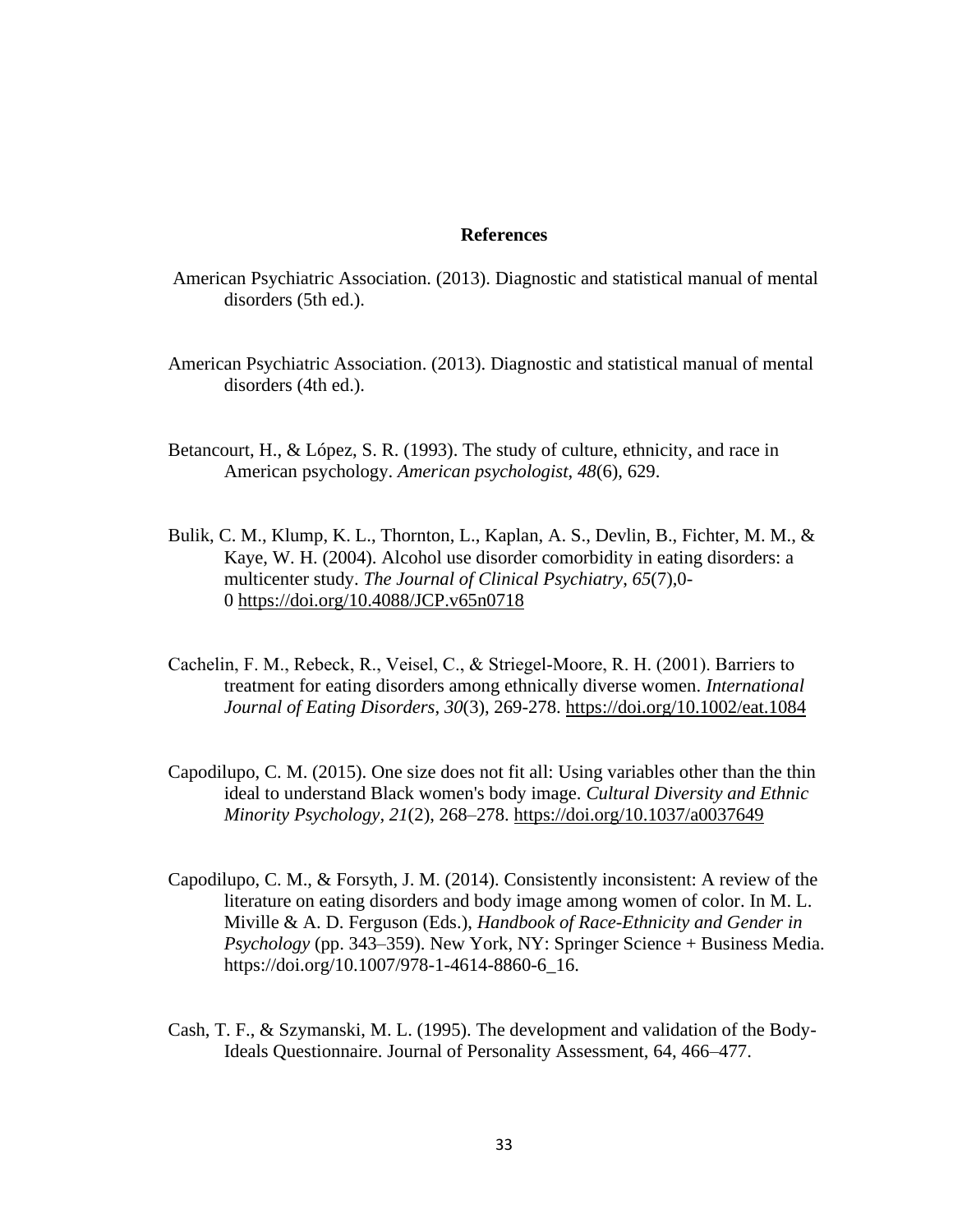- Cassin, S. E., & von Ranson, K. M. (2005). Personality and eating disorders: a decade in review. *Clinical Psychology Review*, *25*(7), 895- 916.https://doi.org/10.1016/j.cpr.2005.04.012
- Donders, A. R. T., Van Der Heijden, G. J., Stijnen, T., & Moons, K. G. (2006). A gentle introduction to imputation of missing values. *Journal of clinical epidemiology*, *59*(10), 1087-1091.
- Faul, F., Erdfelder, E., Lang, A.G., & Buchner, A. (2007). G\*Power 3: A flexible statistical power analysis program for the social, behavioral, and biomedical sciences. *Behavior Research Methods, 39*(2), 175-191. doi: 10.3758/BF03193146
- Field, A. (2009). *Discovering statistics using SPSS: Book plus code for E version of text* (p. 896). London, UK: SAGE Publications Limited.
- Franko, D. L. (2007). Race, ethnicity, and eating disorders: Considerations for DSM-V. *International Journal of Eating Disorders*, *40*, S31–S34. <https://doi.org/10.1002/eat.20455>
- Franko, D. L., Thompson-Brenner, H., Thompson, D. R., Boisseau, C. L., Davis, A., Forbush, K. T., Roehrig, J. P., Bryson, S. W., Bulik, C. M., Crow, S. J., Devlin, M. J., Gorin, A. A., Grilo, C. M., Kristeller, J. L., Masheb, R. M., Mitchell, J. E., Peterson, C. B., Safer, D. L., Striegel, R. H., Wilson, G. T. (2012). Racial/ethnic differences in adults in randomized clinical trials of binge eating disorder. *Journal of Consulting and Clinical Psychology, 80*(2), 186– 195. [https://doi.org/10.1037/a0026700](https://psycnet.apa.org/doi/10.1037/a0026700)
- Ghosh, D., & Vogt, A. (2012, July). Outliers: An evaluation of methodologies. In *Joint statistical meetings* (Vol. 2012).
- Goode, R. W., Cowell, M. M., Mazzeo, S. E., Cooper‐Lewter, C., Forte, A., Olayia, O. I., & Johnson, J. G., Spitzer, R. L., & Williams, J. B. W. (2001). Health problems, impairment and illnesses associated with bulimia nervosa and binge eating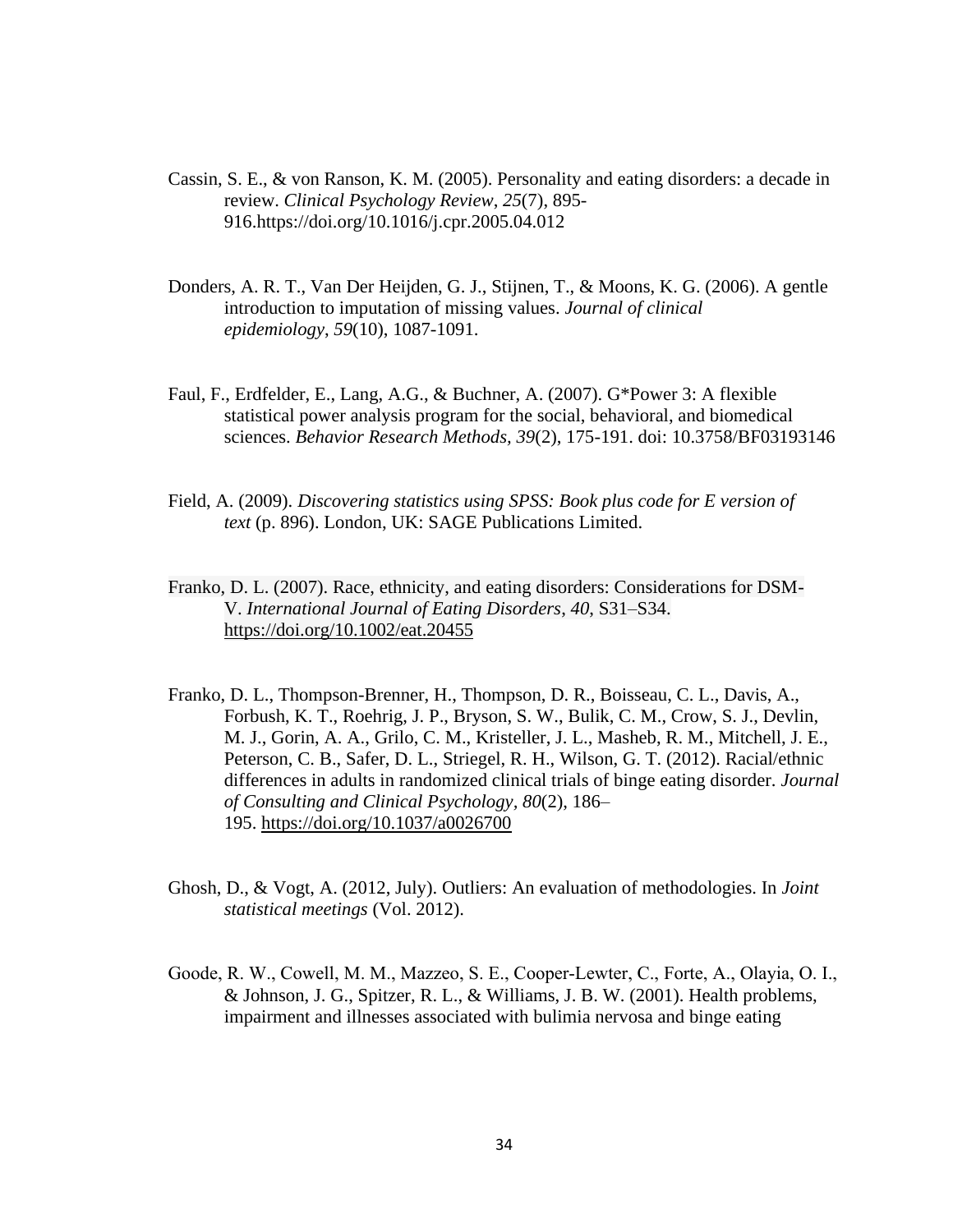disorder among primary care and obstetric gynaecology patients. *Psychological Medicine*, *31*(8), 1455. https://doi.org/10.1017/S0033291701004640

- Klump, K. L., Bulik, C. M., Kaye, W. H., Treasure, J., & Tyson, E. (2009). Academy for eating disorders position paper: Eating disorders are serious mental illnesses. *The International Journal of Eating Disorders, 42*(2), 97-103. https://doi.org/10.1002/eat.20589
- Leal, G. V. D. S., Philippi, S. T., & Alvarenga, M. D. S. (2020). Unhealthy weight control behaviors, disordered eating, and body image dissatisfaction in adolescents from São Paulo, Brazil. *Brazilian Journal of Psychiatry*, *42*, 264-270.
- Lock, J. (2015). An update on evidence-based psychosocial treatments for eating disorders in children and adolescents. *Journal of Clinical Child & Adolescent Psychology*, *44*(5), 707-721. https://doi.org/10.1080/15374416.2014.971458
- Hayes, A. F. (2018). Introduction to mediation, moderation, and conditional process analysis: A regression-based approach (2nd edition). The Guilford Press.
- Hoek, H. W. (2002). Distribution of eating disorders. *Eating Disorders and Obesity: A Comprehensive Handbook*, *2*, 233-237.
- Hooper, L., Puhl, R., Eisenberg, M. E., Crow, S., & Neumark‐Sztainer, D. (2021). Weight teasing experienced during adolescence and young adulthood: Crosssectional and longitudinal associations with disordered eating behaviors in an ethnically/racially and socioeconomically diverse sample. *International Journal of Eating Disorders, 54,* 1449-1462. https://doi.org/10.1002/eat.23534
- Marchi, M., & Cohen, P. (1990). Early childhood eating behaviors and adolescent eating disorders. *Journal of the American Academy of Child and Adolescent Psychiatry, 29*(1), 112.
- Markus, H. R., & Kitayama, S. (1991). Culture and the self: Implications for cognition, emotion, and motivation. *Psychological Review*, *98*(2), 224.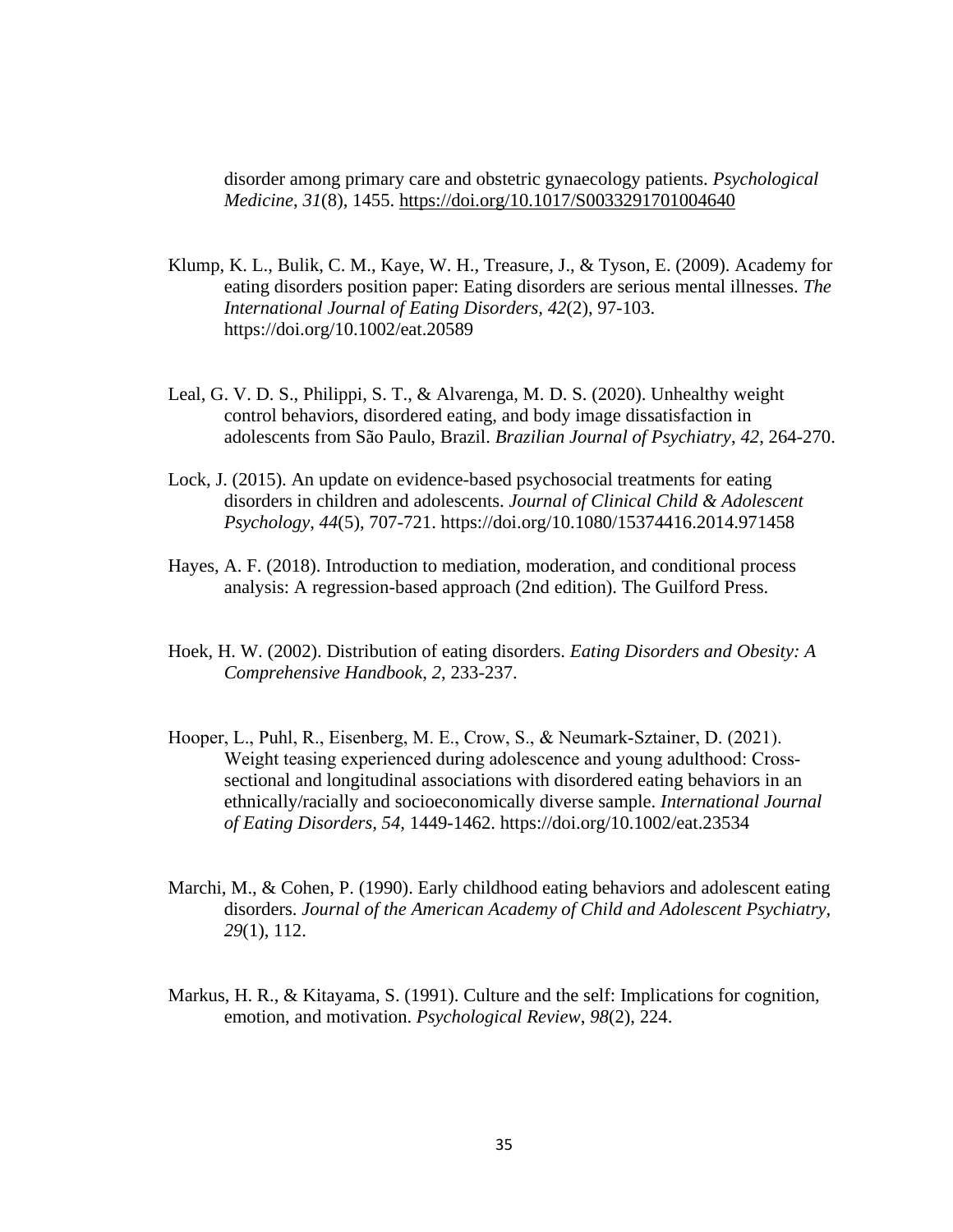- Neumark-Sztainer, D., Story, M., Hannan, P., Moe, J., 2002a. Overweight status and eating patterns among adolescents: where do youth stand in comparison to the Healthy People 2010 Objectives? *American Journal of Public Health. 92*, 844– 851.
- Neumark-Sztainer, D., Croll, J., Story, M., Hannan, P.J., French, S.A., Perry, C., 2002b. Ethnic/racial differences in weight-related concerns and behaviors among adolescent girls and boys: findings from Project EAT. *Journal of Psychosomatic Research, 53,* 963–974.
- Neumark-Sztainer, D., Falkner, N., Story, M., Perry, C., Hannan, P.J., Mulert, S., 2002c. Weight-teasing among adolescents: correlations with weight status and disordered eating behaviors. *International Journal of Obesity, 26,* 123–131.
- Polivy, J., & Herman, C. P. (2002). Causes of Eating Disorders. *Annual Review of Psychology, 53*(1), 187-213. doi:10.1146/annurev.psych.53.100901.135103
- Puhl, R. M., & Brownell, K. D. (2006). Confronting and coping with weight stigma: an investigation of overweight and obese adults. *Obesity*, *14*(10), 1802-1815.
- Quittkat, H. L., Hartmann, A. S., Düsing, R., Buhlmann, U., & Vocks, S. (2019). Body dissatisfaction, importance of appearance, and body appreciation in men and women over the lifespan. *Frontiers in psychiatry*, *10*, 864.
- Ricciardelli, L. A., & McCabe, M. P. (2001). Children's body image concerns and eating disturbance: A review of the literature. *Clinical psychology review*, *21*(3), 325- 344.
- Rodgers, R. F., Berry, R., & Franko, D. L. (2018). Eating disorders in ethnic minorities: An update. *Current psychiatry reports*, *20*(10), 1-11.
- Rose, J. S., Vaewsorn, A., Rosselli-Navarra, F., Wilson, G. T., & Weissman, R. S. (2013). Test-retest reliability of the eating disorder examination-questionnaire (EDE-Q) in a college sample. *Journal of Eating Disorders*, *1*(1), 1-10.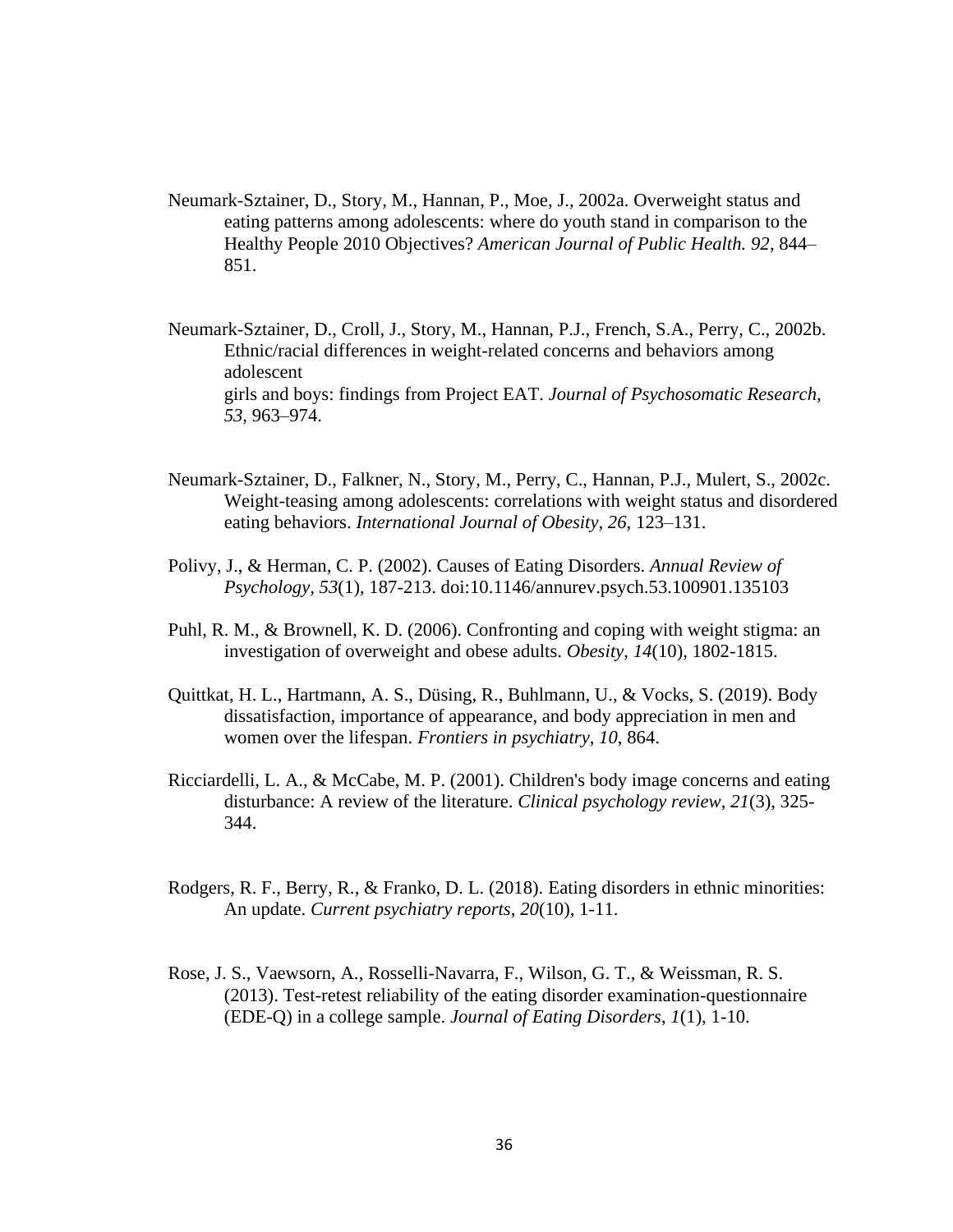Schneider, M. (2003). Bulimia nervosa and binge-eating disorder in adolescents. *Adolescent Medicine, 14*(1), 119-131. Retrieved from <https://search.proquest.com/docview/215204794?accountid=6444>

- Simone, M., Hooper, L., Eisenberg, M. E., & Neumark-Sztainer, D. (2019). Unhealthy weight control behaviors and substance use among adolescent girls: The harms of weight stigma. *Social Science & Medicine*, *233*, 64-70.
- Smith, D. E. (1995). Binge eating in ethnic minority groups. *Addictive Behaviors*, *20*(6), 695-703.https://doi.org/10.1016/0306-4603(95)00093-3
- Smolak, L., & Thompson, J. K. (Eds.). (2009). *(2nd ed.). American Psychological Association. https://doi.org/10.1037/11860-000*
- Thompson, J. K. (Eds.). (1996). *(1st ed.). American Psychological Association. https://doi.org/10.1037/11860-000*
- Walsh, J. M., Wheat, M. E., & Freund, K. (2000). Detection, evaluation, and treatment of eating disorders. *Journal of General Internal Medicine 15*(8), 577-590. https://doi.org/10.1046/j.1525-1497.2000.02439.x
- Ware Jr, J. E., Kosinski, M., & Keller, S. D. (1996). A 12-Item Short-Form Health Survey: construction of scales and preliminary tests of reliability and validity. *Medical care*, 220-233.
- Welch, E., Lagerström, M., & Ghaderi, A. (2012). Body Shape Questionnaire: Psychometric properties of the short version (BSQ-8C) and norms from the general Swedish population. *Body Image*, *9*(4), 547-550.
- Wilfred, S. A., & Lundgren, J. D. (2021). The Double Consciousness Body Image Scale: A body image assessment centering the experiences of Black women. *International Journal of Eating Disorders*, *54*(10), 1771-1781.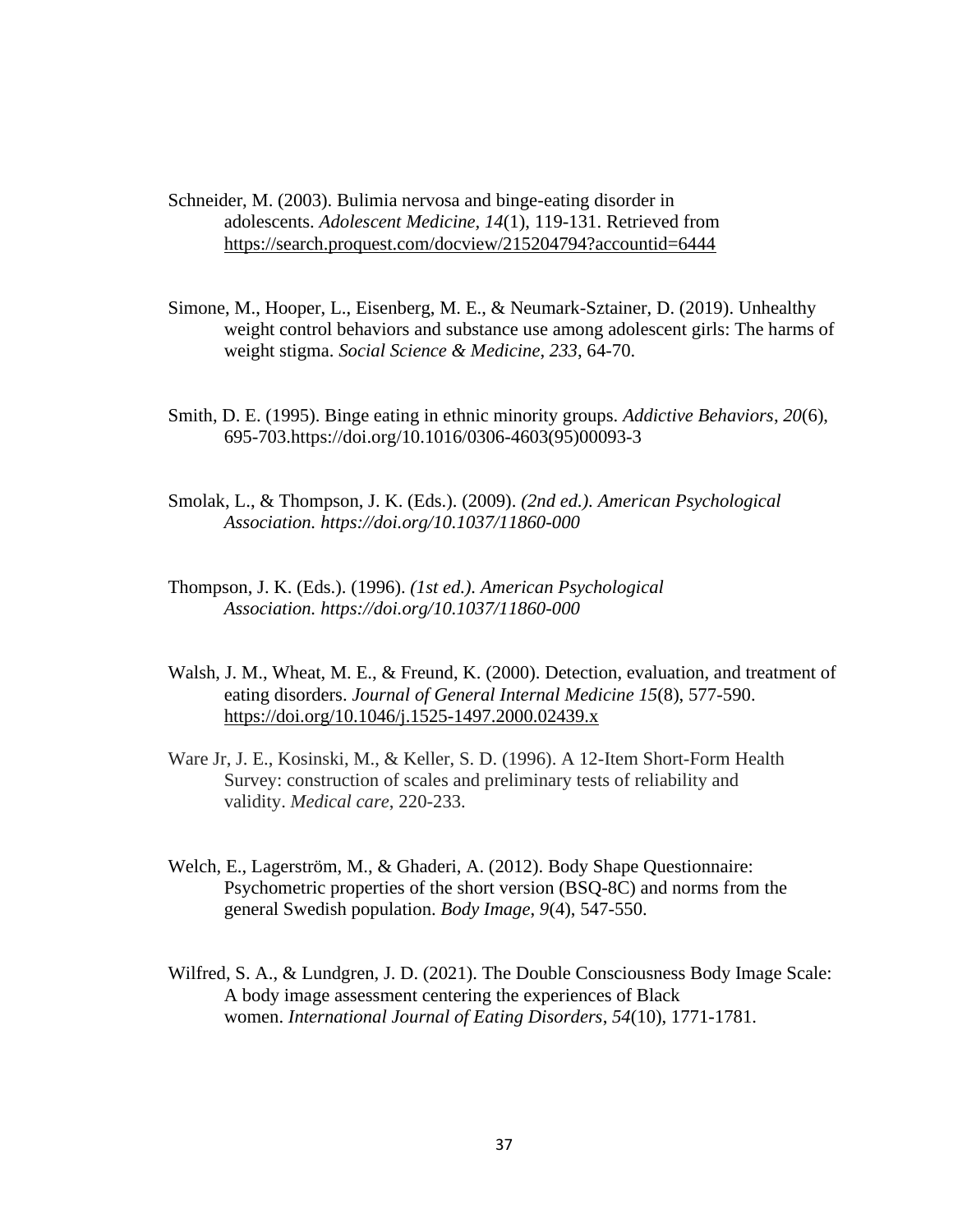### **APPENDICES**

### **Appendix A**

**Project Title**: "The Relationship between Ethnic Identity (i.e. Double consciousness and Family and Peer Weight Teasing) and Unhealthy Weight Control Behaviors in Young Black and White Adults."

**Principal Investigators:** Priscillia Ihionkhan and Dr. Sarah Savoy. If you have any questions or concerns about this study, please contact Priscillia Ihionkhan at [ihionkhape@jacks.sfasu.edu](mailto:ihionkhape@jacks.sfasu.edu) or Dr. Savoy at savoysc@sfasu.edu. You can also contact the Stephen F. Austin State University Psychology Department at (936) 468-4402. In addition, you can contact the Stephen F. Austin State University Office of Research and Sponsored Programs at [orsp@sfasu.edu](mailto:orsp@sfasu.edu) or (936) 468-6606 if you would like to know more about your rights as a research participant.

**Description of Project:** The purpose of this study is to investigate how young adults think about their bodies. This study is also designed to gather information on ethnic identity and how it relates to body image and weight control behaviors.

Risks and Discomfort: There are a number of possible discomforts associated with participation. This survey requires that you reflect on thoughts, behaviors, and memories that might be unpleasant. There is no physical risk that is beyond what would be experienced in your daily life. Contact information of counseling and support centers are provided upon completion of survey. Please try to contact the centers if any extreme mental discomfort is experienced.

Compensation: You will receive 2 research credits for 1 hour of participation. If you should decide to no longer participate in the study, you will not be penalized and you will still receive credit.

### **Research Procedure**

You will be asked to complete an online survey in which you would be asked about ethnic identity and body image. There are no right or wrong answers to any of the survey questions. The length of time you will be involved in the study will be approximately 30 minutes.

No one but the researcher on the project will see your answers and no identifying information will be recorded with your answers. You may become slightly distressed when completing the survey items. Weight control behavior can be an uncomfortable topic and can stir memories or feelings which may cause minimal discomfort. Should you become distressed in any way, I want you to know that you are free to skip any questions or withdraw your participation at any time. This will take about 20-30 minutes. If you want to answer these types of questions, please indicate below.

o Yes, I agree to participate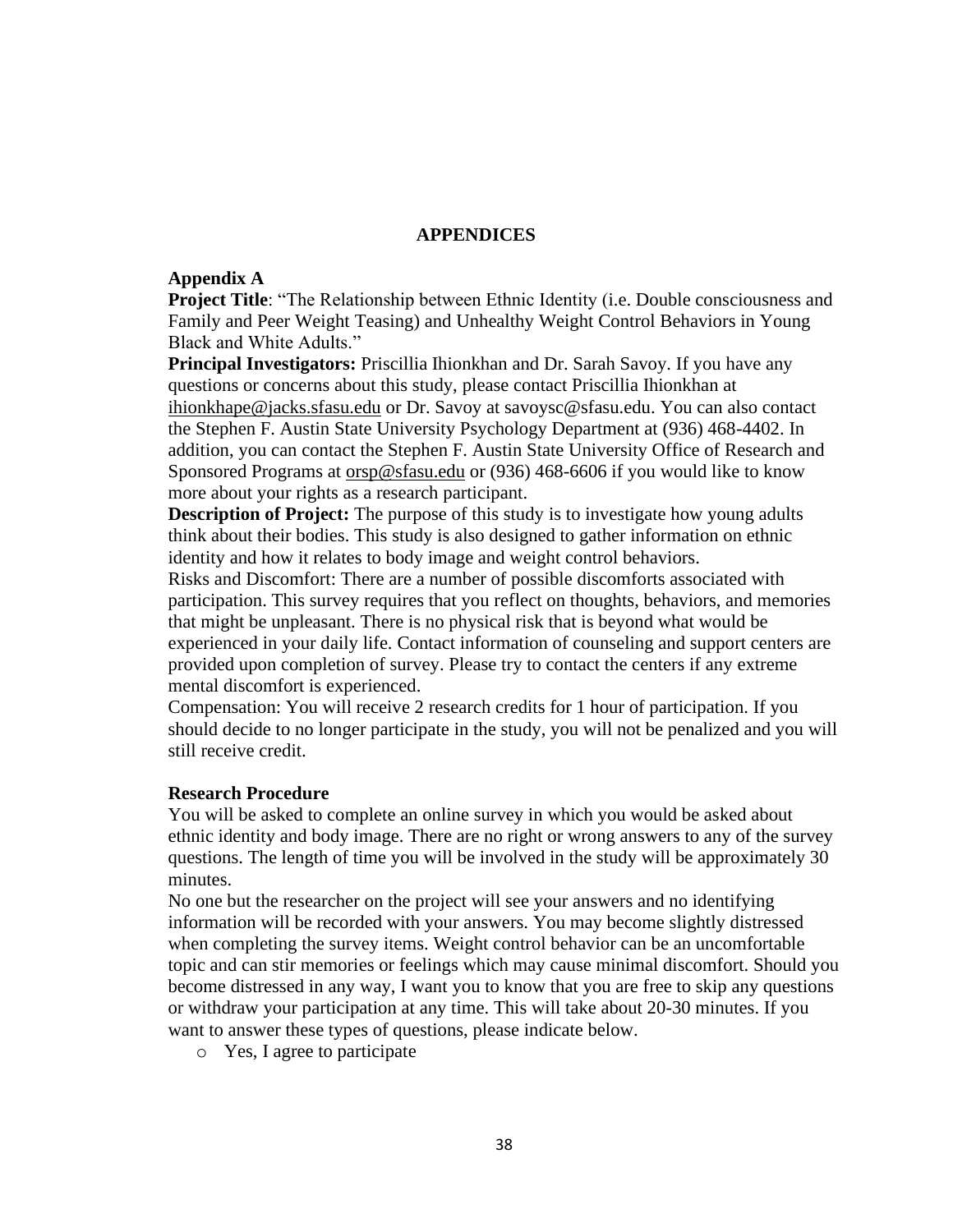o No, I do not agree to participate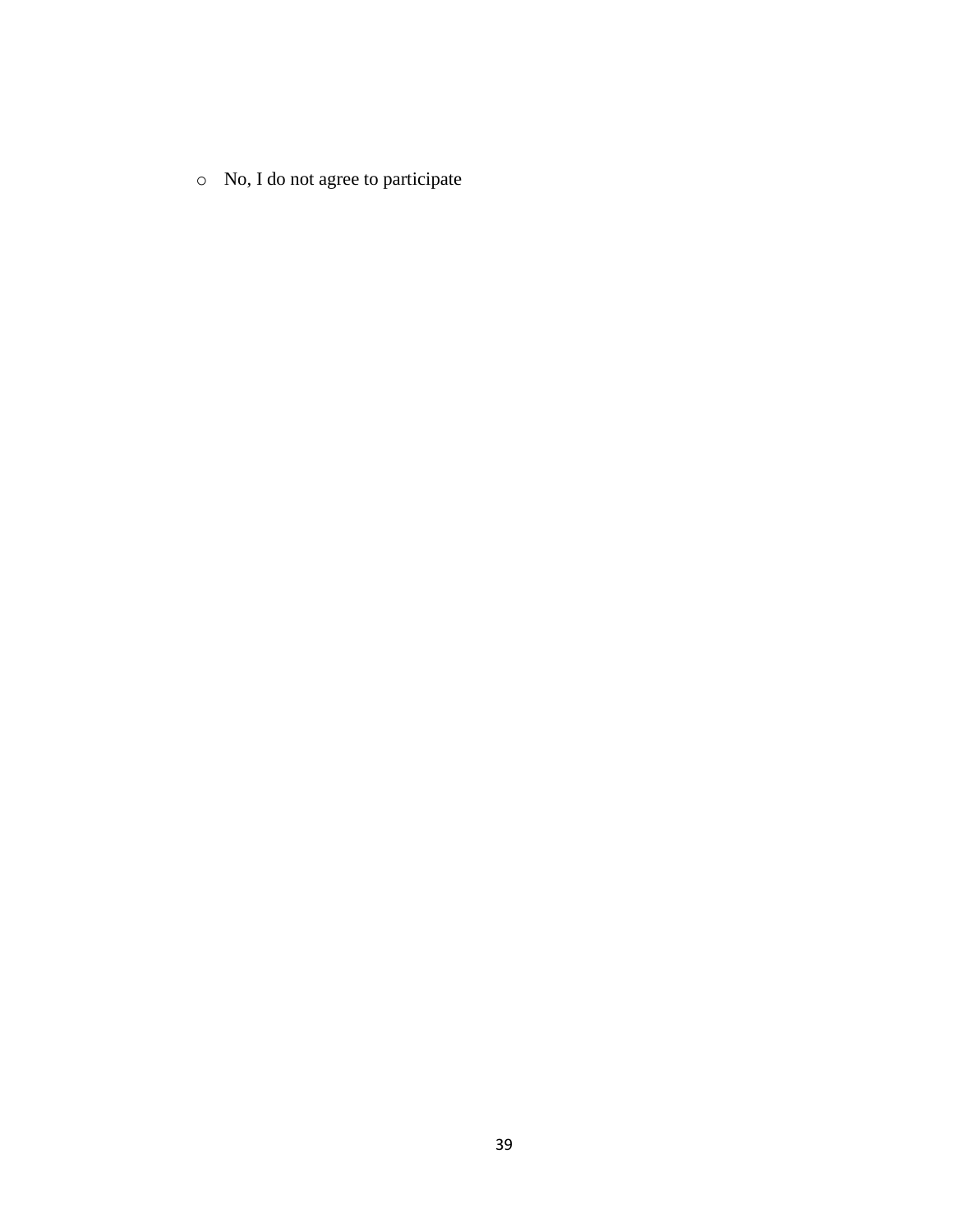# **Appendix B**

# **Minority Ethnic Identity Measure- Revised** (Phinney & Ong, 2007)

| Item<br>no. | Item                                                                                                              |
|-------------|-------------------------------------------------------------------------------------------------------------------|
|             | I have spent time trying to find out more about my ethnic group, such as its history,<br>traditions, and customs. |
|             | I have a strong sense of belonging to my own ethnic group.                                                        |
| 3           | I understand pretty well what my ethnic group membership means to me.                                             |
| 4           | I have often done things that will help me understand my ethnic background better.                                |
|             | I have often talked to other people in order to learn more about my ethnic group                                  |
| 6           | I feel a strong attachment towards my own ethnic group.                                                           |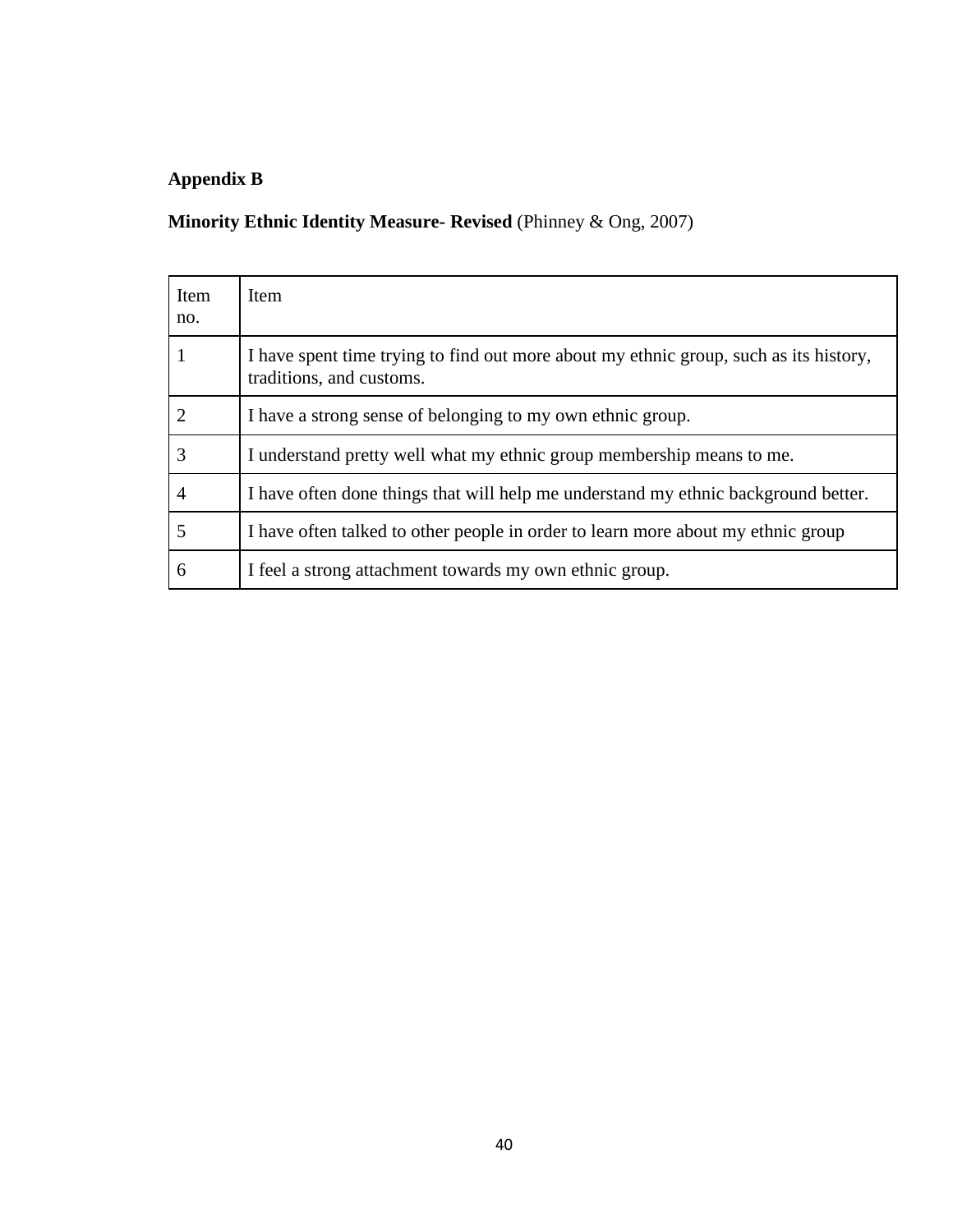### **Appendix C**

### **Double Consciousness Body Image Scale (**Wilfred & Lundgren, 2021**)**

This survey assesses how you have felt about your body and the pressures you have experienced in relation to your body over the past 4 weeks. Please read each question and select the appropriate response from "never" over the past 4 weeks to "always" over the past 4 weeks. Please answer all questions.

| Over the past 4                                                        |       |                            |       |        |   |
|------------------------------------------------------------------------|-------|----------------------------|-------|--------|---|
| weeks                                                                  | Never | Rarely Sometimes           | Often | Always |   |
|                                                                        |       | 3<br>$\mathcal{D}_{\cdot}$ |       | 4      | 5 |
| 1. I have considered plastic surgery to reconstruct my nose.           |       |                            |       |        |   |
| 2. I have avoided going out because I did not have extensions or       |       |                            |       |        |   |
| weave in.                                                              |       |                            |       |        |   |
| 3. I have spent several hours making sure my natural hair curls have   |       |                            |       |        |   |
| a certain hair curl pattern before going to social events.             |       |                            |       |        |   |
| 4. I have exercised to make my butt bigger                             |       |                            |       |        |   |
| 5. I have had of have seriously considered surgery to make my butt     |       |                            |       |        |   |
| bigger.                                                                |       |                            |       |        |   |
| 6. I have had or have seriously considered surgery to lose fat in my   |       |                            |       |        |   |
| stomach.                                                               |       |                            |       |        |   |
| 7. I feel pressure from society to have light skin.                    |       |                            |       |        |   |
| 8. I feel pressure from society to have a small waist.                 |       |                            |       |        |   |
| 9. I feel pressure from society to have to have a flat stomach.        |       |                            |       |        |   |
| 10. I feel pressure from society to have a big butt.                   |       |                            |       |        |   |
| 11. I feel pressure from society to have a small nose.                 |       |                            |       |        |   |
| 12. I feel pressure from society to have straight hair.                |       |                            |       |        |   |
| 13. I feel pressure from society to have a certain hair curl pattern.  |       |                            |       |        |   |
| 14. I feel pressure from my same sex peers to have light skin.         |       |                            |       |        |   |
| 15. I feel pressure from my same sex peers to have a small waist.      |       |                            |       |        |   |
| 16. I feel pressure from my same sex to have a flat stomach.           |       |                            |       |        |   |
| 17. I feel pressure from my same sex peers to have a big butt.         |       |                            |       |        |   |
| 18. I feel pressure from my same sex peers to have a small nose.       |       |                            |       |        |   |
| 19. I feel pressure from my same sex peers to have straight hair.      |       |                            |       |        |   |
| 20. I feel pressure from my same sex peers to have a certain hair curl |       |                            |       |        |   |
| pattern.                                                               |       |                            |       |        |   |
| 21. I feel pressure from the opposite sex to have light skin.          |       |                            |       |        |   |
| 22. I feel pressure from the opposite sex to have a small waist.       |       |                            |       |        |   |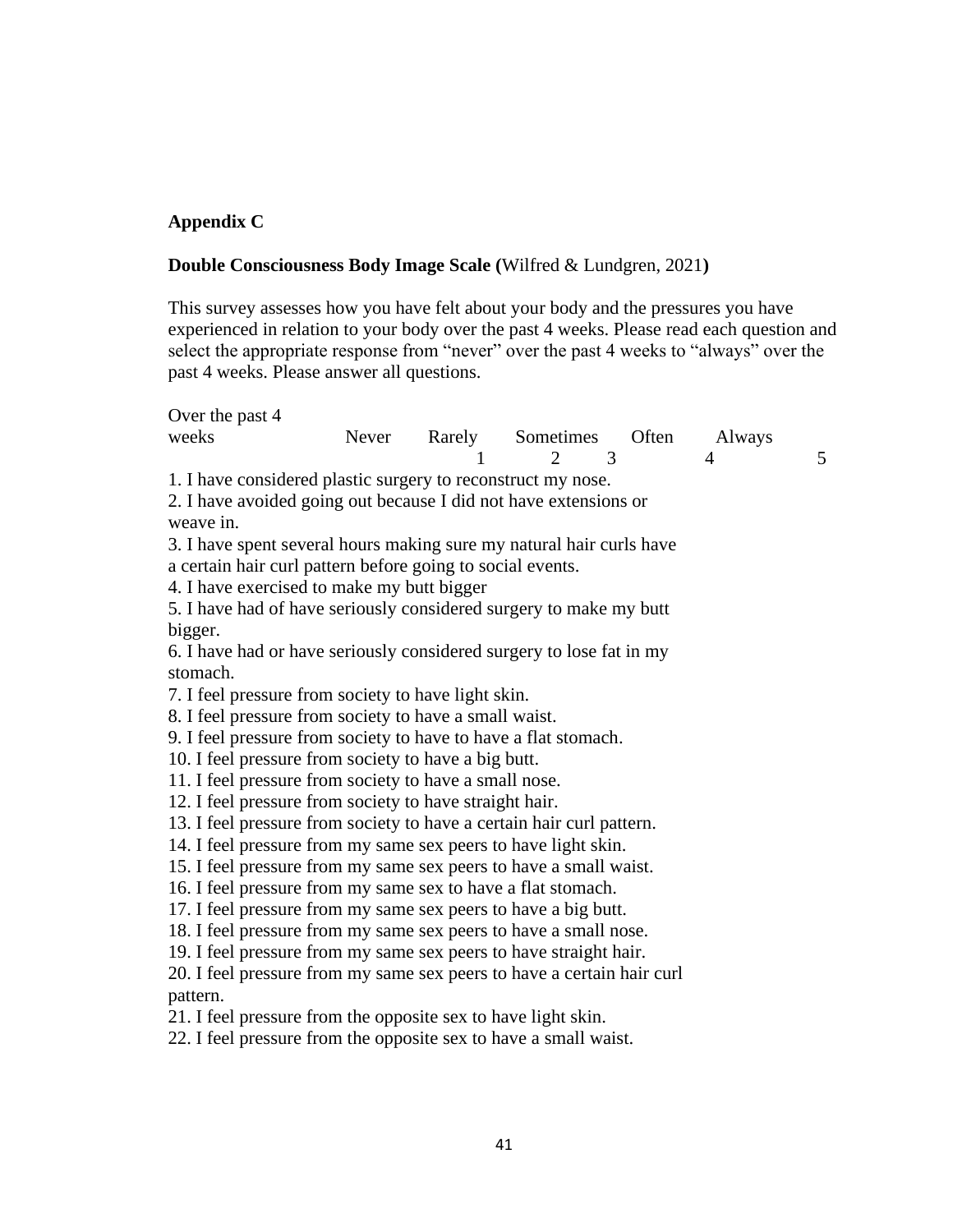23. I feel pressure from the opposite sex to have a flat stomach.

24. I feel pressure from the opposite sex to have a big butt. 25. I feel pressure from the opposite sex to have a small

nose.

26. I feel pressure from the opposite sex to have straight hair.

27. I feel pressure from the opposite sex to have a certain hair curl pattern.

28. I feel pressure from my family to have light skin.

29. I feel pressure from my family to have a small waist.

30. I feel pressure from my family to have a flat stomach.

31. I feel pressure from my family to have a big butt.

32. I feel pressure from my family to have a small nose.

33. I feel pressure from my family to have straight hair.

34. I feel pressure from my family to have a certain hair curl pattern.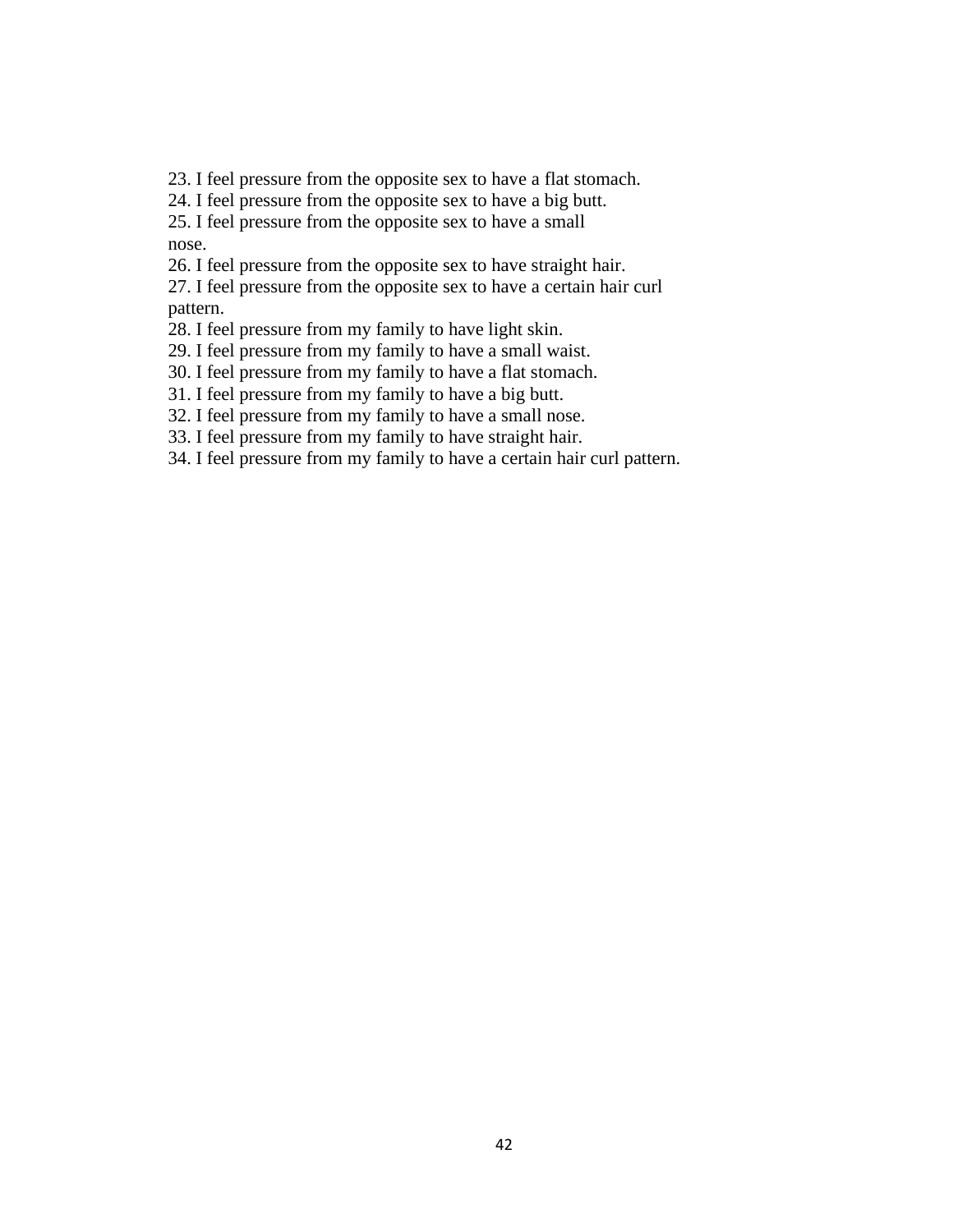### **Appendix D**

#### **Double Consciousness Items for Men**

This survey assesses how you have felt about your body and the pressures you have experienced in relation to your body over the past 4 weeks. Please read each question and select the appropriate response from "never" over the past 4 weeks to "always" over the past 4 weeks. Please answer all questions.

Over the past 4

| weeks |  | Never Rarely Sometimes Often Always |  |  |
|-------|--|-------------------------------------|--|--|
|       |  | $1 \t 2 \t 3$                       |  |  |

- 1. I have exercised to be muscular
- 2. I have had or have seriously considered surgery to fix my baldness
- 3. I have considered getting facial hair implants
- 4. I feel self-conscious about not having clear skin
- 5. I have considered becoming more athletic
- 6. I feel bad about not being tall enough
- 7. I feel pressure from society to be muscular
- 8. I feel pressure from society to fix my baldness
- 9. I feel pressure from society to have more facial hair
- 10. I feel pressure from society to have clear skin
- 11. I feel pressure from society to be more athletic
- 12. I feel pressure from society to be taller
- 13. I feel pressure from my same sex peers to be muscular
- 14. I feel pressure from my same sex peers to fix my baldness
- 15. I feel pressure from my same sex peers to have more facial hair
- 16. I feel pressure from my same sex peers to have clear skin
- 17. I feel pressure from my same sex peers to be more athletic
- 18. I feel pressure from my same sex peers to be taller
- 19. I feel pressure from women to be more muscular
- 20. I feel pressure from women to fix my baldness
- 21. I feel pressure from women to have more facial hair
- 22. I feel pressure from women to have clear skin
- 23. I feel pressure from women to be more athletic
- 24. I feel pressure from women to be taller
- 25. I feel pressure from my family to be more muscular
- 26. I feel pressure from my family to fix my baldness
- 27. I feel pressure from my family to have more facial hair
- 28. I feel pressure from my family to have clear skin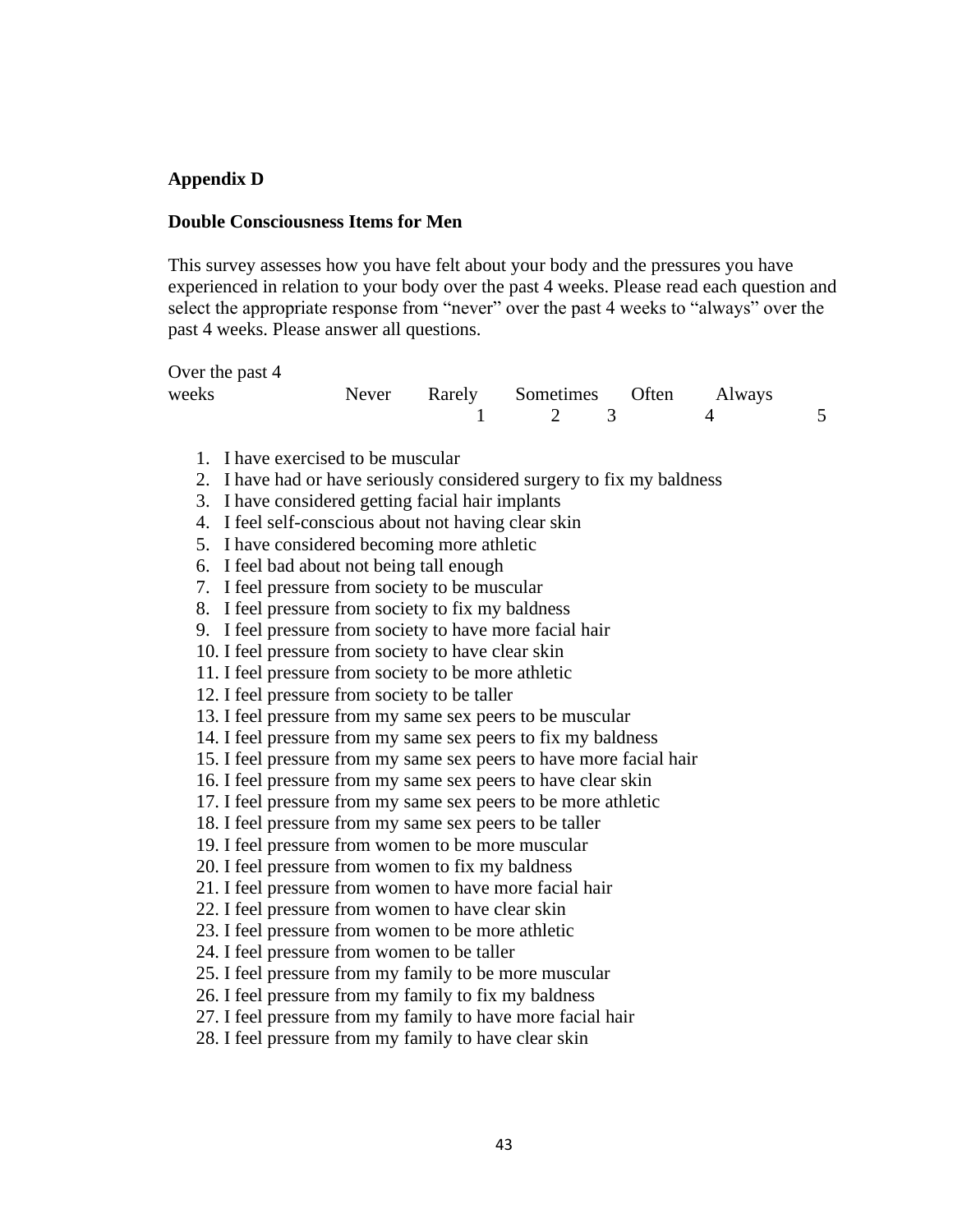- 29. I feel pressure from my family to be more athletic
- 30. I feel pressure from my family to be taller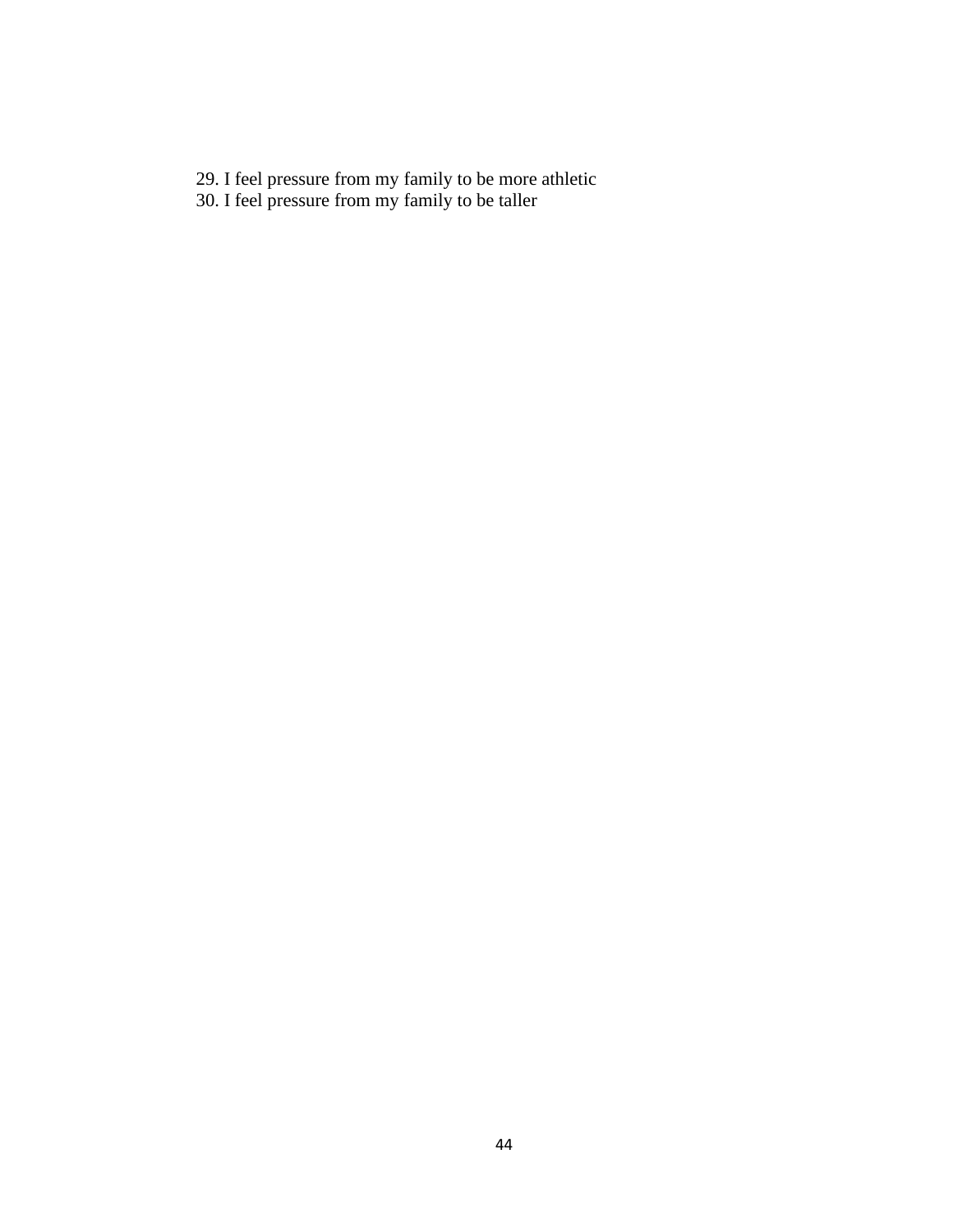### **Appendix E**

### **Eating Disorder Examination Questionnaire (EDE-Q) (Fairburn & Beglin, 1994) The following questions are concerned with the past four weeks (28 days) only. Please read each question carefully. Please answer all questions. Thank you.**

Questions 1 to 12: Please select the appropriate response for each question. Remember that the questions only refer to the past four weeks (28 days).

| On how many of the past 28 days                                                                                                                                                                 | N <sub>0</sub>   |              |                | days days days days days days |                |   | 1-5 6 -12 13-15 16-22 23-27 Every<br>day |
|-------------------------------------------------------------------------------------------------------------------------------------------------------------------------------------------------|------------------|--------------|----------------|-------------------------------|----------------|---|------------------------------------------|
| 1. Have you been deliberately trying to limit<br>the amount of food you eat to influence<br>your shape or weight (whether or not you<br>have succeeded)?                                        | $\overline{0}$   | $\mathbf{1}$ | 2              | 3                             | $\overline{4}$ | 5 | 6                                        |
| 2. Have you gone for long periods of time<br>(8 waking hours or more) without eating<br>anything at all in order to influence your<br>weight or shape?                                          | $\overline{0}$   | $\mathbf{1}$ | $\overline{2}$ | 3                             | $\overline{4}$ | 5 | 6                                        |
| 3. Have you tried to exclude from your diet<br>any foods that you like in order to influence<br>your shape or weight (whether or not you<br>have succeeded)?                                    | $\overline{0}$   | $\mathbf{1}$ | $\overline{2}$ | 3                             | $\overline{4}$ | 5 | 6                                        |
| 4. Have you tried to follow definite rules<br>regarding your eating (for example, a<br>calorie limit) in order to influence your<br>shape or weight (whether or not you have<br>succeeded)?     | $\overline{0}$   | $\mathbf{1}$ | 2              | 3                             | $\overline{4}$ | 5 | 6                                        |
| 5. Have you had a definite desire to have an<br>empty stomach with the aim of influencing<br>your shape or weight?                                                                              | $\overline{0}$   | $\mathbf{1}$ | 2              | 3                             | $\overline{4}$ | 5 | 6                                        |
| 6. Has thinking about food, eating, or<br>calories made it very difficult to concentrate<br>on things you are interested in (for example,<br>working, following a conversation, or<br>reading)? | $\boldsymbol{0}$ | $\mathbf{1}$ | $\overline{2}$ | 3                             | $\overline{4}$ | 5 | 6                                        |
| 7. Have you had a definite fear of losing<br>control over eating?                                                                                                                               | $\overline{0}$   | $\mathbf{1}$ | $\overline{2}$ | 3                             | $\overline{4}$ | 5 | 6                                        |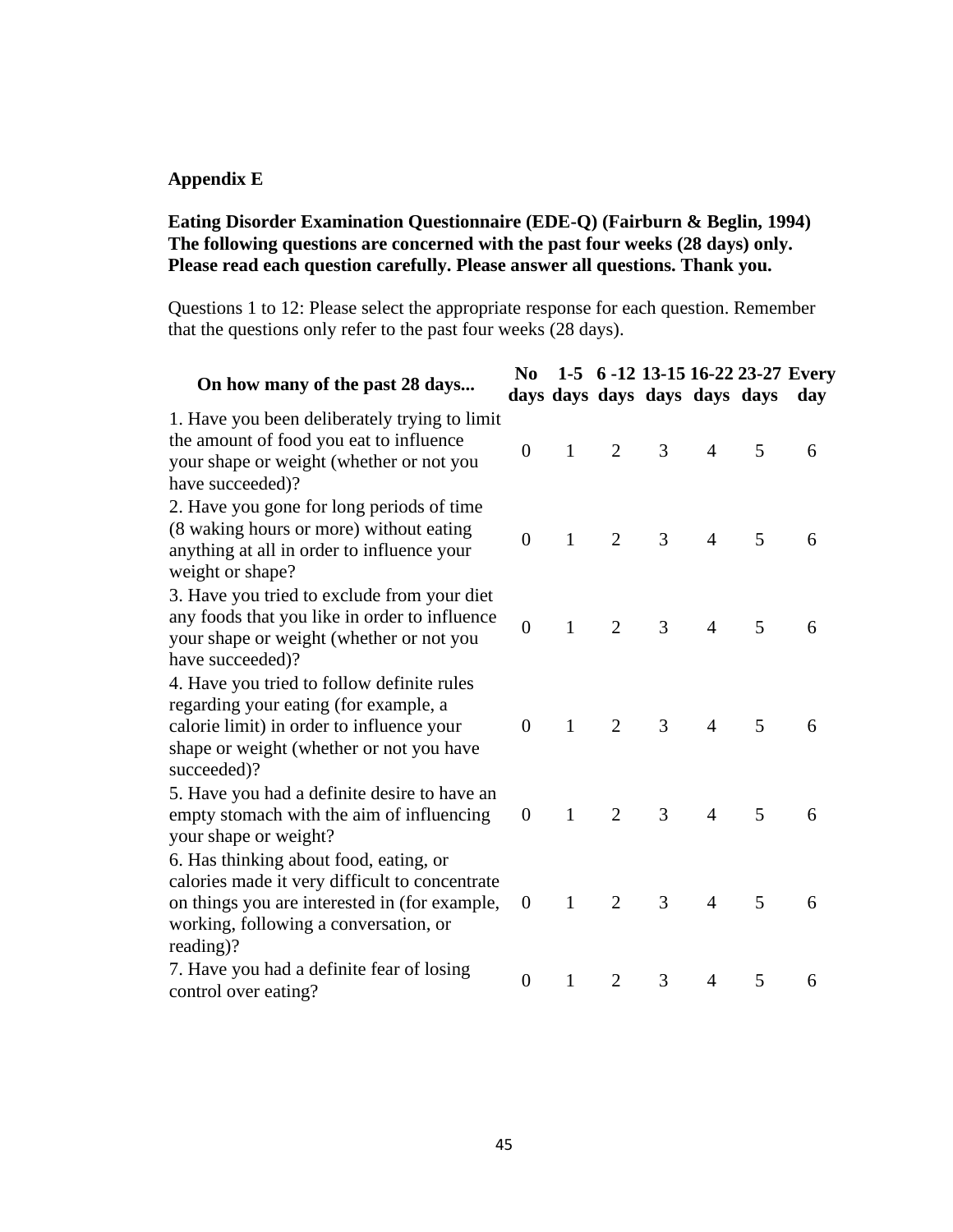Questions 8-13: Please fill in the appropriate number in the boxes to the right. Remember that the questions only refer to the past four weeks (28 days).

### **Over the past four weeks (28 days) ...**

| 8. Over the past 28 days, how many times have you eaten what other<br>people would regard as an unusually large amount of food (given the<br>circumstances)?                                              |  |
|-----------------------------------------------------------------------------------------------------------------------------------------------------------------------------------------------------------|--|
| 9. How many of these times did you have a sense of having lost control<br>over your eating (at the time that you were eating)?                                                                            |  |
| 10. Over the past 28 days, on how many DAYS have such episodes of<br>overeating occurred (i.e., you have eaten an unusually large amount of<br>food AND have had a sense of loss of control at the time)? |  |
| 11. Over the past 28 days, how many times have you made yourself sick<br>(vomit) as a means of controlling your shape or weight?                                                                          |  |
| 12. Over the past 28 days, how many times have you taken laxatives as a<br>means of controlling your shape or weight?                                                                                     |  |
| 13. Over the past 28 days, how many times have you exercised in a<br>"driven" or "compulsive" way as a means of controlling your weight,<br>shape, or amount of fat or to burn off calories?              |  |

Questions 14 to 16: Please select the appropriate response for each question. Please note that for these questions, the term "binge eating" means eating what others would regard as an unusually large amount of food for the circumstances, accompanied by a sense of having lost control over eating.

|                                                                                                                                                                                               |                                 | N <sub>0</sub> |  | 1-5 6-12 13-15 16-22 23-27 Every<br>days days days days days |              |                | day                  |
|-----------------------------------------------------------------------------------------------------------------------------------------------------------------------------------------------|---------------------------------|----------------|--|--------------------------------------------------------------|--------------|----------------|----------------------|
| 14. Over the past 28 days, on how many<br>days have you eaten in secret ( <i>i.e.</i> ,<br>furtively)? [Do not count episodes of<br>binge eating                                              |                                 |                |  | $0 \t 1 \t 2 \t 3 \t 4 \t 5$                                 |              |                | 6                    |
|                                                                                                                                                                                               | of the of the than the<br>times |                |  | None A few Less Half of More Most<br>times half times        | than<br>half | of the<br>time | <b>Every</b><br>time |
| 15. On what proportion of the times<br>that you have eaten have you felt<br>guilty (felt that you've done wrong)<br>because of its effect on your shape<br>or weight? [Do not count episodes] | $\overline{0}$                  |                |  | $1 \qquad 2 \qquad 3$                                        |              | $4\quad 5$     | 6                    |

of binge eating]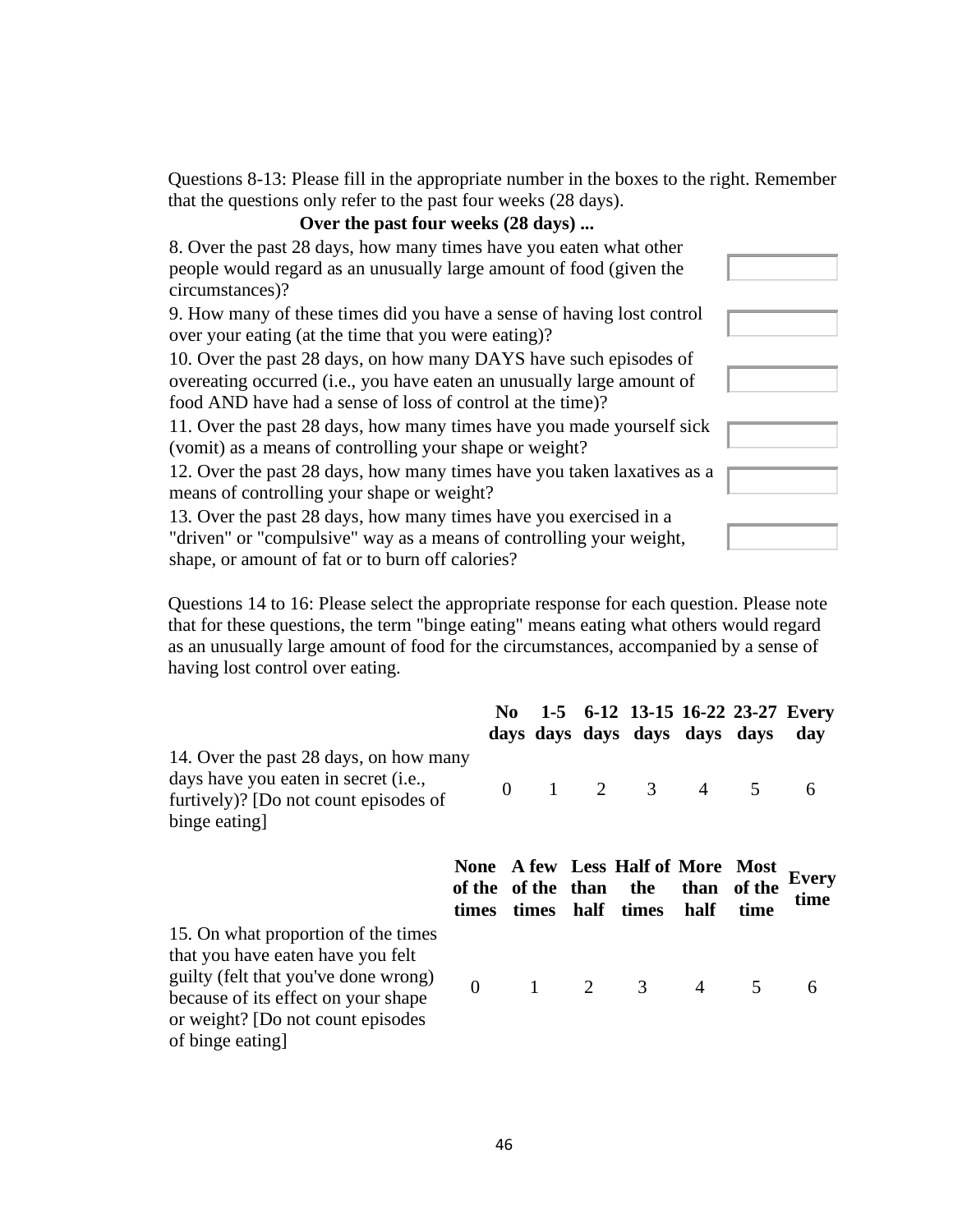|                                                                                                                                                                                    | $\bf{0}$<br>(Not<br>at<br>all) | $\mathbf{1}$ | $\overline{2}$ | 3 | $\boldsymbol{4}$<br>(Slightly) (Slightly) (Moderately) (Moderately) (Markedly) (Markedly) | 5 | 6 |
|------------------------------------------------------------------------------------------------------------------------------------------------------------------------------------|--------------------------------|--------------|----------------|---|-------------------------------------------------------------------------------------------|---|---|
| 16. Over<br>the past<br>28 days,<br>how<br>concerned<br>have you<br>been<br>about<br>other<br>people<br>seeing<br>you eat?<br>[Do not]<br>count<br>episodes<br>of binge<br>eating] | $\theta$                       | $\mathbf{1}$ | $\overline{2}$ | 3 | $\overline{4}$                                                                            | 5 | 6 |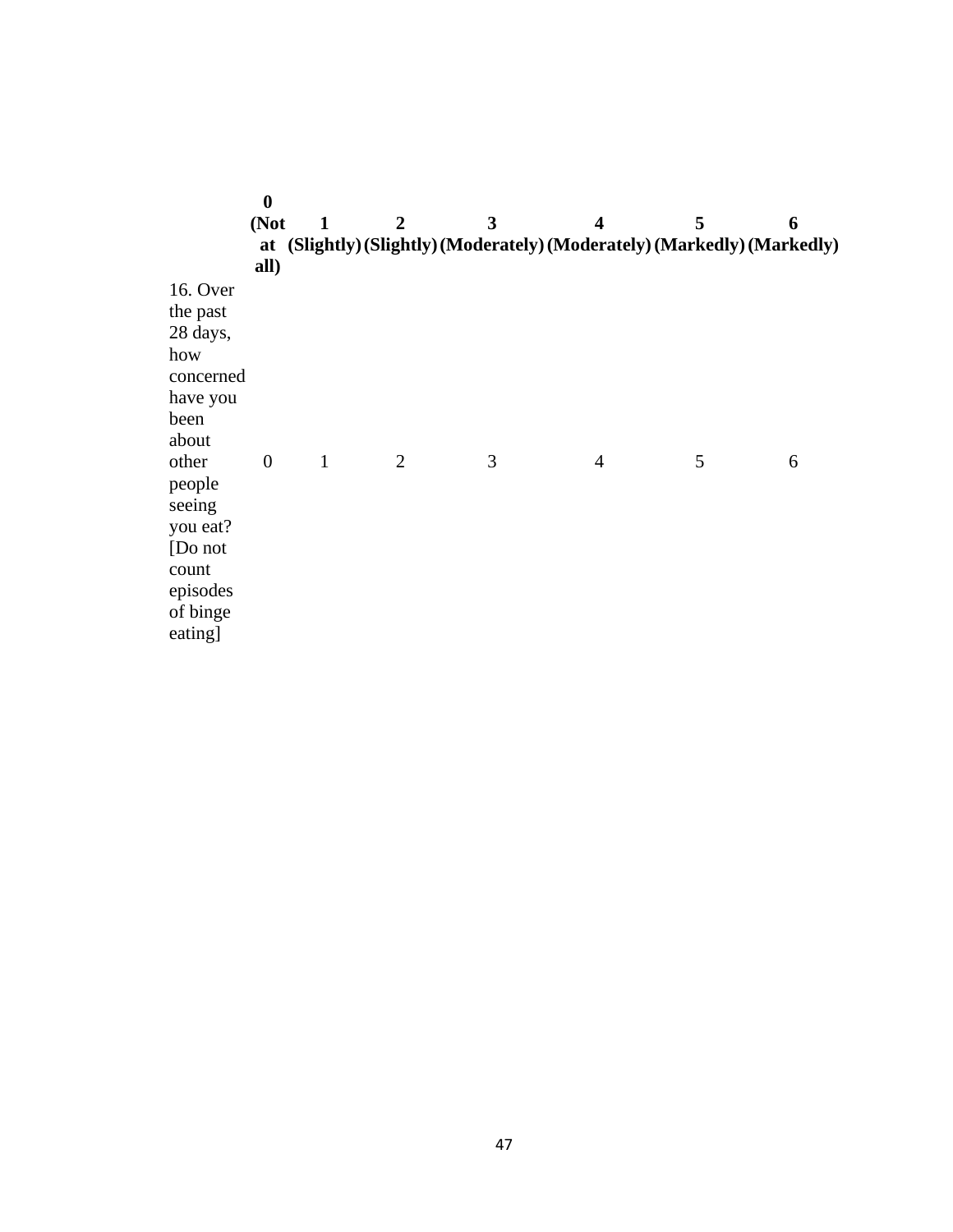### **Appendix F**

### **Body Shape Questionnaire (BSQ-8C)** (Cooper et al., 1987)

We would like to know how you have been feeling about your appearance over the **PAST FOUR WEEKS**. Please read each question and circle the appropriate number to the right. Please answer all the questions.

Over the past 4 weeks Never Rarely Sometimes Often Very Often Always 1 2 3 4

5 6

1.Have you been afraid that you might become fat (or fatter)?

2.Has feeling full (e.g. after eating a large meal) made you feel fat?

3. Has thinking about your shape interfered with your ability to concentrate (e.g. while watching television, reading, listening to conversations)?

4. Have you imagined cutting off fleshy areas of your body?

5. Have you felt excessively large and rounded?

6. Have you thought that you are in the shape you are because you lack self-control?

7. Has seeing your reflection (e.g. in a mirror or shop window) made you feel bad about your shape?

8. Have you been particularly self-conscious about your shape when in the company of other people?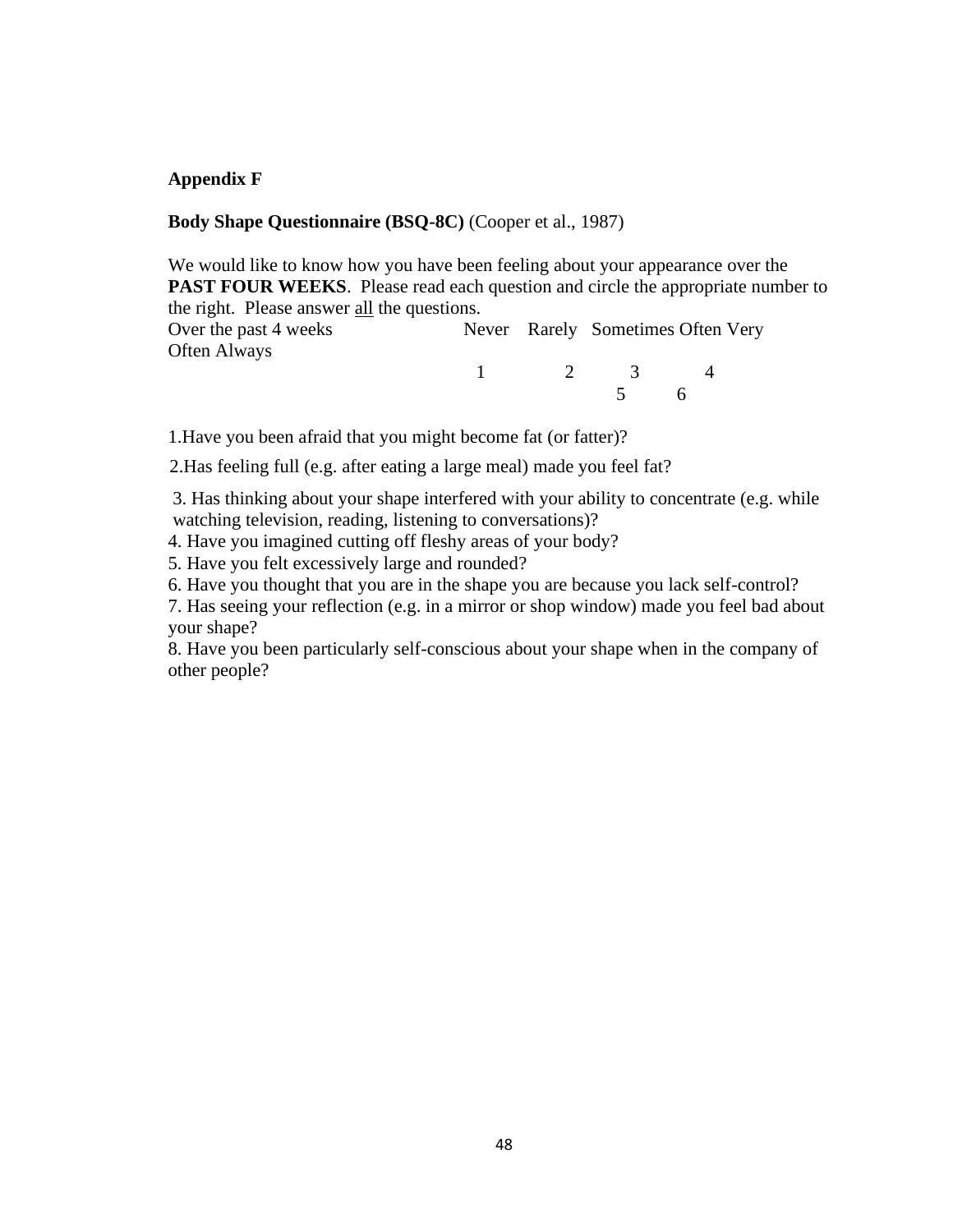## **Appendix G**

### **Investment in One's Appearance** (Quittkat et al., 2019)

- 1. How many years of your life would you be willing to sacrifice if you could look the way you want?
- 2. How many hours a day would you invest in your appearance if you could look the way you want? \_\_\_\_\_\_\_\_\_\_\_\_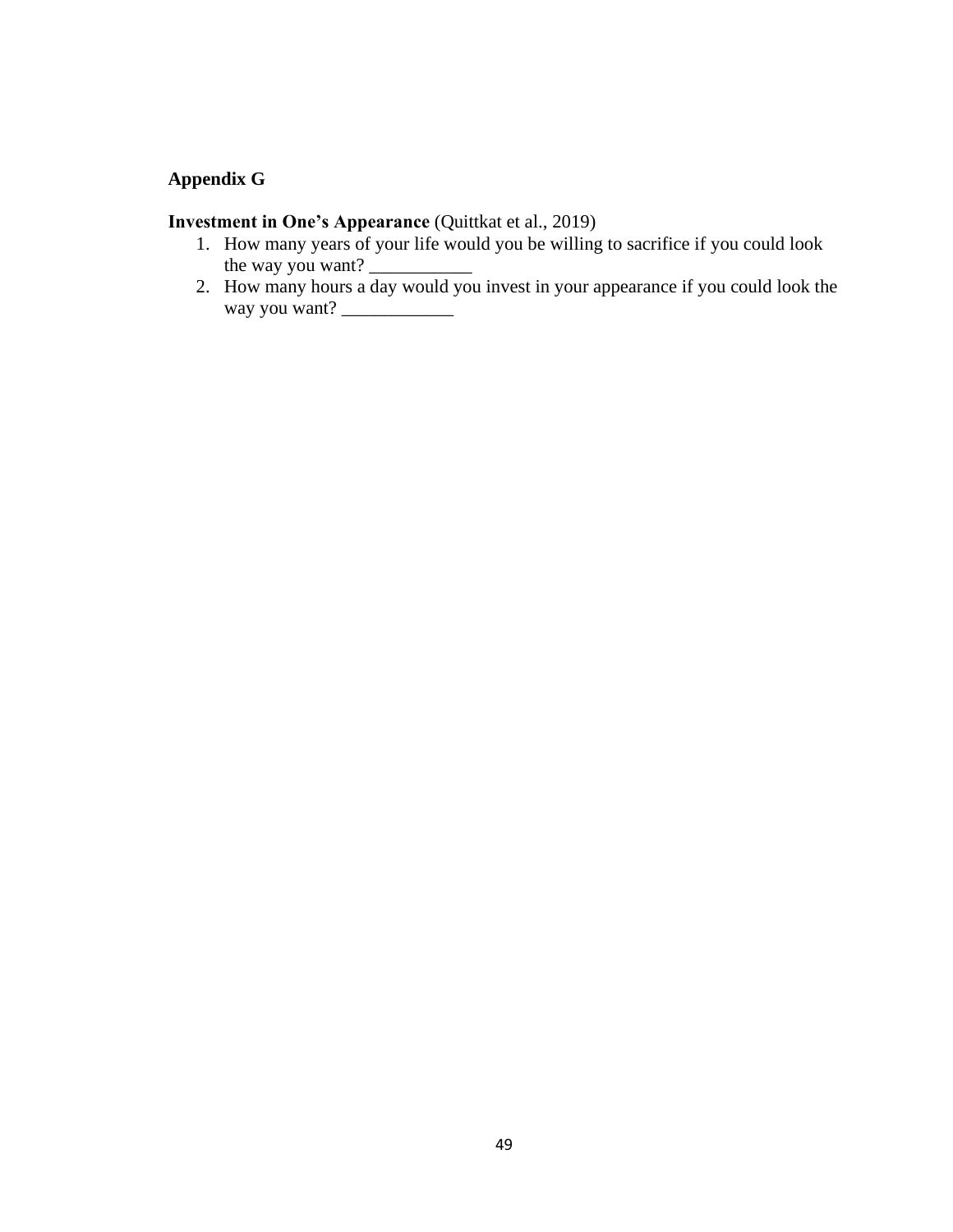### **Appendix H**

|             |  | <b>Functional Impairment</b> (Modified from Short-Form disability scale; Ware et al., 1996) |  |
|-------------|--|---------------------------------------------------------------------------------------------|--|
| $0$ (Not at |  |                                                                                             |  |
| all)        |  | (Slightly) (Slightly) (Moderately) (Moderately) (Markedly) (Markedly)                       |  |

- 1. During the past four weeks have you accomplished less than you would like as a result of concerns about your appearance?
- 2. During the past four weeks, were you limited in the kind or work or other activities undertaken as a result of concerns about your appearance?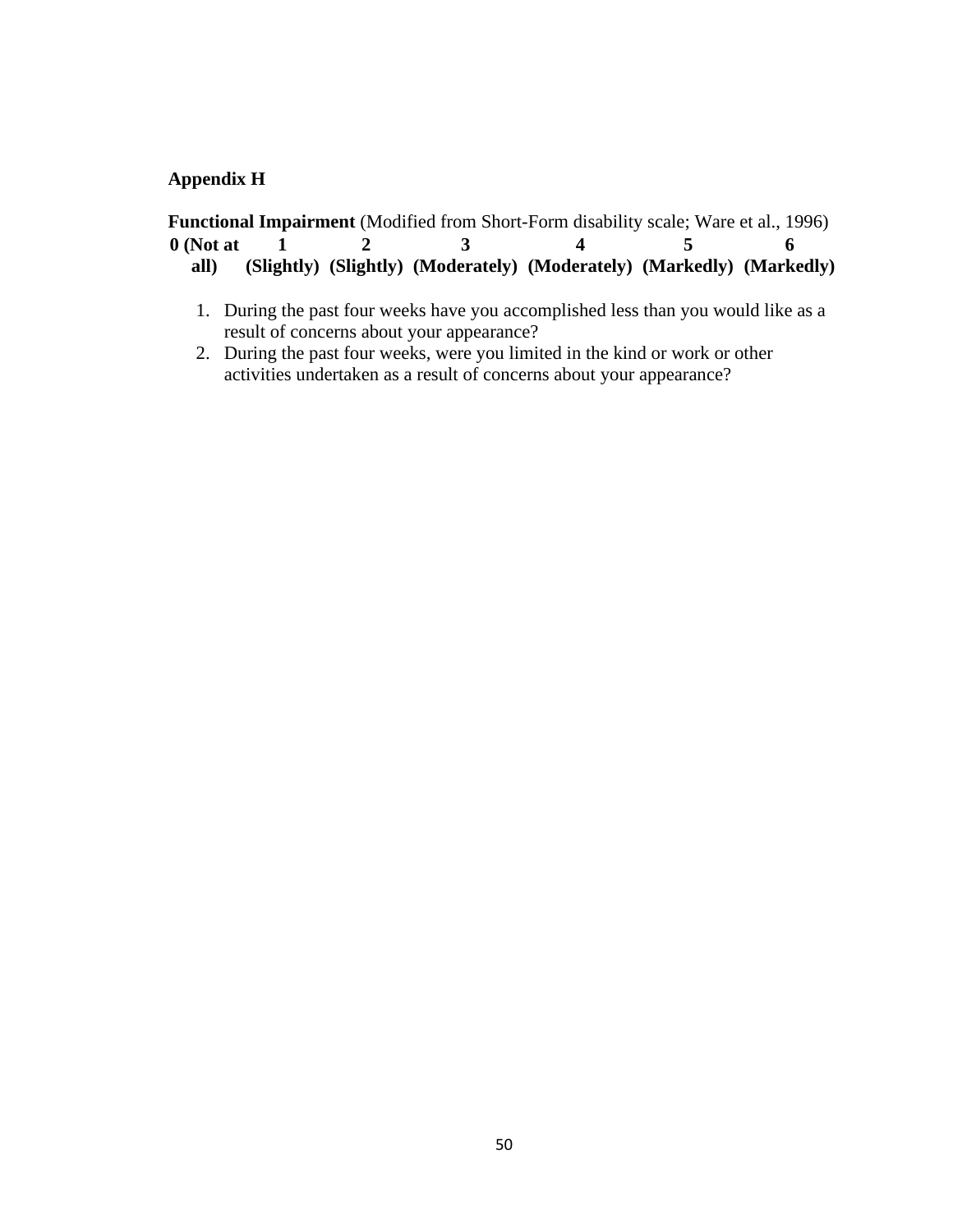# **Appendix I**

Attention Check

- 1. If you are paying attention, which of these is a fruit?
	- o Grass
	- o Apple
	- o Clock
- 2. If you are paying attention,  $1+1+?$ 
	- o 7
	- o 9
	- o 2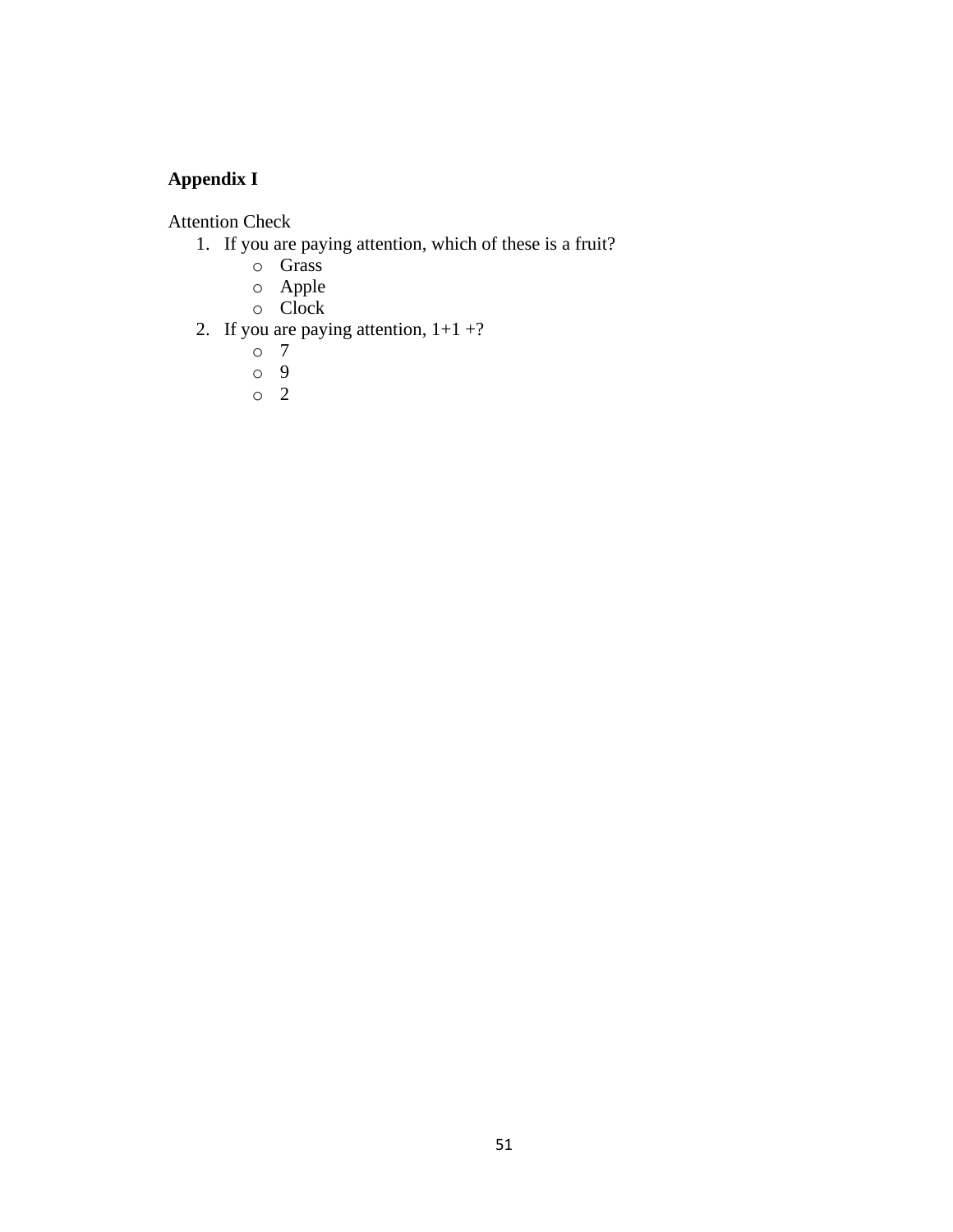## **Appendix J**

### **Demographic Information**

1. Birth Date Month \_\_\_\_\_\_\_ Day\_\_\_\_\_\_\_ Year\_\_\_\_\_\_\_ 2. Gender Male Female Other Please Specify: \_\_\_\_\_\_\_\_\_\_\_\_\_\_\_\_\_\_ 3. Height Feet\_\_\_\_\_\_\_ Inches\_\_\_\_\_\_\_ 4. Current weight (in pounds) \_\_\_\_\_\_\_ 5. Race/Ethnicity (select all that apply): White/Caucasian Latina/o/Hispanic Black/African American American Indian/Native American/Alaska Native/Indigenous Hawaiian Native/Pacific Islander Asian/Asian American Middle Eastern Other (please describe): \_\_\_\_\_\_\_\_\_\_\_\_\_\_\_\_\_\_\_\_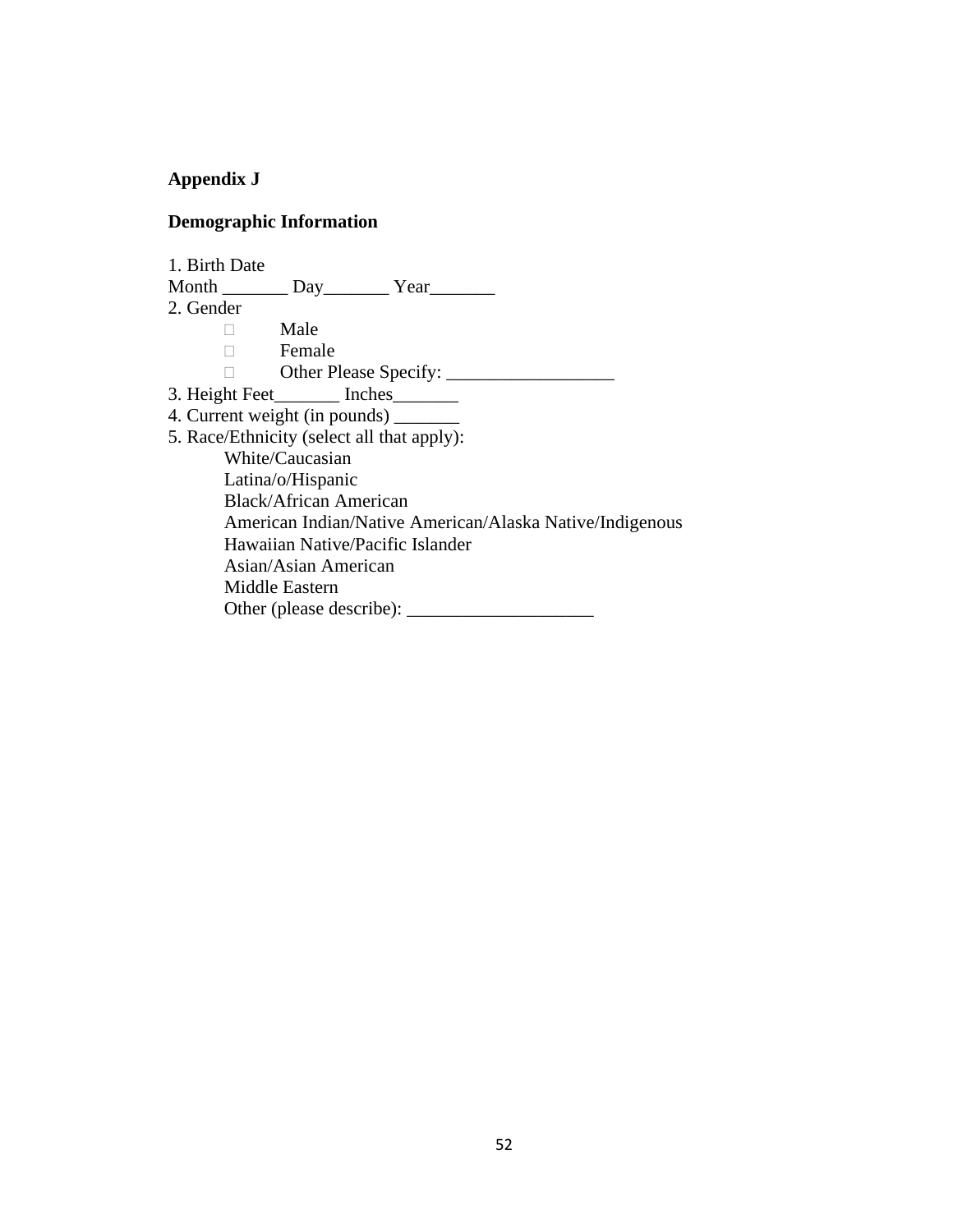### **Appendix K**

### **Debriefing**

Thank you for participating in this study. Your time and effort are appreciated. As part of this survey, you completed several items that assess eating and body image related concerns. Positive responses to the eating disorder behavior items may indicate a need for referral. If you would like counseling or support, please see the contact information below for helplines and counseling services.

### **National Eating Disorders Association**

The NEDA Helpline is open Monday through Thursday 9am-9pm Eastern Time and Friday 9am-5pm Eastern Time. To speak to a Helpline Volunteer, live please call 800.931.2237 or chat online at [www.nationaleatingdisorders.org/helplinechat.](http://www.nationaleatingdisorders.org/helplinechat)

### **National Suicide Prevention Lifeline**

The Lifeline provides 24/7, free and confidential support for people in distress, prevention and crisis resources for you or your loved ones, and best practices for professionals.

### 1-800-273-TALK.

Lifeline Chat is a service of the National Suicide Prevention Lifeline, connecting individuals with counselors for emotional support and other services via web chat. All chat centers in the Lifeline network are accredited by CONTACT USA. Lifeline Chat is available 24/7 across the U.S.

### **Burke Center**

The Burke Center is a mental health services provider located in Nacogdoches. Burke Center, 3824 N University Dr, Nacogdoches, TX 75965. 936-558-6200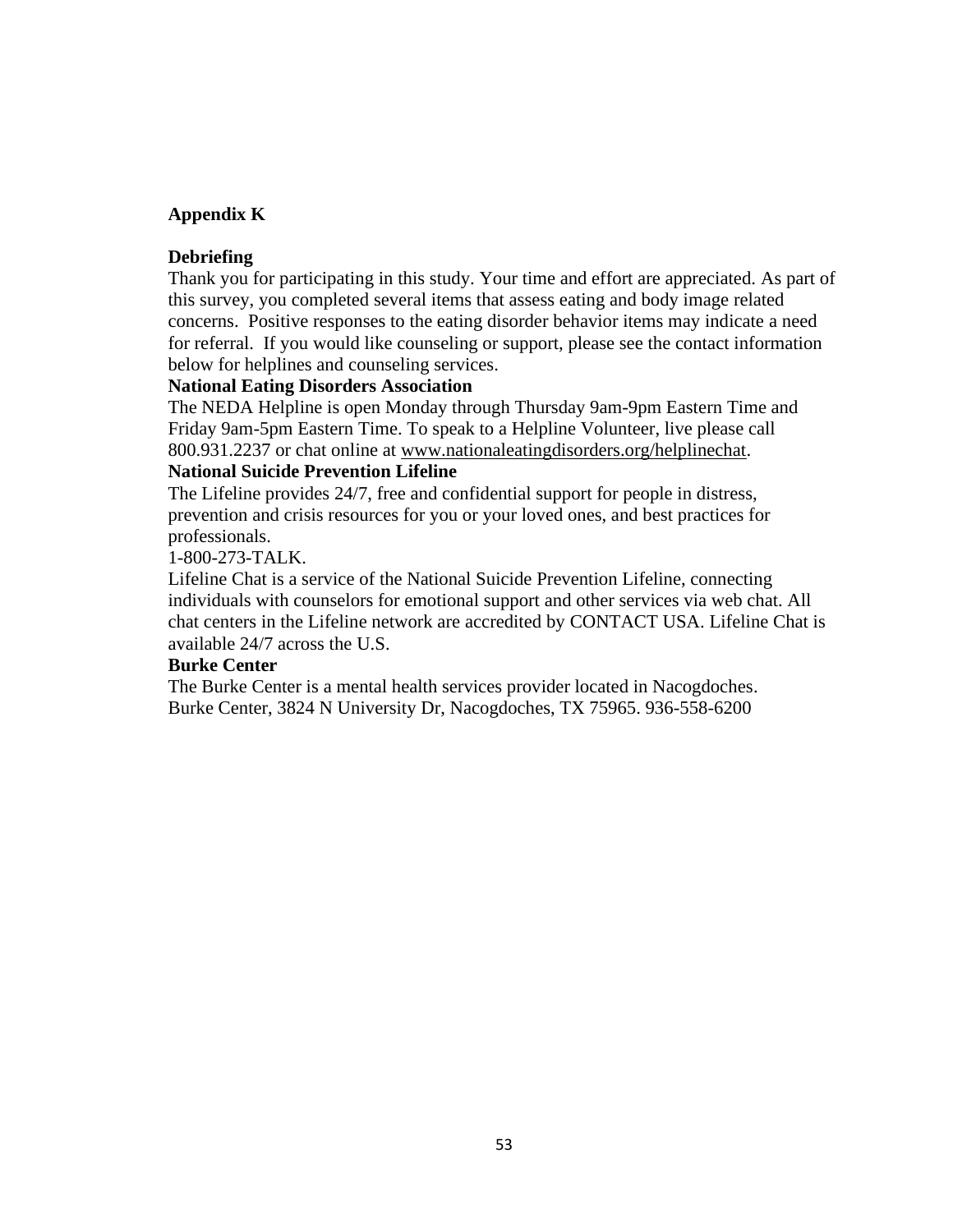**Priscillia Ihionkhan**

**Curriculum Vitae**

Stephen F. Austin State University, PO Box 13046 SFA Station, Nacogdoches, TX 75965 (903) 806-8787 priscilliaihionkhan@gmail.com

# **EDUCATION**

**Bachelor of Arts, Psychology May, 2019** *University of Texas, Arlington*

# **CURRENT STATUS**

**Master's Degree Candidate, Psychology August 2020 - Current** *Stephen F. Austin State University, Nacogdoches, TX*

# **PROFESSIONAL HISTORY**

**Behavior Therapist** – Consulting for the Spectrum **August 2019 - July 2020**

- Collected, recorded, and summarized data on observable client behavior
- Provided direct client care in 1:1 and group settings utilizing a combination of intensive teaching and natural environment training arrangements
- Followed the prescribed behavioral skill acquisition and behavior reduction protocol

# **RESEARCH/WORK EXPERIENCE**

### **Graduate Research/Teaching Assistant August 2020 - Current**

*Stephen F. Austin State University, Nacogdoches, TX*

- Assisted with collection of Electroencephalogram (EEG) data for EEG study on Loneliness and Recognition Memory
- Researched articles and selected survey measures
- Wrote IRB applications for Fitspiration Image Validation study, Gender and Eating Stereotype study, and The Effects of COVID-19 on Mental Health and Sleep Quality study
- Created questionnaires using Qualtrics survey software
- Wrote abstract and made poster for presentation at Southwestern Psychological Association Conference
- Managed survey on SONA
- Graduate Student Assistant for the 2021 Graduate Research Conference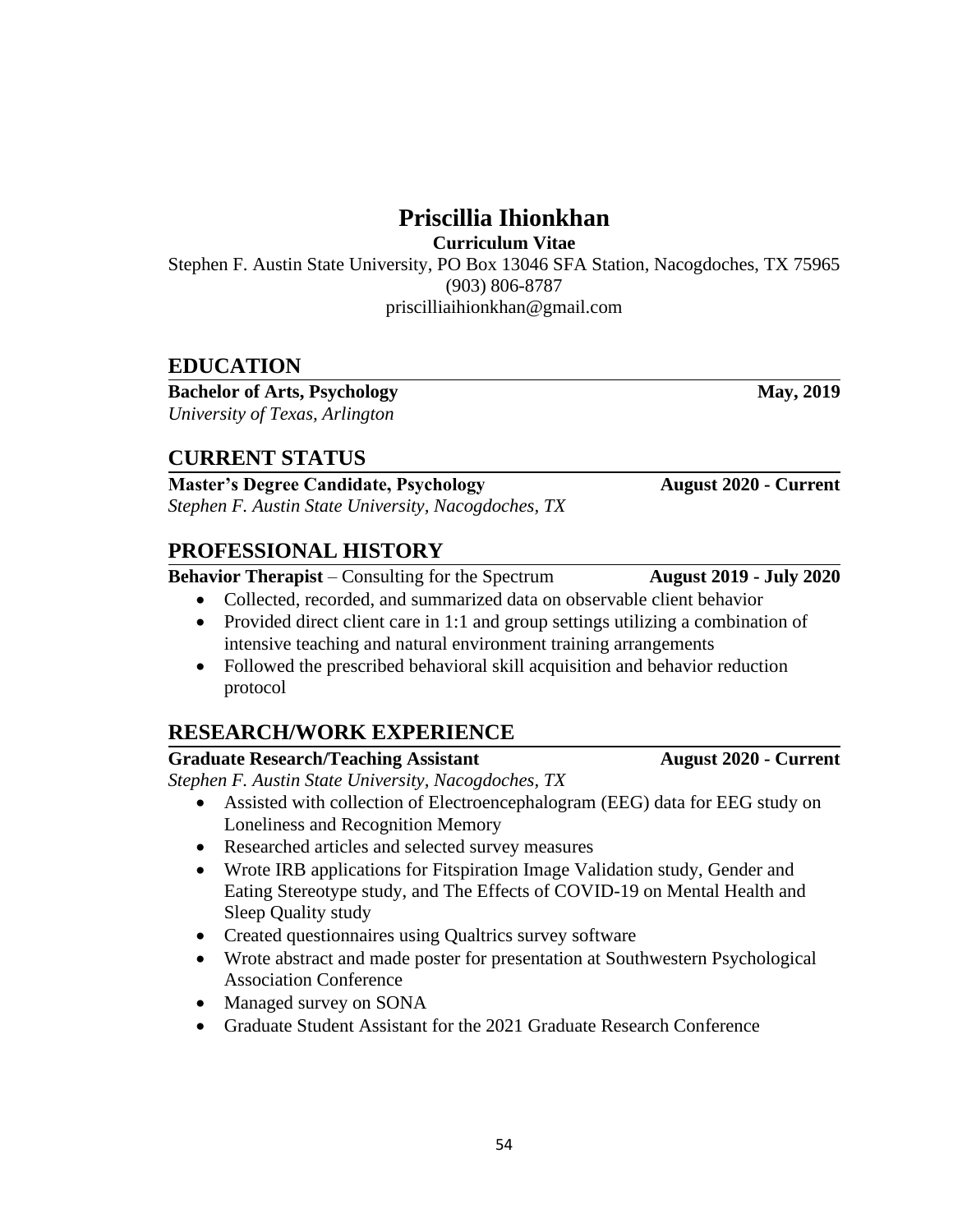• Teaching assistant for general psychology, clinical interviewing and counseling, social psychology, health psychology, developmental psychology, scientific literacy, and human sexuality.

### **Undergraduate Research Assistant August 2017- May 2019**

*University of Texas, Arlington*

- Interviewed participants for Smartphone and Social Media Use study
- Facilitated surveys for Nutrition and Health Behaviors study
- Entered data on Smartphone and Social Media Use and its Health Association study on SPSS
- Interviewed participants at the Fort-Worth Museum of Arts for the Studying Self-Regulation using wearable Technology study

# **RESEARCH INTERESTS**

- Eating and weight disorders in adolescents and young adults
- Body image in adolescents and young adults in Black and minority ethnic groups
- Weight stigma
- Effects of body imagine on self-perception
- Mental health and well-being of adolescents
- Mood and personality disorders
- How families from minority ethnic groups respond to mental health in their children/adolescents, Psychological and behavioral assessment
- Adolescent and adult development

## **CONFERENCES**

Schaeffer, J.D. & Ihionkhan, P. (2021). *The effects of COVID-19 on mental health and sleep quality.* Southwestern Psychological Association Annual Convention. San Antonio, TX

Poster Presentation

Ihionkhan, P., Hummell, H., Parsons, H., & Savoy, S. (2022). *Gender-Based Eating Stereotypes and Disordered Eating in Adolescents.* Southwestern Psychological Association Annual Convention. Baton Rouge, LA Poster Presentation

# **MANUSCRIPTS UNDER PREPARATION**

Savoy, S., Farago, F., Scheinfeld, E., Tan, C. C., Nielson, M., Ihionkhan, P., Branch, S. *Adolescent gender identity and eating stereotypes.*